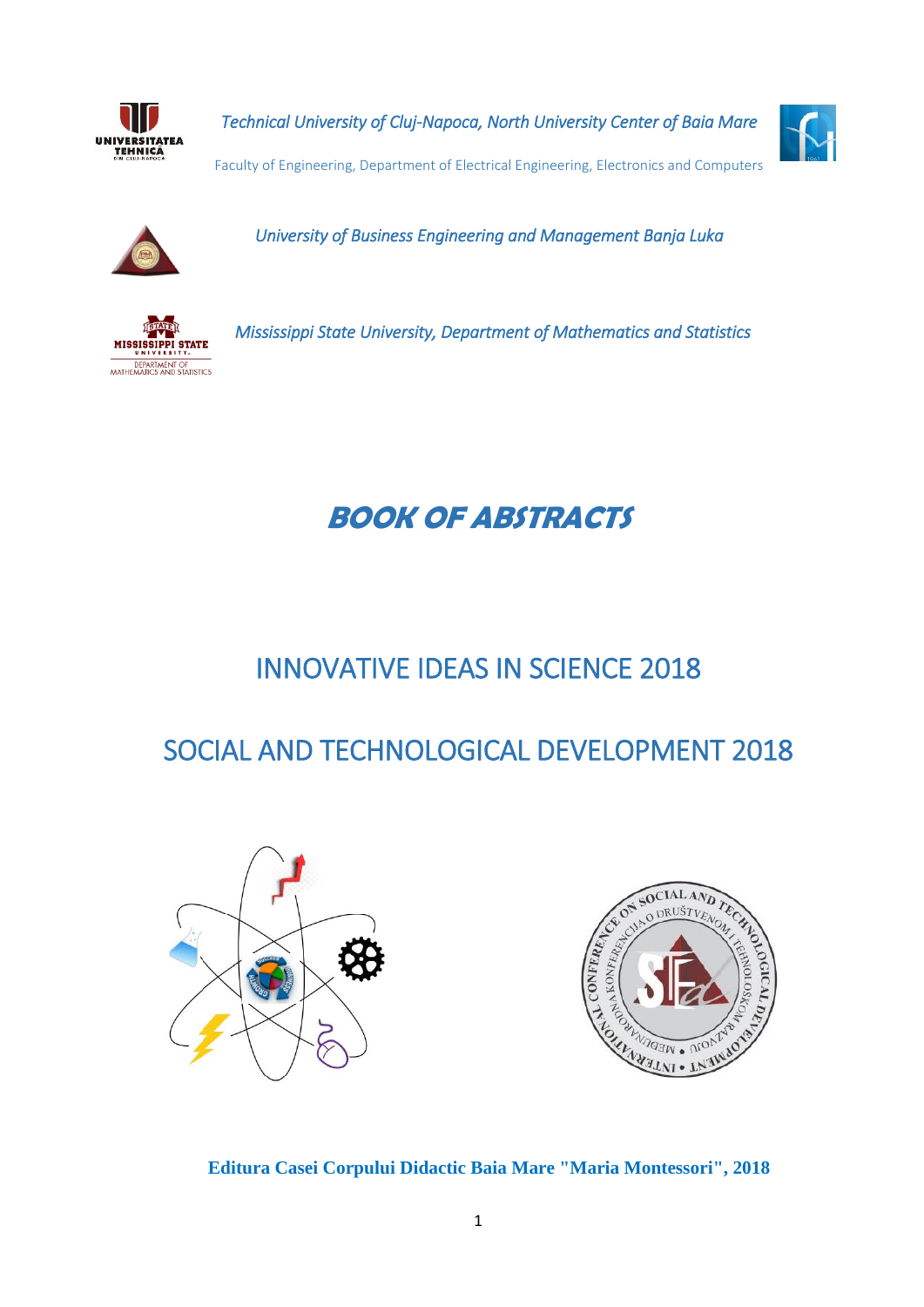**Descrierea CIP a Bibliotecii Naţionale a României**

**CIP description of the National Library of Romania**

**Technical University of Cluj-Napoca, North University Center of Baia Mare Faculty of Engineering, Department of Electrical Engineering, Electronics and Computers**

**University of Business Engineering and Management Banja Luka**

**Mississippi State University, Department of Mathematics and Statistics**

# **BOOK OF ABSTRACTS**

## **INNOVATIVE IDEAS IN SCIENCE 2018**

**SOCIAL AND TECHNOLOGICAL DEVELOPMENT 2018**

**Baia Mare : Editura Casei Corpului Didactic Baia Mare "Maria Montessori", 2018 Bibliografie ISBN 978-606-701-296-5**

**37**

**811.134.2**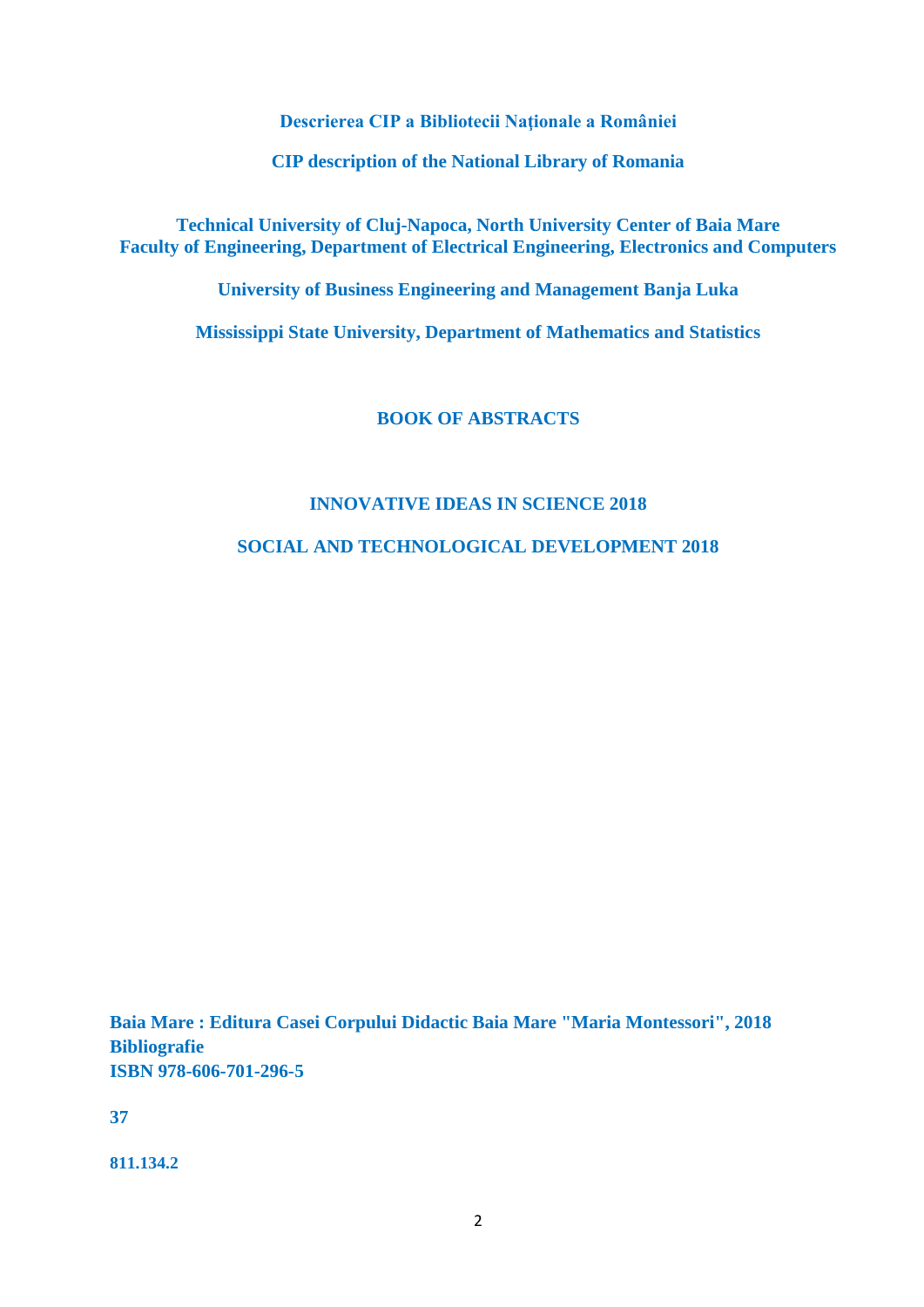## 4th International Conference - INNOVATIVE IDEAS IN SCIENCE 6th International Conference - SOCIAL AND TECHNOLOGICAL DEVELOPMENT

## Organizer and publisher:

Technical University of Cluj-Napoca, North University Center of Baia Mare Faculty of Engineering, Department of Electrical Engineering, Electronics and Computers

## Co-organizer:

University of Business Engineering and Management Banja Luka Mississippi State University, Department of Mathematics and Statistics

# Sponsored by:









**Academic Organization for Research, Innovation** 

**and Professional Development**



**For publisher:** 

Assist. Prof. Eng. [Cristian BARZ,](javascript:openRTWindow() PhD

**Editor-in-chief:** 

Assist. Prof. Eng. [Cristian BARZ,](javascript:openRTWindow() PhD

### **Design Cover:**

Assist. Eng. [Gherasim](javascript:openRTWindow() DOMIDE

© No part of this book may be photocopied, reprinted or reproduced in any other way. All rights reserved by the publisher.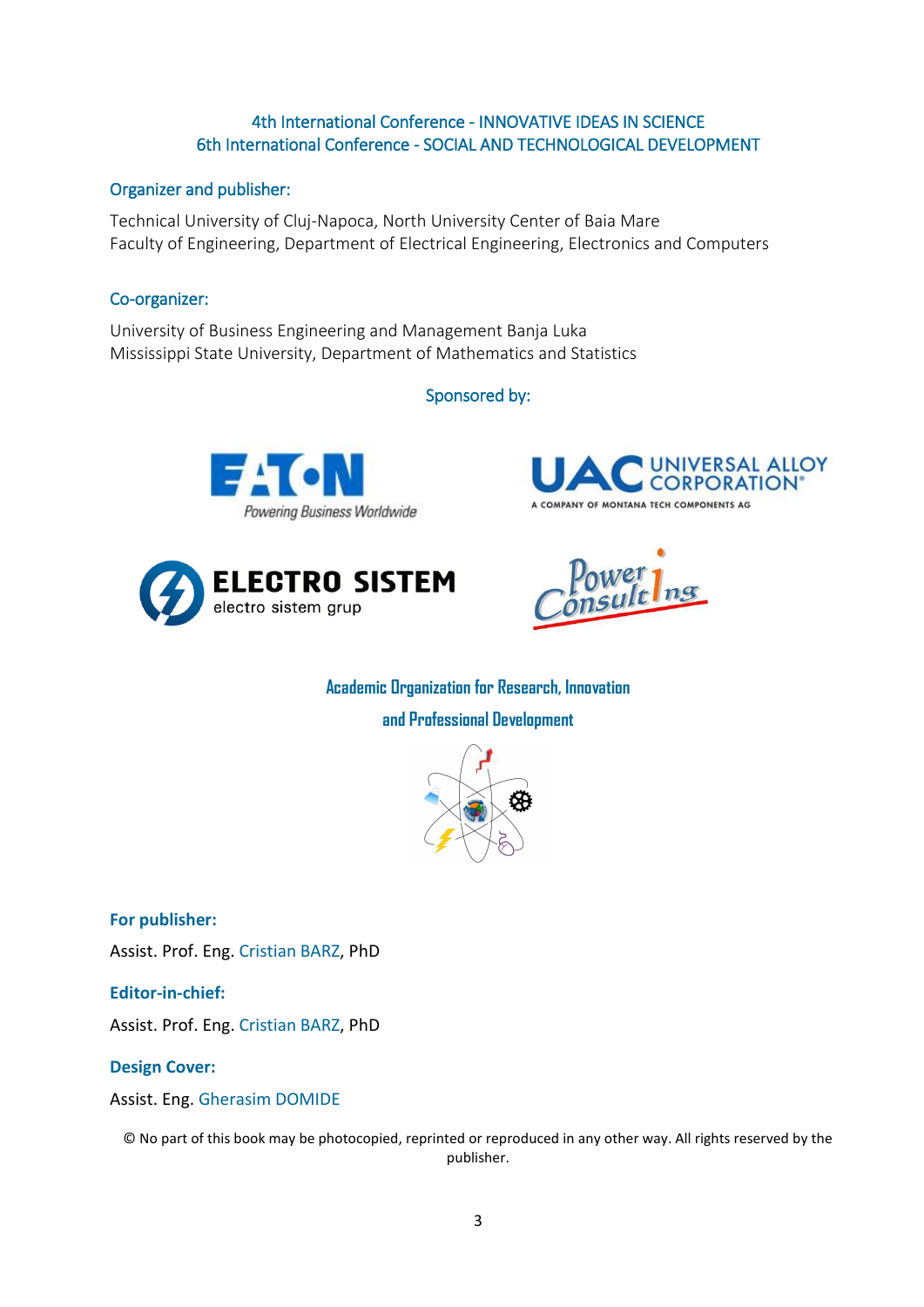### **ISBN 978-606-701-296-5**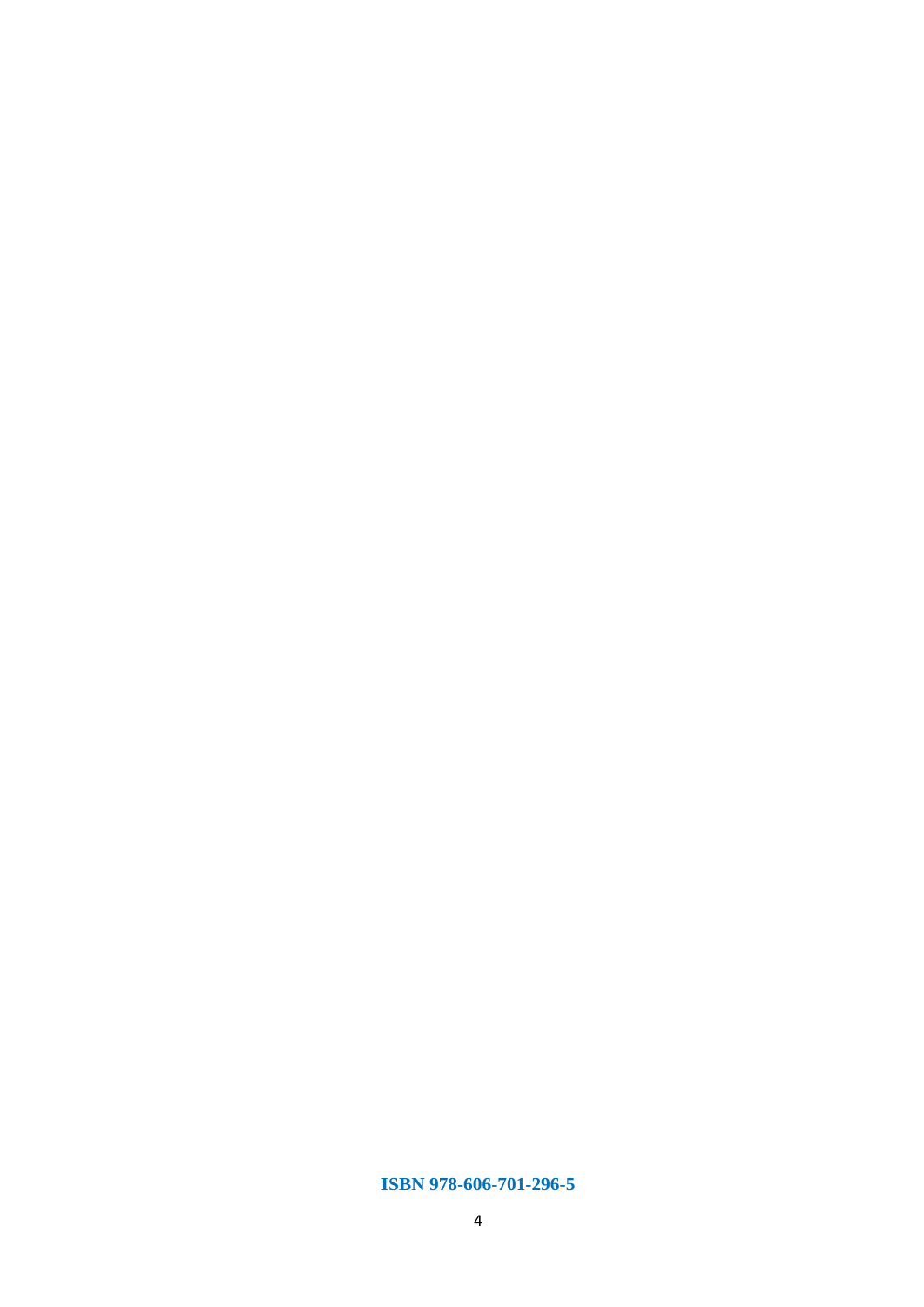#### **CONFERENCE COORDINATOR**

[Cristian BARZ,](javascript:openRTWindow() Technical University of Cluj-Napoca, North University Center of Baia Mare, RO [Vesna RODIC,](javascript:openRTWindow() University of Business Engineering and Management - Banja Luka, BIH Razzaghi MOHSEN, Mississippi State University, USA

## **ORGANIZING COMMITTEE**

[Zoltan ERDEI,](javascript:openRTWindow() Technical University of Cluj-Napoca, North University Center of Baia Mare, RO [Claudiu LUNG,](javascript:openRTWindow() Technical University of Cluj-Napoca, North University Center of Baia Mare, RO [Biljana PETROVIC,](javascript:openRTWindow() University of Business Engineering and Management - Banja Luka, BIH [Mircea HORGOȘ](javascript:openRTWindow(), Technical University of Cluj-Napoca, North University Center of Baia Mare, RO [Ranko MIJIC,](javascript:openRTWindow() University of Business Engineering and Management - Banja Luka, BIH [Mirela ILIA,](javascript:openRTWindow() SC FDEE Electrica Distributie Transilvania Nord SA, RO [Ognjen PANTELIC,](javascript:openRTWindow() University of Business Engineering and Management - Banja Luka, BIH [Olivian CHIVER,](javascript:openRTWindow() Technical University of Cluj-Napoca, North University Center of Baia Mare, RO [Veljko Vukovic,](javascript:openRTWindow() University of Business Engineering and Management - Banja Luka, BIH [Ramona DEMARCEK,](javascript:openRTWindow() Tehnical University of Cluj Napoca, North University Centre of Baia Mare, RO [Radenko DJURICA,](javascript:openRTWindow() University of Business Engineering and Management - Banja Luka, BIH [Mladen IVIC,](javascript:openRTWindow() University of Business Engineering and Management - Banja Luka, BIH Domide [GHERASIM,](javascript:openRTWindow() Technical University of Cluj-Napoca, North University Center of Baia Mare, RO Anamaria DĂSCĂLESCU Technical University of Cluj-Napoca, North University Center of Baia Mare, RO Brana Komljenovic, University of Business Engineering and Management - Banja Luka, BIH

#### **SCIENTIFIC COMMITTEE COORDINATOR**

[Snežana Pantelić VUJANIC](javascript:openRTWindow(), University PIM Republic of Srpska, Bosnia and Herzegovina [Vasile TOPA,](javascript:openRTWindow() Technical University of Cluj-Napoca, RO [Ludovic Dan LEMLE,](javascript:openRTWindow() "Politehnica" University of Timisoara, The Engineering Faculty of Hunedoara

#### **SCIENTIFIC COMMITTEE**

[Petrică POP SITAR](javascript:openRTWindow(), Technical University of Cluj-Napoca, North University Center of Baia Mare, RO Gabor SZIEBIG, The Arctic University of Norway, Norway Luigi VLĂDĂREANU, Romanian Academy - Institute of Solid Mechanics, RO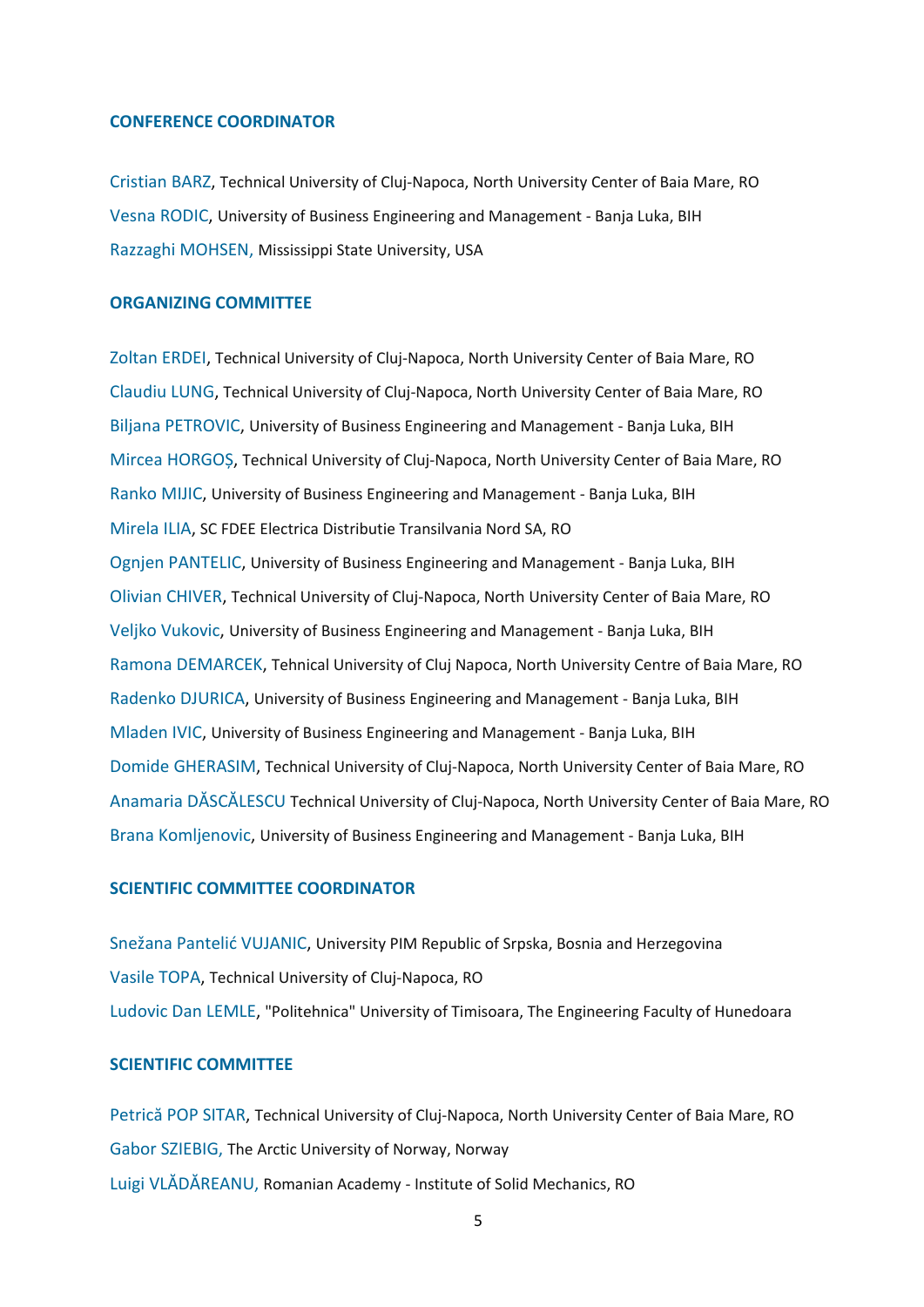Doina PISLA, Technical University of Cluj-Napoca, RO Razzaghi MOHSEN, Mississippi State University, USA Silviu Dan MANDRU, Technical University of Cluj-Napoca, RO Nicolae POP, Romanian Academy - Institute of Solid Mechanics, RO [Radu Adrian TIRNOVAN,](javascript:openRTWindow() Technical University of Cluj-Napoca, RO Parimal ACHARJEE, National Institute of Technology Durgapur, India [Lesya SHKITSA,](javascript:openRTWindow() Ivano-Frankivsk National Technical University of Oil and Gas, Ukraine Hai DANG, Mississippi State University, USA [Dorin Dumitru LUCACHE,](javascript:openRTWindow() "Gheorghe Asachi" Technical University of Iasi, RO Predrag Miodrag ŽIVKOVIĆ, University of Niš, SERBIA [Vasile NĂSUI](javascript:openRTWindow(), Technical University of Cluj-Napoca, North University Center of Baia Mare, RO [Rolf JUNG,](javascript:openRTWindow() University of Applied Sciences Kempten, Germany Marian POBORONIUC, "Gheorghe Asachi" Technical University of Iasi, RO [Nicolae UNGUREANU,](javascript:openRTWindow() Technical University of Cluj-Napoca, North University Center of Baia Mare, RO [Sorin DEACONU,](javascript:openRTWindow() "Politehnica" University of Timisoara, The Engineering Faculty of Hunedoara, RO Seongjai KIM, Mississippi State University, USA Ghiocel GROZA, Technical University of Civil Engineering, Bucharest, Romania Xiangsheng XU, Mississippi State University, USA [Mihai BĂNICĂ](javascript:openRTWindow(), Technical University of Cluj-Napoca, North University Centre of Baia Mare, RO Mihai ALBU, "Gheorghe Asachi" Technical University of Iasi, RO Mirjana STOJANOVIC-TRIVANOVIC – Independence University Banja Luka, BIH Chuanxi QIAN, Mississippi State University, USA Cristiana ISTRATE, "Gheorghe Asachi" Technical University of Iasi, RO [Marius Calin BENEA,](javascript:openRTWindow() "Politehnica" University of Timişoara, Faculty of Engineering Hunedoara, RO Marius PISLARU, "Gheorghe Asachi" Technical University of Iasi, RO [Tihomir Savo LATINOVIC,](javascript:openRTWindow() University in Banja Luka, BIH [Miorita UNGUREANU,](javascript:openRTWindow() Technical University of Cluj-Napoca, North University Center of Baia Mare, RO Sa[ša SALAPURA](javascript:openRTWindow(), University of Business Engineering and Management - Banja Luka, BIH [Marijana Žiravac MLADNEOVIĆ](javascript:openRTWindow(), University of Business Engineering and Management - Banja Luka, BIH [Nikola VOJVODIĆ](javascript:openRTWindow(), University of Business Engineering and Management - Banja Luka, BIH Przemysław SYREK, AGH University of Science and Technology, Krakow, PL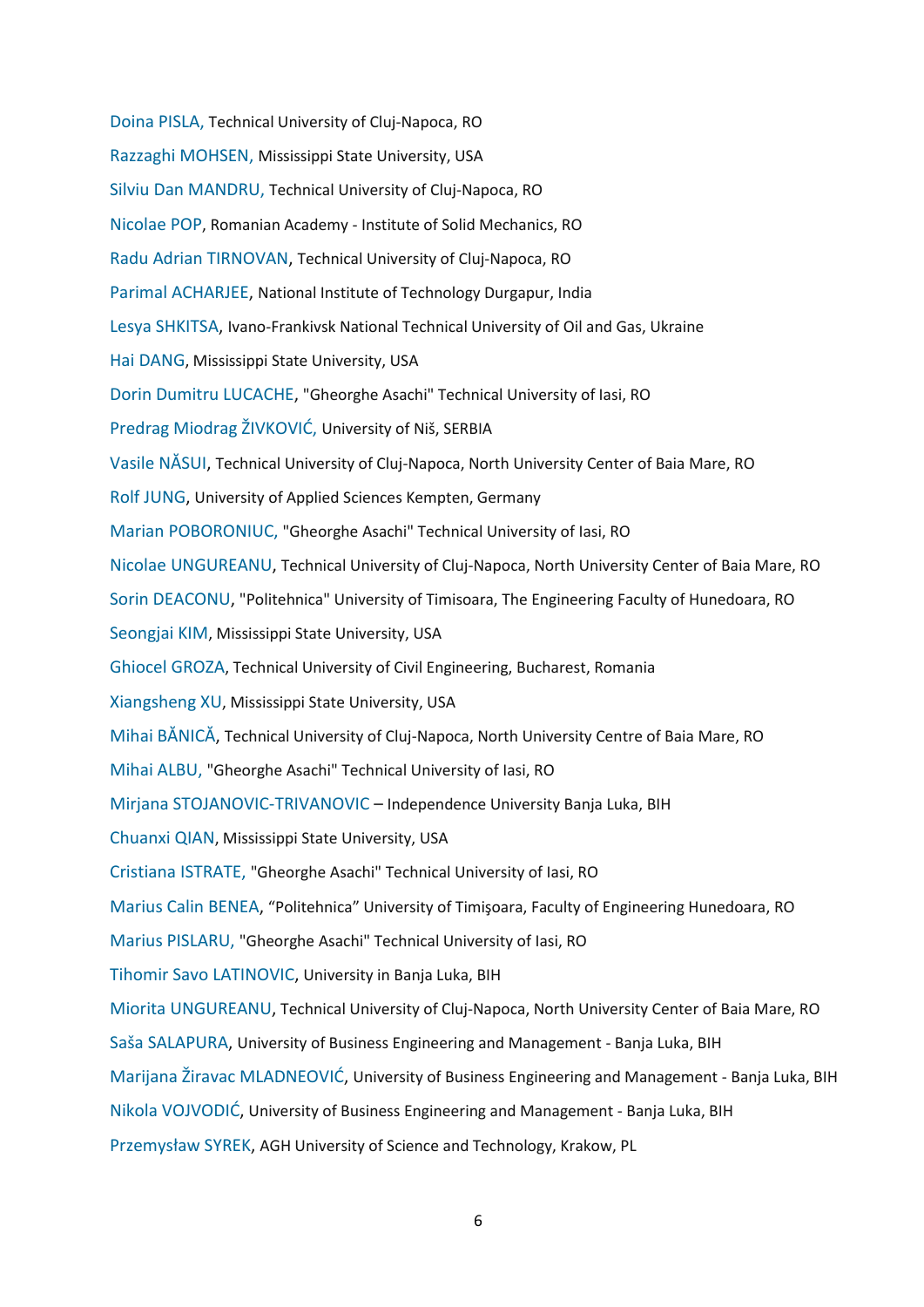# Table of Contents

| A Mathematical Model for Inverse Optimal Control to Achieve Stabilization and Trajectory Tracking for |  |
|-------------------------------------------------------------------------------------------------------|--|
|                                                                                                       |  |
| Adaptive Fuzzy-FMEA Expert System for Predictive Control Industrial Processes with Example 13         |  |
| Tihomir Savo Latinovic, Mladen Todic, Cristian Barz, Adina Pop-Vadean and Paul Petrica Pop  13        |  |
|                                                                                                       |  |
|                                                                                                       |  |
|                                                                                                       |  |
| Predrag Miodrag Živković, Mladen Tomić, Dragana Dimitrijević Jovanović, Jelena Janevski and Mirko     |  |
|                                                                                                       |  |
| Predrag Miodrag Živković, Mladen Tomić, Jelena Malenović Nikolić, Goran Janaćković, Petar Cajić and   |  |
| Angle Position Influences Over External Magnetic Field of a Solenoid in Wireless Power Transfer  17   |  |
|                                                                                                       |  |
| Applications of the Thermoelectric Energy Harvester in Air Conditioning Condenser Unit  18            |  |
|                                                                                                       |  |
| Applying Taguchi Method to Control the Thermal Expansion Effect on Machining Process of Aluminum      |  |
|                                                                                                       |  |
|                                                                                                       |  |
|                                                                                                       |  |
| Award of Expert Workers as Motiving Factors in Centers for Social Work of the Republic of Srpska 21   |  |
|                                                                                                       |  |
|                                                                                                       |  |
|                                                                                                       |  |
|                                                                                                       |  |
|                                                                                                       |  |
| Comparative Study Conducted on Metal Carbides Coatings Deposited by Plasma Spray 24                   |  |
|                                                                                                       |  |
|                                                                                                       |  |
|                                                                                                       |  |
| Concept of The Formation of Scientific and Educational Informational Space for Design Activities  26  |  |
|                                                                                                       |  |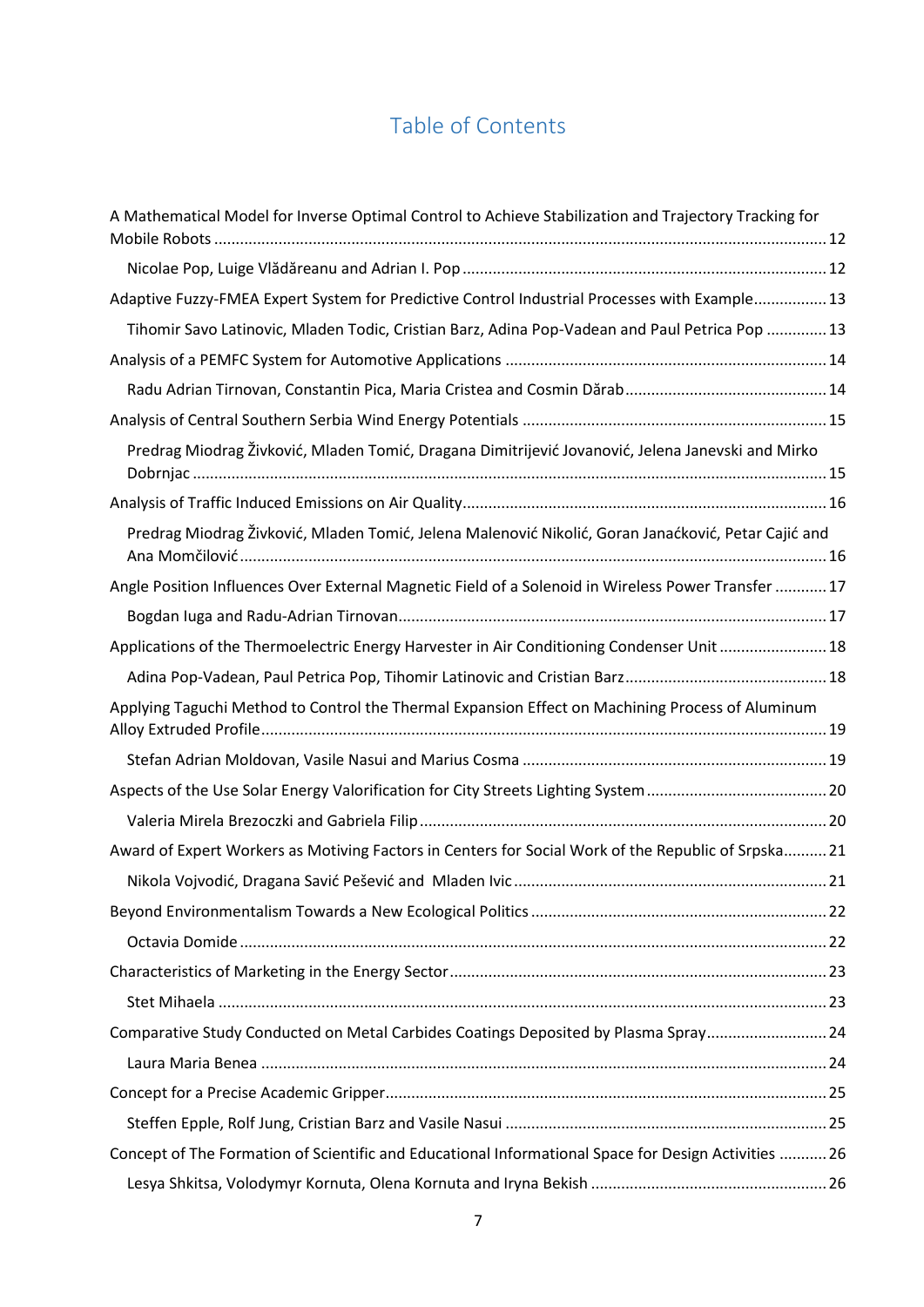| Considerations Regarding the Earthing Electrodes for Low-Voltage Electrical Installations28            |  |
|--------------------------------------------------------------------------------------------------------|--|
|                                                                                                        |  |
| Determination of the Effective Capacity of Lead-acid Batteries Using the Least Squares Method 29       |  |
|                                                                                                        |  |
|                                                                                                        |  |
|                                                                                                        |  |
| Development of the Modbus-Module of the Subsystem of Control of Metallic Inclusions for Integration    |  |
|                                                                                                        |  |
| Diagnosing the Technical Condition of the Gas Pumping Unit Type GTK-25 on the Basis of Modern          |  |
|                                                                                                        |  |
|                                                                                                        |  |
|                                                                                                        |  |
| Dual Stator Winding Induction Generator System for Low Speed Wind Application34                        |  |
| Sorin Ioan Deaconu, Feifei Bu, Marcel Topor, Lucian Nicolae Tutelea, Nicolae Muntean and Dan Hulea34   |  |
|                                                                                                        |  |
|                                                                                                        |  |
|                                                                                                        |  |
|                                                                                                        |  |
|                                                                                                        |  |
|                                                                                                        |  |
| Expansion of the Functionality of Automated Control Systems Based on Integrated PLC Web Servers 38     |  |
|                                                                                                        |  |
|                                                                                                        |  |
| Uliana Andrusiv, Iryna Kinash, Anzhela Cherhata, Alla Polyanska, Oleh Dzoba, Tetiana Tarasova and Kira |  |
| Experimental Research Based on Statistics, Aimed to Improve the Quality of the Parts Obtained Through  |  |
|                                                                                                        |  |
|                                                                                                        |  |
| Jelena Malenović Nikolić, Goran Janaćković, Predrag Miodrag Živković, Dragana Dimitrijević Jovanović   |  |
|                                                                                                        |  |
|                                                                                                        |  |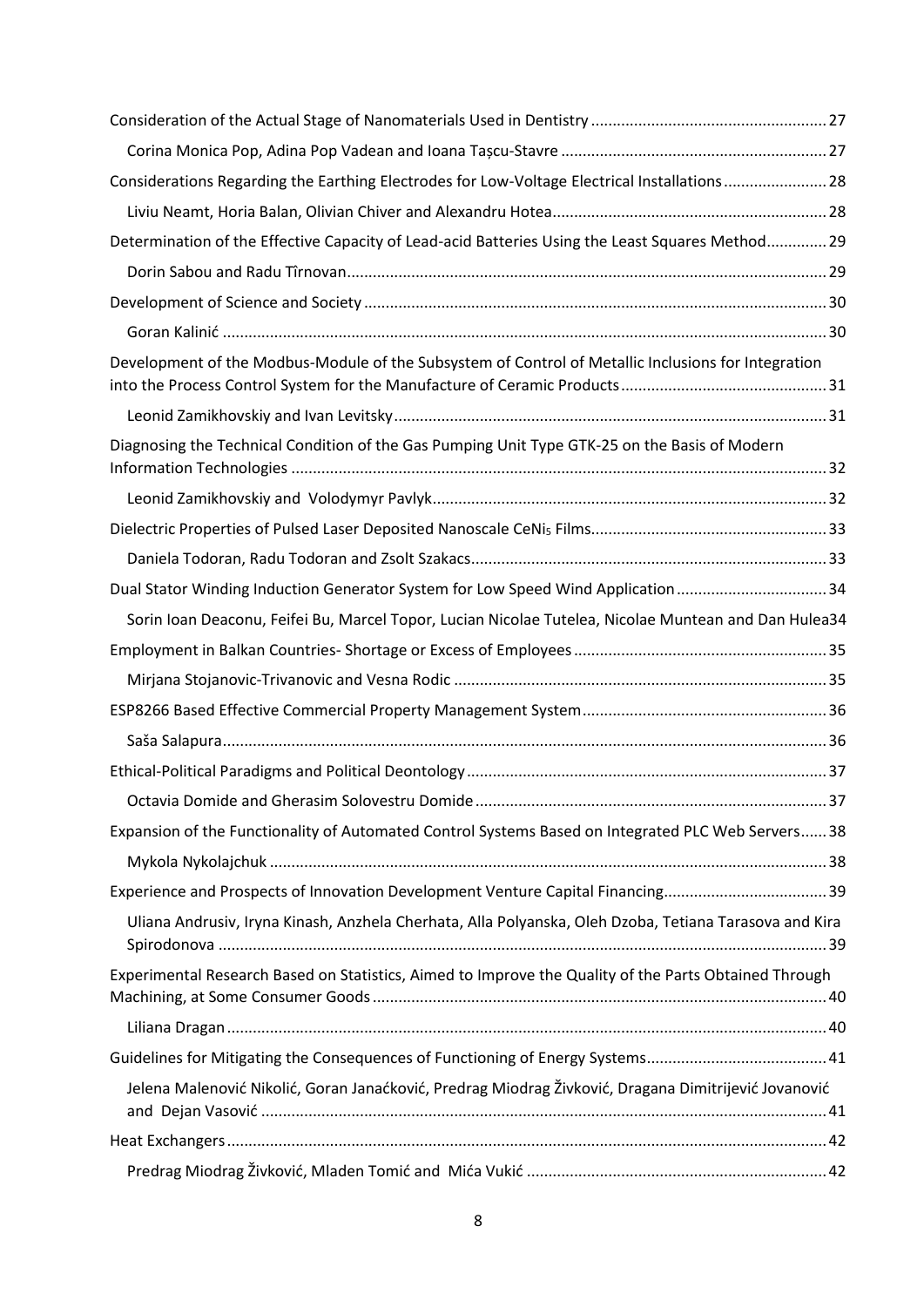| Homogenization Heat Treatment Effects Over the Structure of 2724 Cast Aluminum Alloy Semiproducts 43    |    |
|---------------------------------------------------------------------------------------------------------|----|
|                                                                                                         |    |
| Impact of Social Marketing Strategy on a Small Organization in the Bakery Industry 44                   |    |
|                                                                                                         |    |
| Improving the Metrographic Method for Diagnosing the Technical Condition of Sucker-Rod Pumping Units    |    |
|                                                                                                         |    |
|                                                                                                         |    |
| Increasing Die Performance in the Extrusion Process of High Strength Aluminum Alloys  46                |    |
|                                                                                                         |    |
|                                                                                                         |    |
|                                                                                                         |    |
|                                                                                                         |    |
|                                                                                                         |    |
|                                                                                                         |    |
| Dragana Dimitrijević Jovanović, Predrag Živković, Jelena Janevski, Petar Cajić and Dejan Jovanović 49   |    |
|                                                                                                         |    |
|                                                                                                         |    |
| Innovative Approaches to the Formation of Environmental Safety at the Objects of Oil and Gas Production |    |
|                                                                                                         |    |
|                                                                                                         |    |
|                                                                                                         |    |
|                                                                                                         |    |
|                                                                                                         | 53 |
|                                                                                                         |    |
|                                                                                                         |    |
|                                                                                                         |    |
|                                                                                                         |    |
|                                                                                                         |    |
|                                                                                                         |    |
|                                                                                                         |    |
|                                                                                                         |    |
|                                                                                                         |    |
|                                                                                                         |    |
|                                                                                                         |    |
|                                                                                                         |    |
|                                                                                                         |    |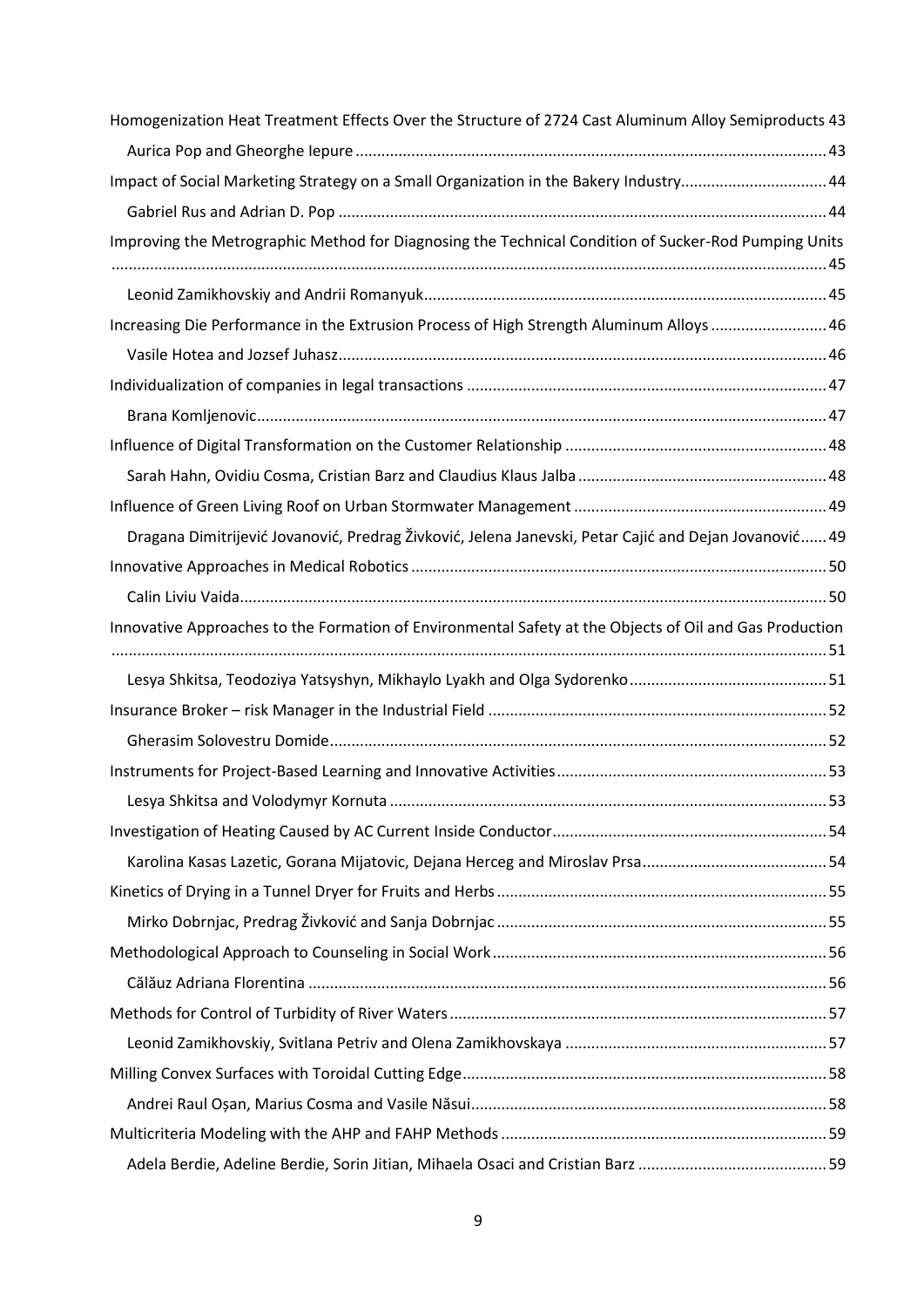| Cristian Barz, Tihomir Latinovic, Paul Petrica Pop, Adina Pop-Vadean, Sinisa Dragutinovic and Felicia    |  |
|----------------------------------------------------------------------------------------------------------|--|
|                                                                                                          |  |
| New Structures of Collaboration Between Universities and Industry Involved in Cluster Evolution in the   |  |
|                                                                                                          |  |
|                                                                                                          |  |
|                                                                                                          |  |
|                                                                                                          |  |
|                                                                                                          |  |
|                                                                                                          |  |
|                                                                                                          |  |
|                                                                                                          |  |
|                                                                                                          |  |
|                                                                                                          |  |
|                                                                                                          |  |
|                                                                                                          |  |
|                                                                                                          |  |
|                                                                                                          |  |
|                                                                                                          |  |
|                                                                                                          |  |
|                                                                                                          |  |
|                                                                                                          |  |
| Research of Quantitative Indicators of the Solar Energy Potential in the Carpathian Region of Ukraine 70 |  |
| Oleg Mandryk, Nataliya Moskalchuk, Liudmyla Arkhypova, Mykola Prykhodko and Olena Pobigun  70            |  |
| Research on the Behaviour of the Metallic Material in the Draw-Plate While Drawing the Wire  71          |  |
|                                                                                                          |  |
|                                                                                                          |  |
|                                                                                                          |  |
| Research on Variation of the Main Geometric and Functional Parameters at the Bistable Fluidic Amplifier  |  |
|                                                                                                          |  |
|                                                                                                          |  |
|                                                                                                          |  |
| Erdei Zoltan, Mihai Iordache, Dragoș Niculae, Cristian Barz and Alexandru Grib 74                        |  |
|                                                                                                          |  |
|                                                                                                          |  |
|                                                                                                          |  |
| Stela-Gabriela Jelea, Marian Jelea, Oana-Corina Jelea, Lucia Mihalescu and Zorica Voșgan  76             |  |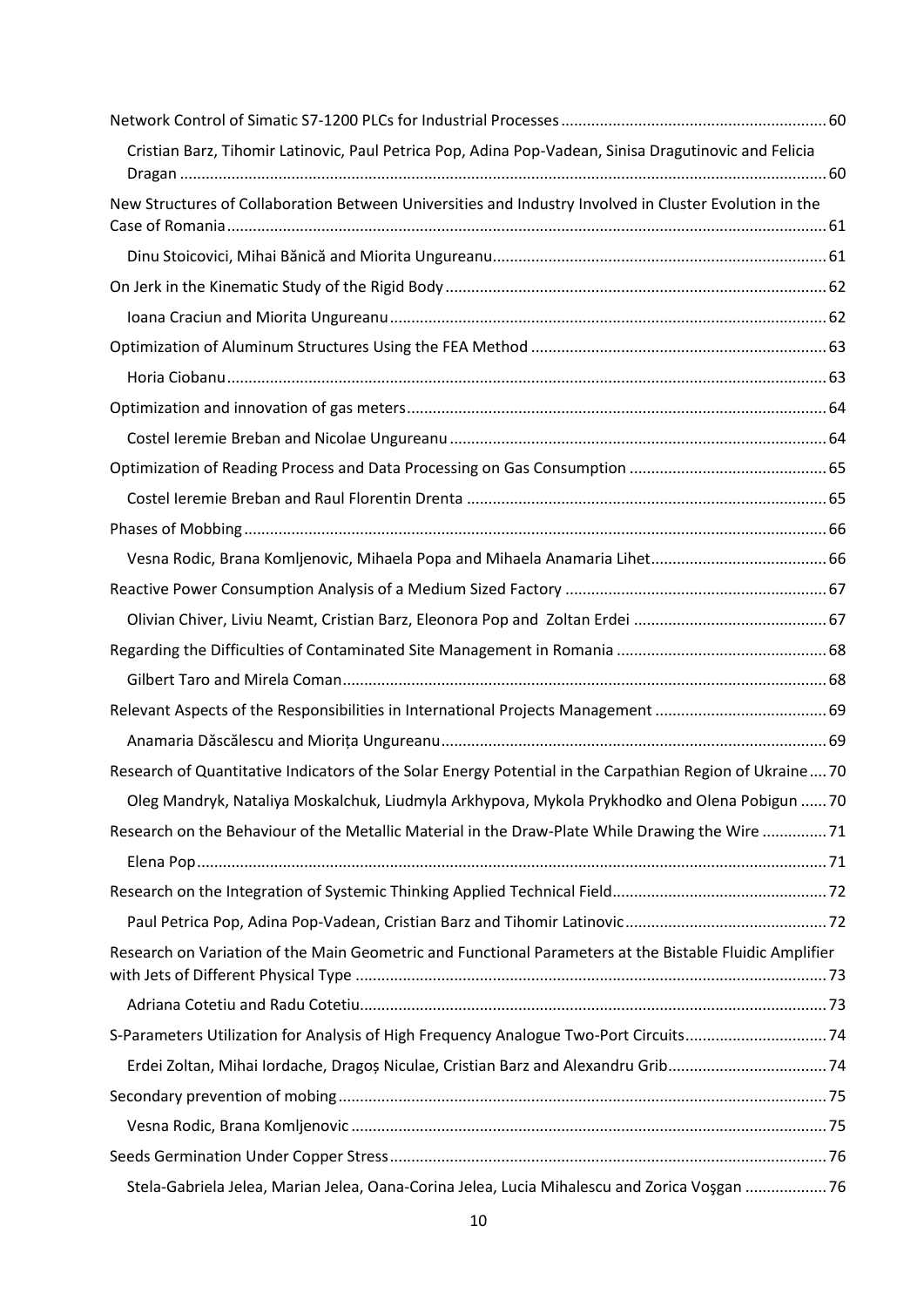| Some aspects of environmental assessment of renewable energy sources in the Carpathian region of        |  |
|---------------------------------------------------------------------------------------------------------|--|
| Oleg Mandryk, Nataliya Moskalchuk, Liudmyla Arkhypova, Mykola Prykhodko and Olena Pobigun  79           |  |
| Study of the Combustion Chamber of a Gas Pumping Unit from the Point of View of Monitoring Its          |  |
|                                                                                                         |  |
| Techno-economic Analysis of Thermal Waste Treatment Facility: A Case study of the City of Niš 81        |  |
| Ana Momčilović, Dragana Dimitrijević Jovanović, Predrag Miodrag Živković and Nevena Tomić 81            |  |
|                                                                                                         |  |
|                                                                                                         |  |
|                                                                                                         |  |
|                                                                                                         |  |
|                                                                                                         |  |
|                                                                                                         |  |
| Theoretical Investigation of the Tapered Thread Joint Surface Contact Pressure in the Dependence on the |  |
|                                                                                                         |  |
| Vibration Monitoring of the Technical Condition of the Blade Unit of the Gas Pumping Unit Gpa-Ts-16S.86 |  |
|                                                                                                         |  |
|                                                                                                         |  |
|                                                                                                         |  |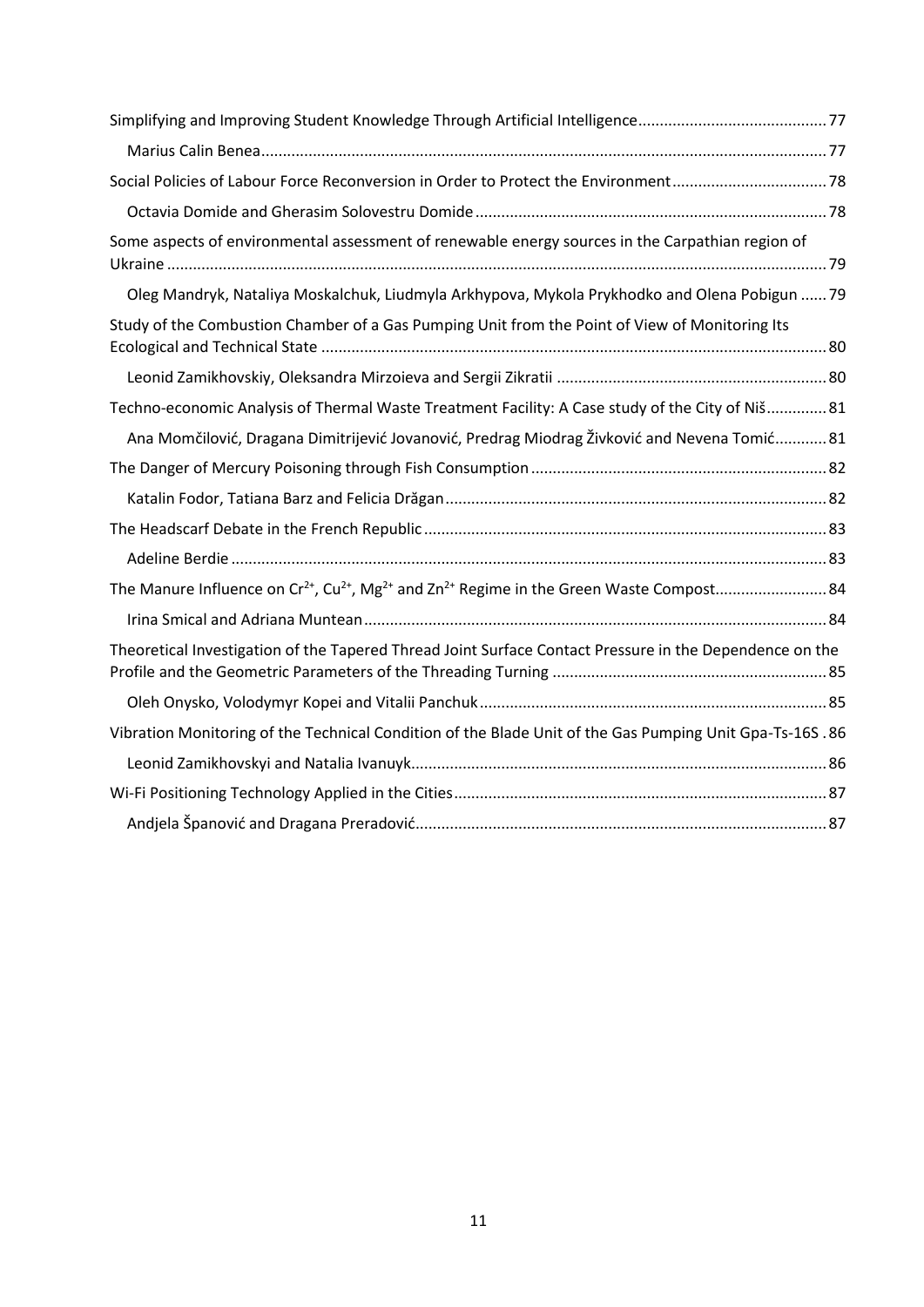# <span id="page-11-0"></span>A Mathematical Model for Inverse Optimal Control to Achieve Stabilization and Trajectory Tracking for Mobile Robots

<span id="page-11-1"></span>Nicolae Pop, Luige Vlădăreanu and Adrian I. Pop

## ABSTRACT

The basic idea of inverse optimal control theory for nonlinear systems is to find a feedback control law based on a priori knowledge of a Control-Lyapunov function (CLF), that leads to Lyapunov stability of the system and minimizes a cost functional [1], [4]. The problem of inverse optimal control leads to the Hamilton-Jacobi-Bellman (HJB) equation, but in case of non-linear systems it does not have exact analytical solution. HJB equation in the linear case, may be reduced to Riccati equation when using the linear quadratic regulator (LQR). Kalman's inverse optimal control theory in linear systems for finding a certain state feedback should provide an optimal control, relative to a useful performance index.

The problem addressed in this article is the construction of the control Lyapunov function for non-linear systems for which there are no well-established techniques. One option is to use a global recursive adjustment of time dependent parameters of the Liapunov quadratic control function by means of the extended Kalman filter algorithm (EKF). Inverse optimal control applied in the case of following a robot trajectory is to design a control law u for tracking the desired trajectory, generated by a reference robot. A recursive high-order neural network identifier (RHONN) will also be used in this process [3], [4]. In order to identify the model of the trained plant by an extended Kalman filter algorithm (EKF), we assume that the whole state-space is available for measurement. Also, inverse optimal control is designed to track the speed of the robot on the desired trajectory. By applying the inverse optimal control for non-linear systems, we intend to avoid solving HJB equations, to apply feedback control to stabilize the system and then to prove that this control optimizes a cost functional. Using MATLAB simulation, we have made a test to justify the exposed theory [5].

### KEYWORDS

Control Lyapunov function, extended Kalman filter, Hamilton-Jacobi-Bellman equation, inverse optimal control, robot tracking optimization.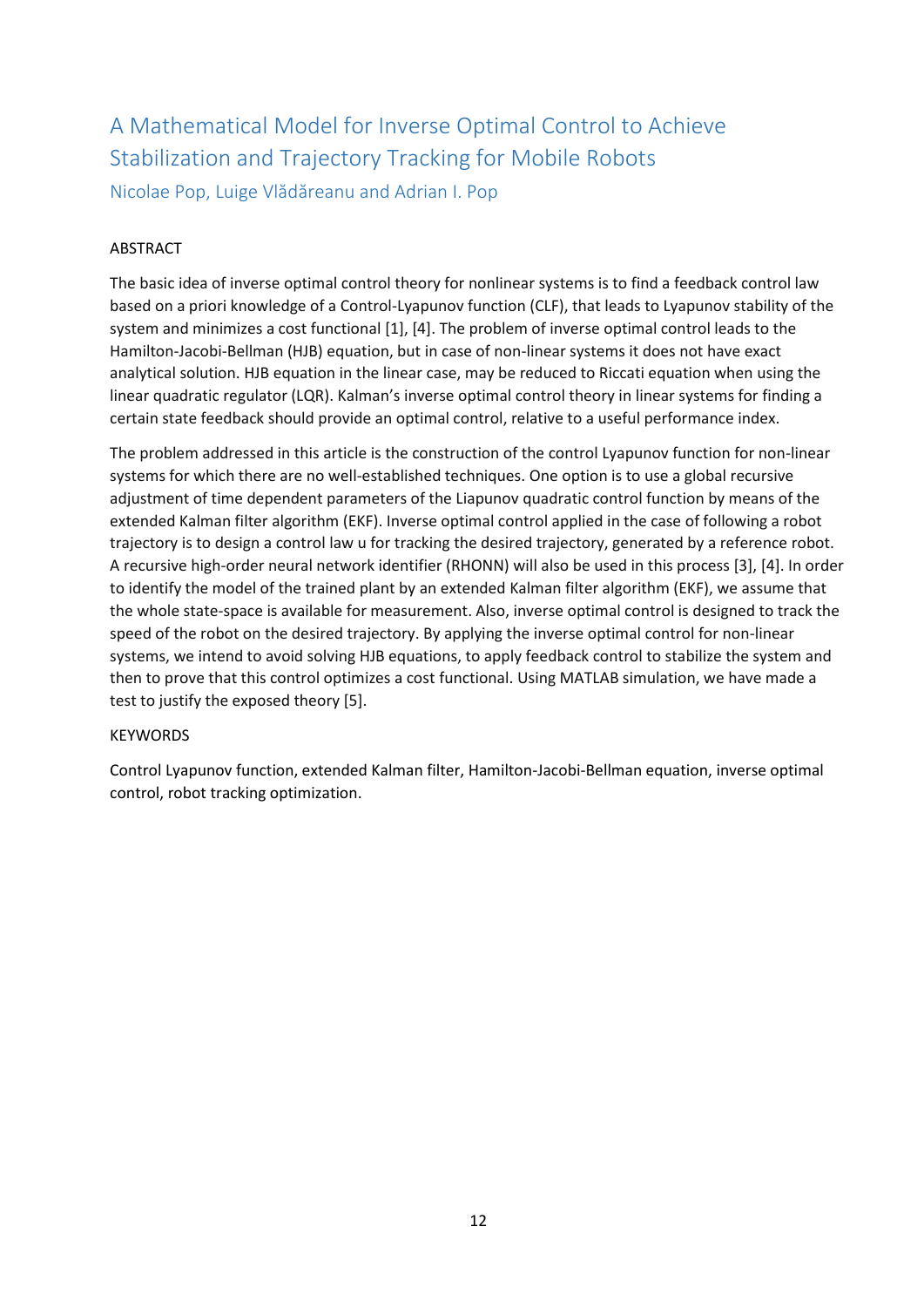# <span id="page-12-0"></span>Adaptive Fuzzy-FMEA Expert System for Predictive Control Industrial Processes with Example

# <span id="page-12-1"></span>Tihomir Savo Latinovic, Mladen Todic, Cristian Barz, Adina Pop-Vadean and Paul Petrica Pop

# ABSTRACT

Modern processing is a combination of individual production cell, designed to complete the business of manufacturing parts of subassemblies and their integration into the final product of the product. The success of such a system depends on stability operations while minimizing the possible errors in the system. The continuous monitoring system is necessary to maintain the functionality and quality of production, because of deviation from the normal situation caused a drop in productivity.

Reliable detection and isolation of faults is an important part of a successful maximizing productivity. For this, we need methods and information for the diagnosis and correction of errors. In addition to continuous monitoring is necessary to predict the possible situations for the emergence of errors. Error detection and quality control of the production process is based on an insufficient prior information. Interpretation of the measurement results is also complicated by the uncertainty in the collected data.

Data vary at the entrance and we can easily set the threshold bad and good products. a lot of the parameters affecting the quality of them and they cannot set effective thresholds. Experience shows that the best method of application of fuzzy logic to measure inputs, as well as materials from which the real product, which together with the production process affect the quality of the product. Fuzzy logic is set up like a real logic to group indeterminate and uncertain data into groups that give soft linguistic variables (e.g., bad, good, better, excellent). Also, the output quality can be rated as not good enough, good, better, as good, excellent). FMEA logic gives us possibility to predict all possible errors in the system and calculated risk factor for using such a system.

### **KEYWORDS**

Fuzzy Logic, FMEA, Predictive control.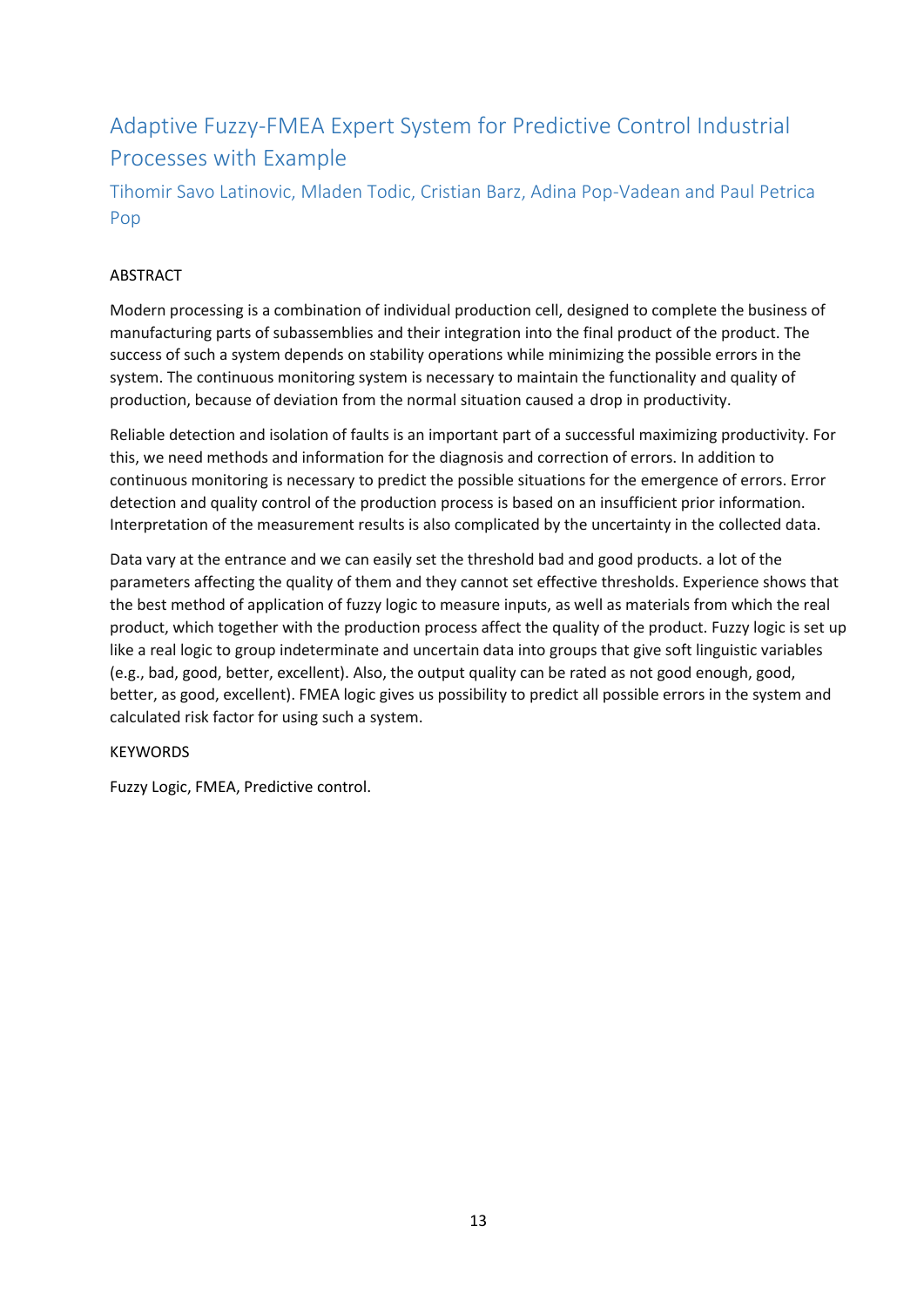# <span id="page-13-1"></span><span id="page-13-0"></span>Analysis of a PEMFC System for Automotive Applications Radu Adrian Tirnovan, Constantin Pica, Maria Cristea and Cosmin Dărab

### ABSTRACT

This paper presents a study of the fuel cell system performance operating at low pressure. A polymer electrolyte fuel cell (PEMFC) is analyzed in according with the possibility of using in transport applications. So, it begins with the description of a parametric model of the fuel cell which has been developed using a combination between empirical and mathematics modeling techniques. This model enables to model fuel cells V–J curves in dependences with the stack temperature and the oxygen partial pressure. Also, it can be used to study the influence of the gases management (pressure) on the fuel cell stack performances. The study continues with the modeling and simulation of a blower as the active element for the compression air system. One has used a least squares method for non-linear curves-fitting of fuel cell and blower.

#### **KEYWORDS**

Fuel cell, pressure, temperature, modeling, simulation, blower.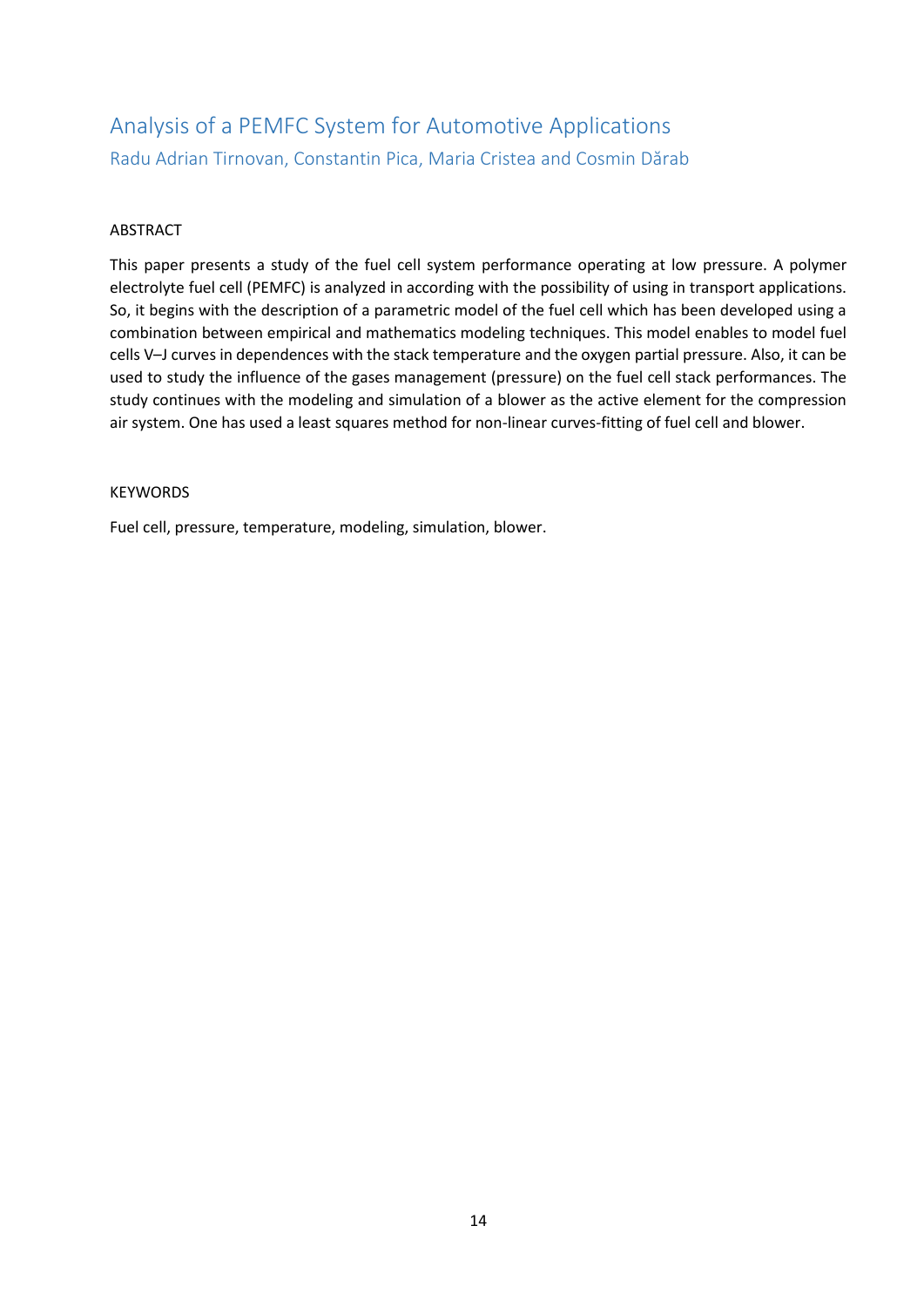# <span id="page-14-0"></span>Analysis of Central Southern Serbia Wind Energy Potentials

<span id="page-14-1"></span>Predrag Miodrag Živković, Mladen Tomić, Dragana Dimitrijević Jovanović, Jelena Janevski and Mirko Dobrnjac

### ABSTRACT

The main goal of this paper was to obtain all acceptable locations for siting of wind turbines in the region of Central South Serbia. One of the possibilities to increase the rentability of the wind farm is to reduce the transport loses, using produced energy as close to the production site as possible. The estimations were obtained using the WAsP simulation software. Several wind turbine types were considered, and finally 0.8 and 2MW Enercon E48 and E82 were chosen for the analysis. Results are compared by means of the turbine type, quality and quantity of the wind data and the capacity factor. Finally, the economical analysis of the acceptability of the installing of wind turbines was done, for the best wind turbines chosen.

### **KEYWORDS**

Wind energy, estimation, numerical simulation, WAsP, wind turbines.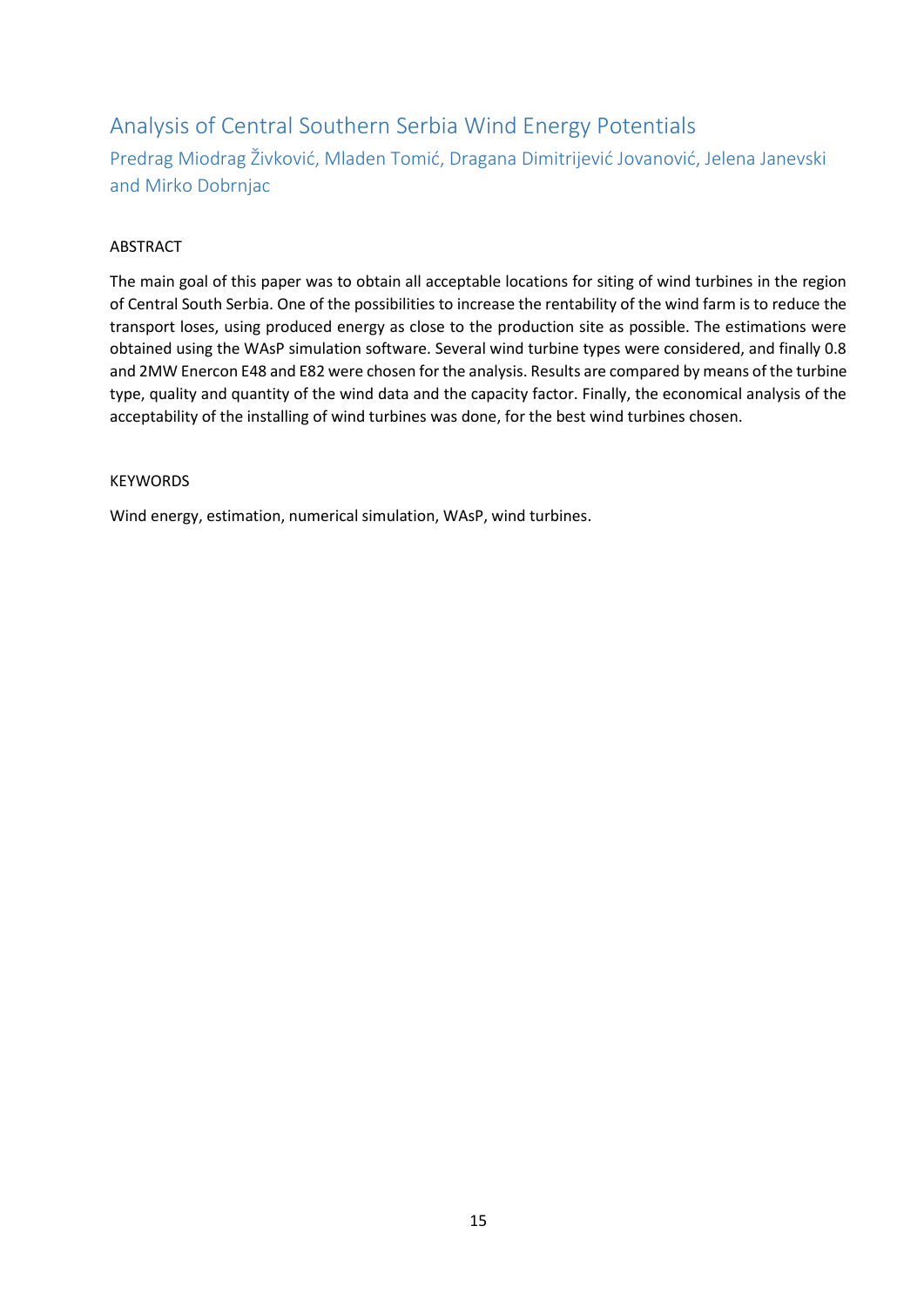# <span id="page-15-0"></span>Analysis of Traffic Induced Emissions on Air Quality

<span id="page-15-1"></span>Predrag Miodrag Živković, Mladen Tomić, Jelena Malenović Nikolić, Goran Janaćković, Petar Cajić and Ana Momčilović

### ABSTRACT

The air quality is very important for the quality of living in modern cities. It is known that the traffic is the single largest pollutant in Europe. All analysis presented in this paper were done on the case of the City of Niš. A specific approach for measurement of roadside CO2 concentration, as the tracer gas, was implemented. The wind speed and direction have been measured on several locations in the City, considering that pollution distribution is globally determined by wind characteristics. For measured data collecting, specific acquisition system was developed, as well as the software needed. Traffic intensity has been measured on six major crossroads in the City, in order to estimate the traffic generated CO2 emission. CFD techniques are not a solution for the pollution problem, but an estimation tool, which obtains the most detailed data needed by the environment protection experts. Measured data on the traffic are used for defining initial and boundary conditions in the CFD model. Simulations were performed using PHOENICS software package. The numerical simulation results show good agreement with the measured wind data and CO2 concentrations.

#### **KEYWORDS**

Traffic intensity, CO2 concentration, measurement, data analysis, CFD.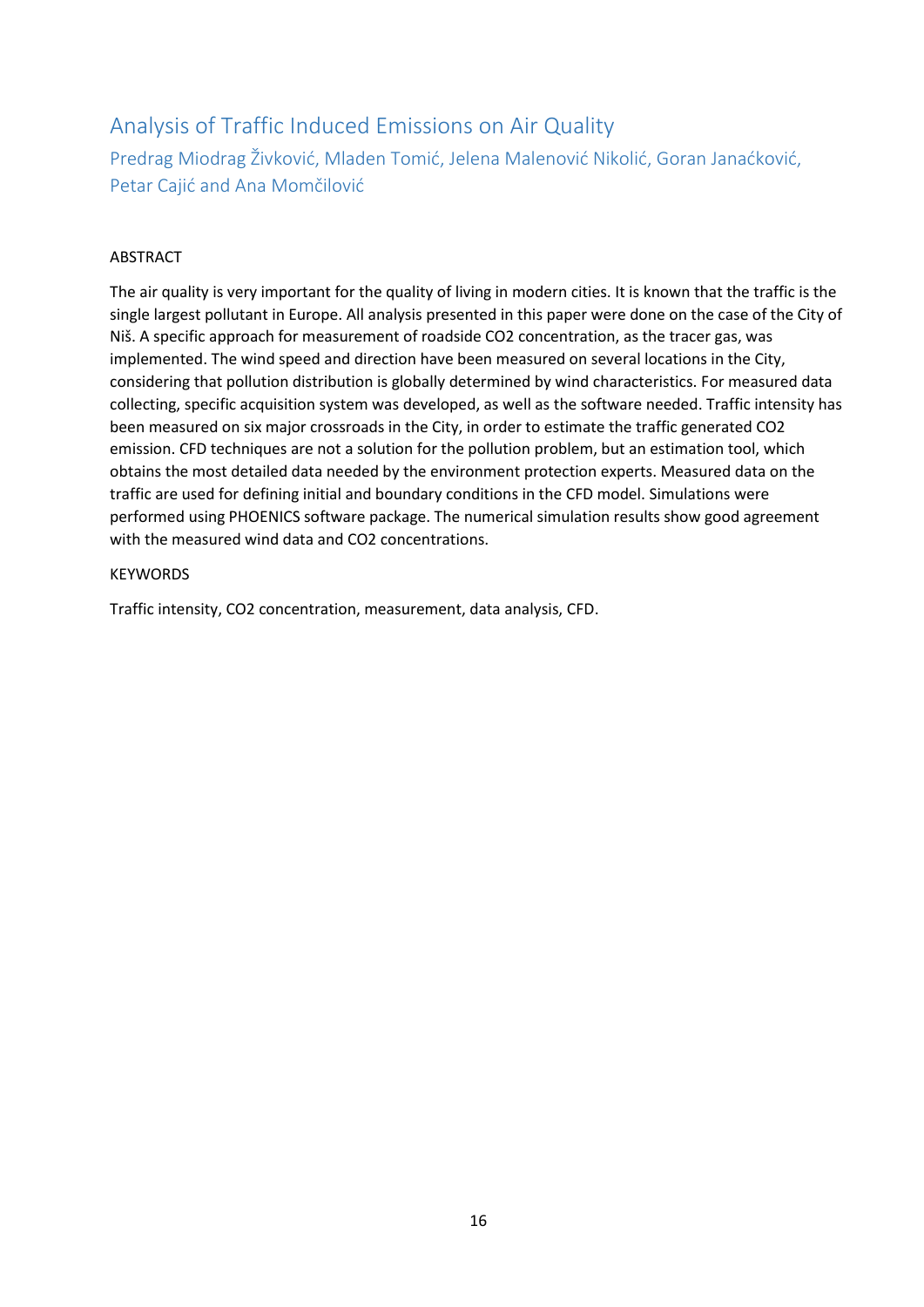# <span id="page-16-0"></span>Angle Position Influences Over External Magnetic Field of a Solenoid in Wireless Power Transfer

<span id="page-16-1"></span>Bogdan Iuga and Radu-Adrian Tirnovan

### ABSTRACT

The general form of the Biot-Savart law is referring to a closed loop, but it can be integrated over a finite length solenoid to calculate the external magnetic field in a specific point, at a rated distance from the center. The law states that the point of measure must be on the longitudinal axis of the solenoid. In real cases the point of measure has angle orientation in relation to the axis which results in modifications of the field value.

#### **KEYWORDS**

Biot-Savart law, exterior magnetic field, finite length solenoid.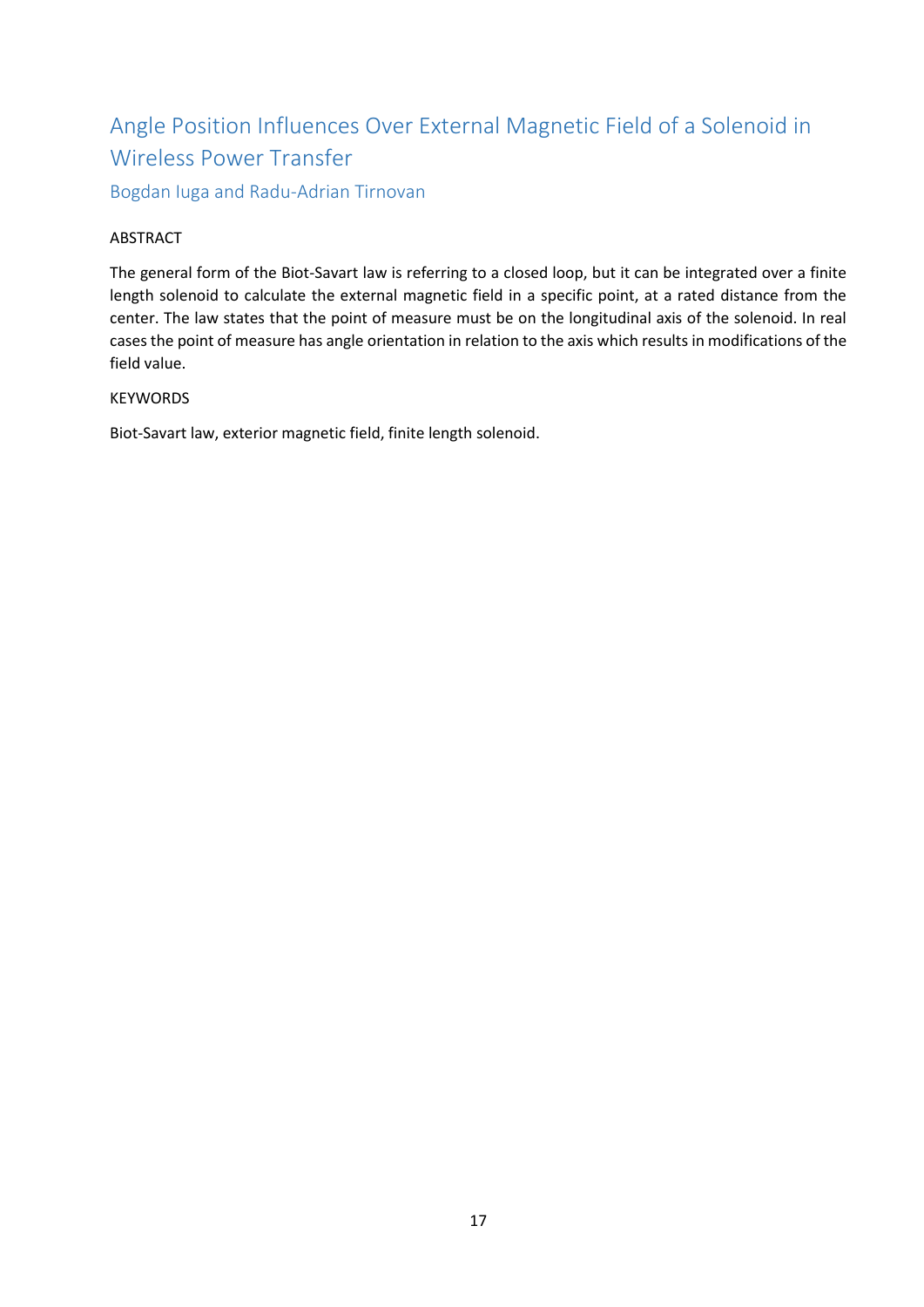# <span id="page-17-0"></span>Applications of the Thermoelectric Energy Harvester in Air Conditioning Condenser Unit

<span id="page-17-1"></span>Adina Pop-Vadean, Paul Petrica Pop, Tihomir Latinovic and Cristian Barz

#### ABSTRACT

The devices that convert heat into usable electricity and use the three established thermoelectric effects known as the Peltier, Seebeck and Thomson effects are thermoelectric generators (TEG). These devices can generate power how long as there is a heat source. TEGs are made from thermoelectric modules and the cost of this modules is high, but the size of modules is considerably small, for projects that have space limitations. This is a huge advantage for TEGs. Many research and studies are made to increase efficiency of the TEGs and determine potential applications for these devices. With the development of TEGs, the number of TEG based applications will be used in most energy applications in the future where low power is required. This new thermoelectric generator is equipped for conversion of environmental (ambient) thermal energy into electric power for a variety of applications that necessitate low power source use in this paper we study TEGs in air conditioning condenser unit. The study refers to efficiency, power generation capacity, cost, size, and system installation complexity to generate power.

#### KEYWORDS

Harvesting energy, thermoelectric, electricity, TEGs, converter heat.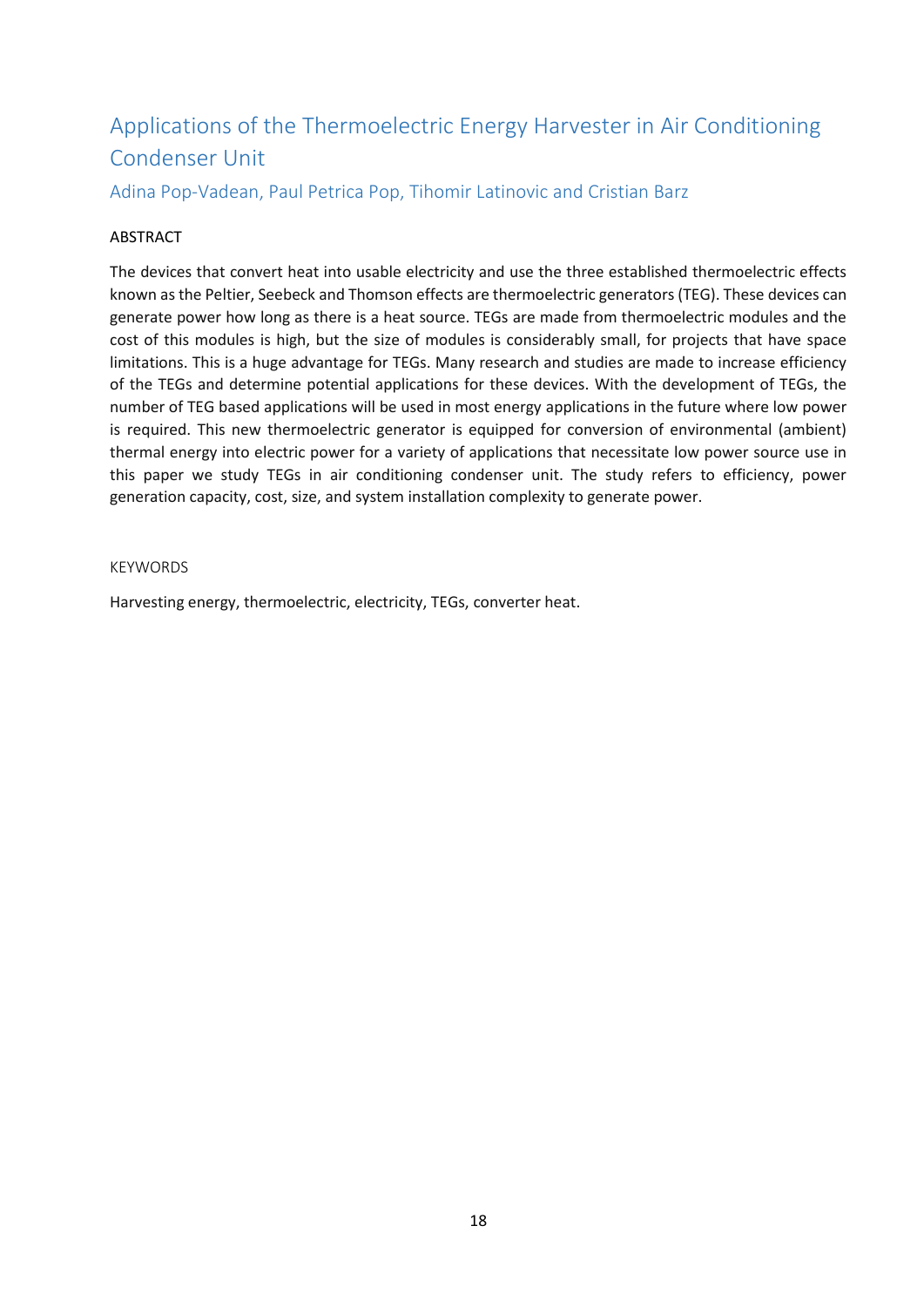# <span id="page-18-0"></span>Applying Taguchi Method to Control the Thermal Expansion Effect on Machining Process of Aluminum Alloy Extruded Profile

<span id="page-18-1"></span>Stefan Adrian Moldovan, Vasile Nasui and Marius Cosma

#### ABSTRACT

In this paper we present a technological problem encountered in the machining accuracy of the parts for aerospace, made of aluminum alloy extruded profile with 7 meters length. Those parts have very tight tolerances and on milling process appears deviation due to thermal expansion effect, which influences the repeatability of machining processes.

Through several tests and recording all values during the milling process, was defined through Taguchi method the main impact factors which have impact on the machined parts.

Acknowledgement:

Applying Taguchi method to control the thermal expansion effect on machining process of aluminum alloy extruded profile is the result of an experimental research conducted with the support of the machining department of SC Universal Alloy Corporation Europe SRL, Dumbrăvița.

#### KEYWORDS

Taguchi, thermal expansion, repeatability of machining processes, aluminum alloy, CNC machines.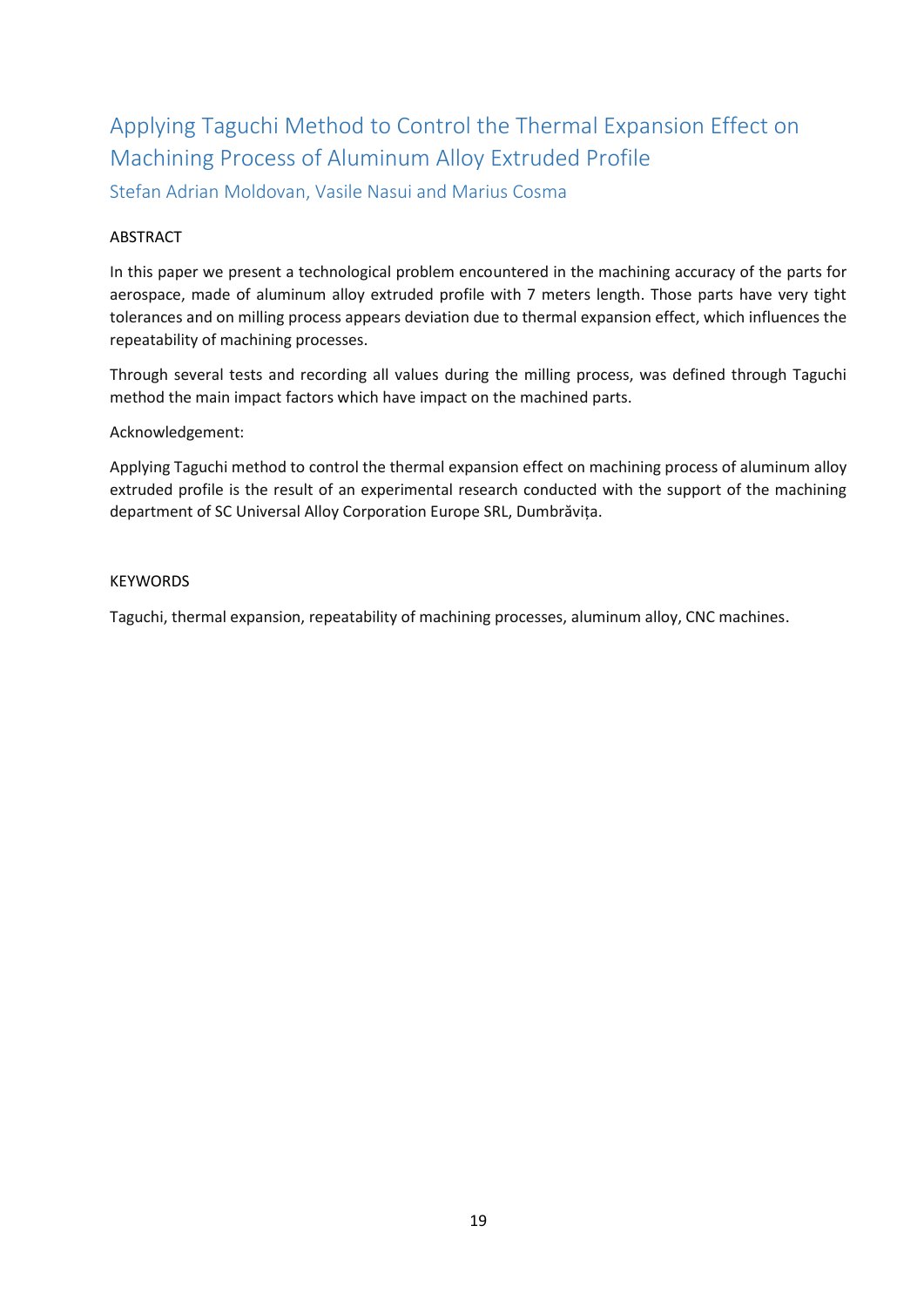# <span id="page-19-0"></span>Aspects of the Use Solar Energy Valorification for City Streets Lighting System

<span id="page-19-1"></span>Valeria Mirela Brezoczki and Gabriela Filip

### ABSTRACT

The paper presents a viable success alternative for solar energy valorification to generate electricity for city streets lighting system in Baia Sprie town.

The electricity provided by solar power plant starting on 2016 and it's used for city streets lighting system with partially replace for conventional electricity.

Within the Romanian Regional Sustainable Development Strategy there are several measures meant to obtain electricity from renewable energy sources which do not produce negative effects for the environment, which means that the expansion of the photovoltaic plant is desirable.

In accordance with the Development Strategy of the town of Baia Sprie, the increase of the plant's productions capacity through the extension of the plant surface and an optimized energy management of public consumers is desired.

#### **KEYWORDS**

Renewable energy, photovoltaic system, Sustainable Development.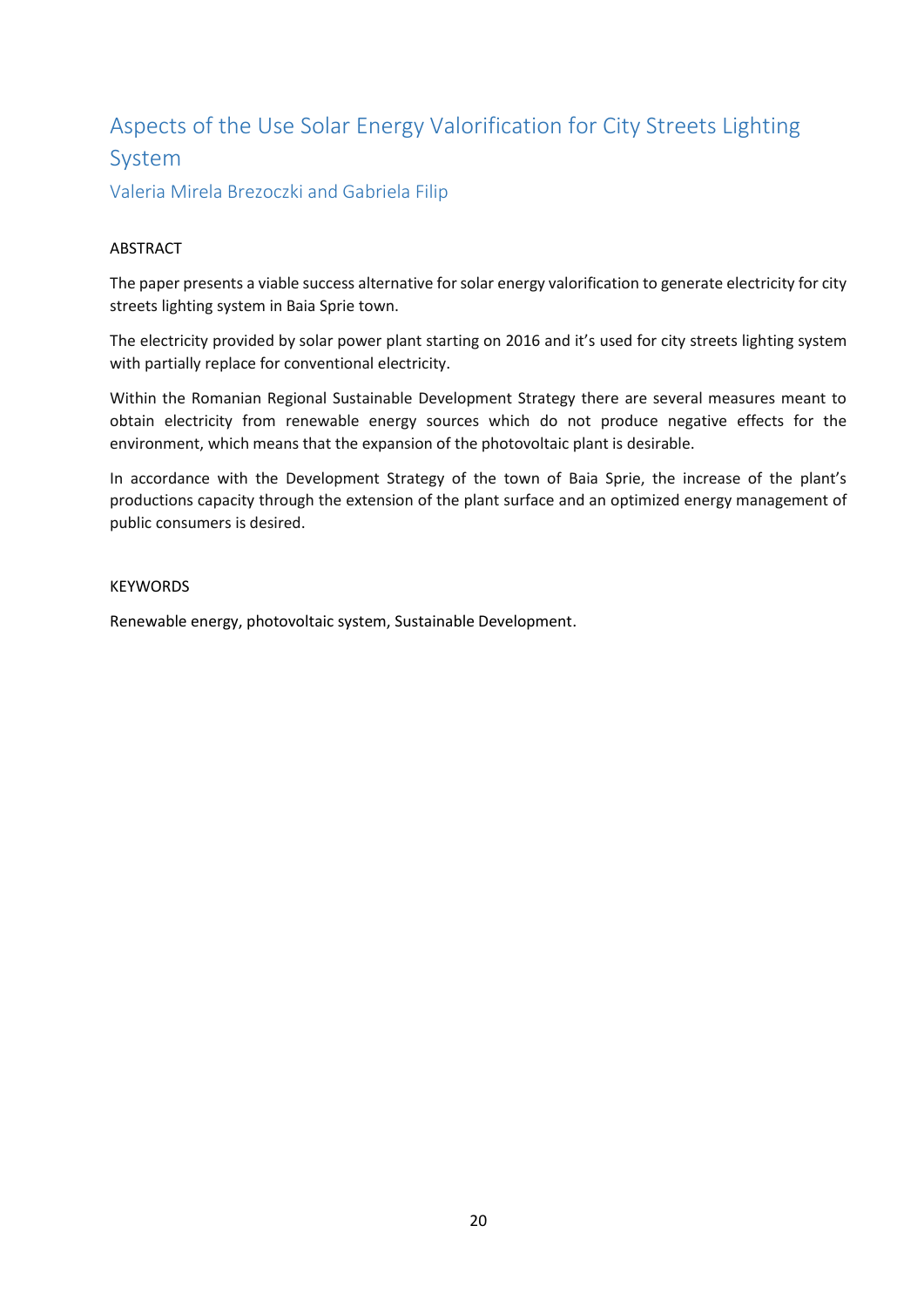# <span id="page-20-0"></span>Award of Expert Workers as Motiving Factors in Centers for Social Work of the Republic of Srpska

<span id="page-20-1"></span>Nikola Vojvodić, Dragana Savić Pešević and Mladen Ivic

#### ABSTRACT

The postwar period of the rapid social change has brought not only a specific framework in which social work develops but it has also brought ever increasing complex social problems that require new methods of work and different approaches. Legislative regulations, high demands and expectations of skilled workers, and present lack of interest of the social work centers management for the organization of work that will be the core support for the worker; weak personal and professional capacities of experts and therefore their motivation to work. In the theoretical part of this paper, traditional and modern scientific approaches have been researched with a special reference to the process of promoting and rewarding employees and how does it influence their motivation to work. In addition, an empirical research has been conducted, whose aim was to look at the role and significance of remuneration by the manager on the motivation of skilled workers in social work centers in Republic of Srpska. The survey encompassed 252 skilled workers at 41 Center for Social Work in Republic of Srpska, which is considered to be a representative sample in comparison with the population. The results of the theoretical analysis of the empirical research suggest that the level of motivation of workers depends half on the age of workers and the other half on their working age, that in most social work centers in Republic of Srpska there is no rewarding system established, that managers mostly approach the use of material rewards on the payroll, that the intangible forms of reward are missing, that experts are exposed to great challenges of professional activity which causes workers to be demotivated and that by self-perception of workers, rewarding can raise the motivation of workers to a higher level. Furthermore, it implies that the initial assumption of the paper is confirmed by the fact that rewarding can have a strong influence on support, it has a certain role in motivating skilled workers in social work centers in Republic of Srpska

#### KEYWORDS

Professional workers, social work centers, motivation, rewarding.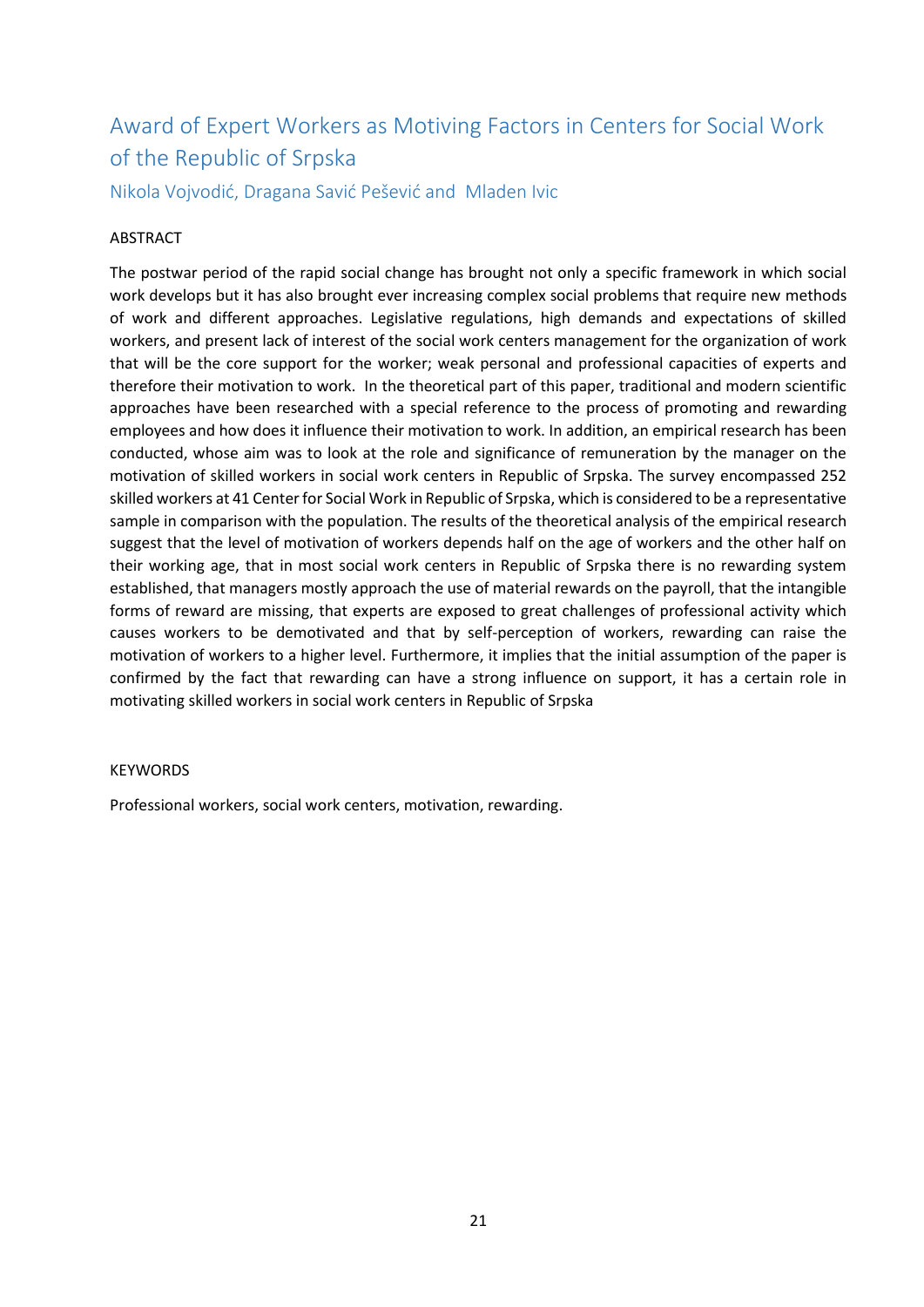# <span id="page-21-1"></span><span id="page-21-0"></span>Beyond Environmentalism Towards a New Ecological Politics Octavia Domide

### ABSTRACT

The paper presents some theoretical aspects regarding ecological politics. Due to the advanced environmental damage in the past decade, the involvement and the responsibility of international and political actors has increased. The impact of human actions over the environment is one of the main causes of the damage in this field.

The role of politics in the ecological field is considerable, is bigger today than in the past as a result of social and technological changes that provide the idea of a 'natural' environment and may soon bring, under human control, the operation of the ecological processes.

The development of the ecological field can be solved only by political means and political processes and by committing the society to be involved in elaborations and implementation of environmental policies.

#### KEYWORDS

Environmentalism, ecological policies, social responsibility, sustainability.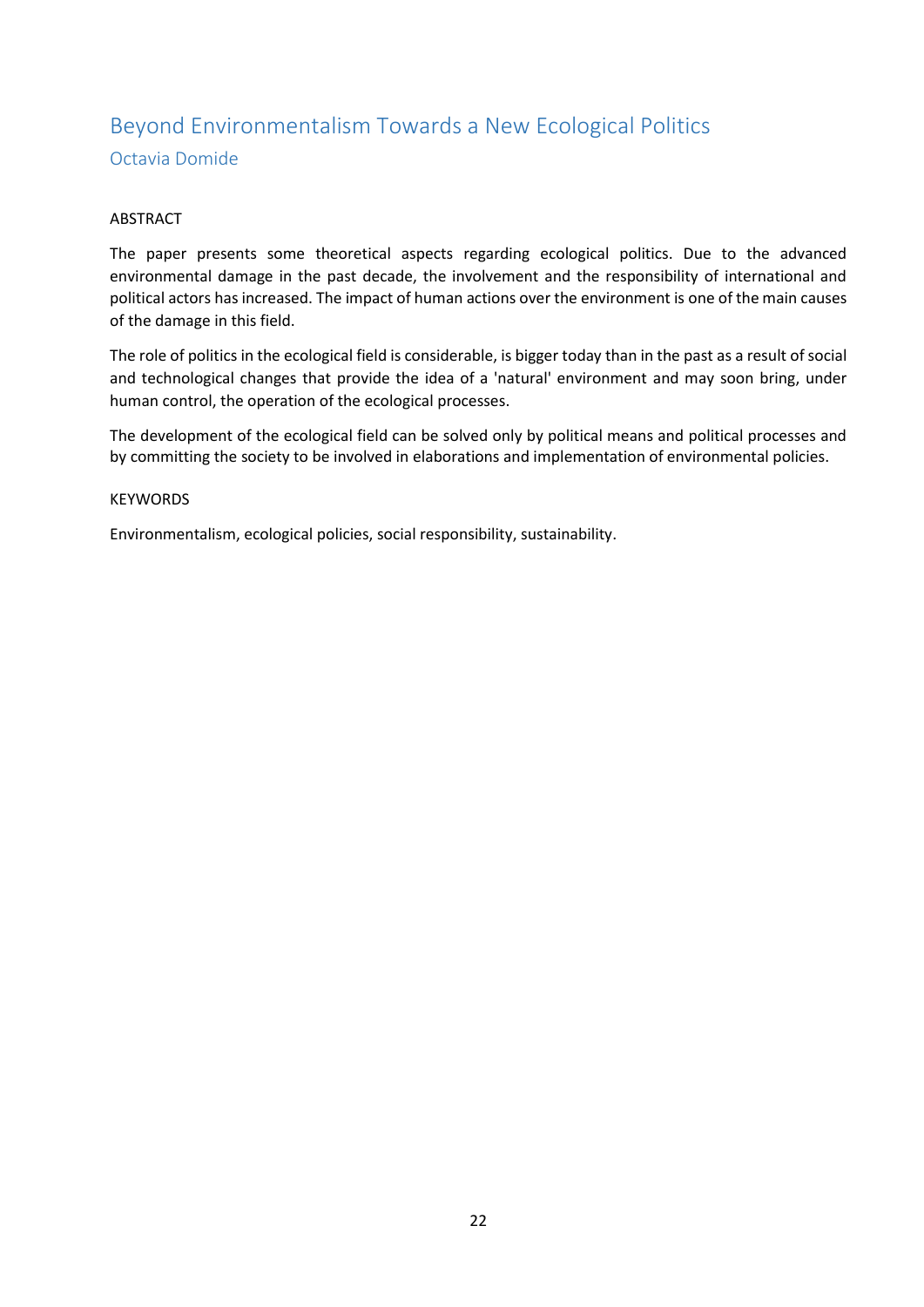# <span id="page-22-0"></span>Characteristics of Marketing in the Energy Sector

### <span id="page-22-1"></span>Stet Mihaela

#### ABSTRACT

The liberalization of the Romanian energy market has led, for some companies in the energy sector, to the necessity of marketing campaigns. If for a long time, individual consumers had the status of consumers and, implicitly, supply companies had their own regional market, the passage of consumers into the category of eligible ones also generated competition between new and existing suppliers. In this context, some marketing characteristics of energy companies can be identified.

#### **KEYWORDS**

Marketing, energy, consumer, supplier.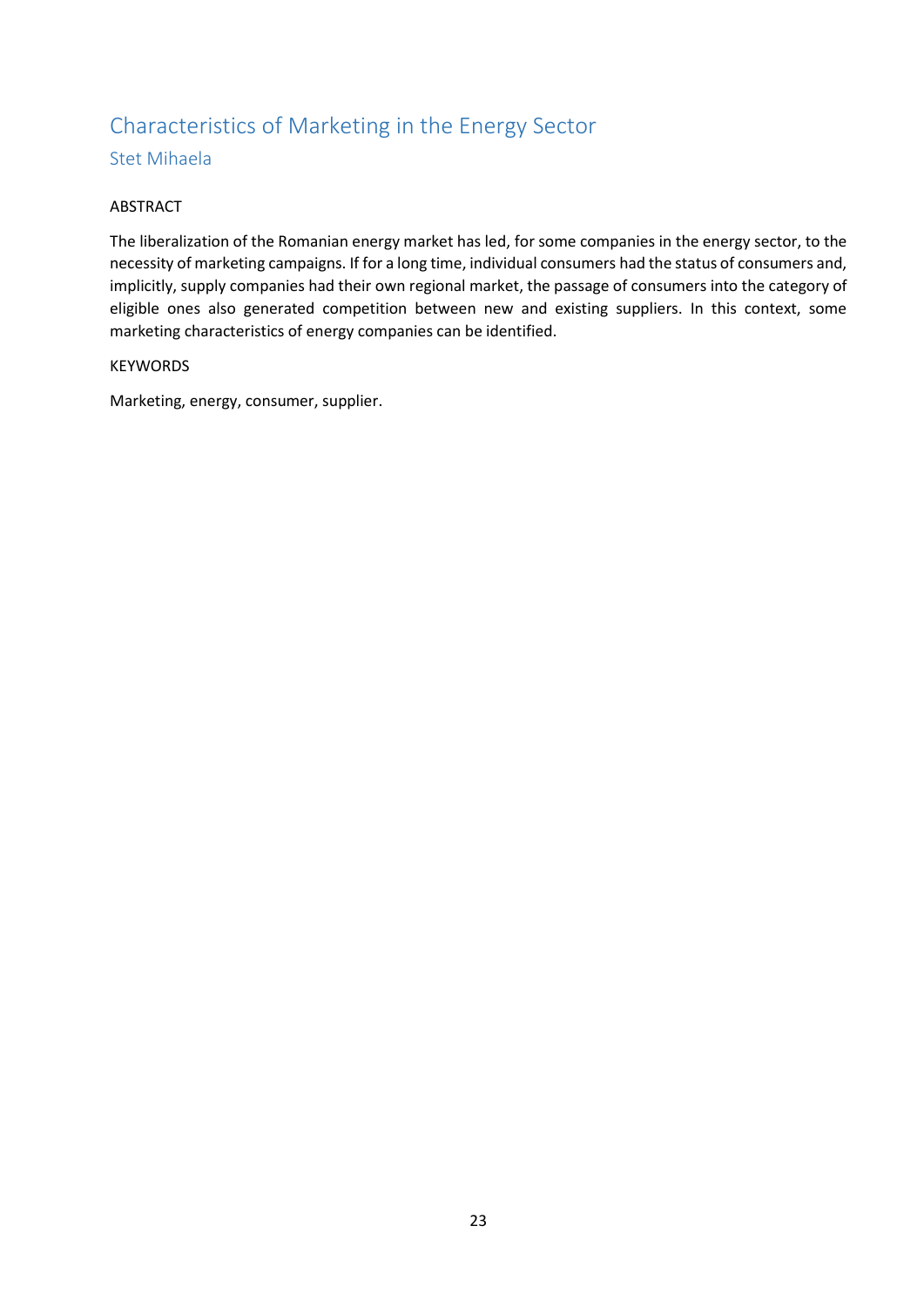# <span id="page-23-0"></span>Comparative Study Conducted on Metal Carbides Coatings Deposited by Plasma Spray Laura Maria Benea

#### <span id="page-23-1"></span>ABSTRACT

The use of ceramic materials in thermal pulverization technique has led to a massive enlargement of the range of areas in which they find their use. Due to the large hardness, the dielectric properties, the resistance to high temperatures, ceramic materials find many applications in areas such as the automotive industry, the aviation industry, the repair / rebuilt of various component.

This paper presents a comparative study of plasma jet coatings realized with three types of carbides: W-Cr 17% Cr, W-Cr 12% Cr and Cr-Ni-Cr carbide. These coatings pose very good mechanical characteristics, very low porosity and a high compactness which confers them a high resistance to chemical agents. The fairly high operation temperatures, the high hardness and high tensile strengths, mean that these materials can be successfully used to confer wear resistance to the metallic substrate, even at a very small thickness.

The paper wants to prove that metal carbide can be used for plasma jet deposited coatings, conferring to the metal substrate very good proprieties.

#### **KEYWORDS**

Plasma deposition, metal carbides coatings, coating characterization.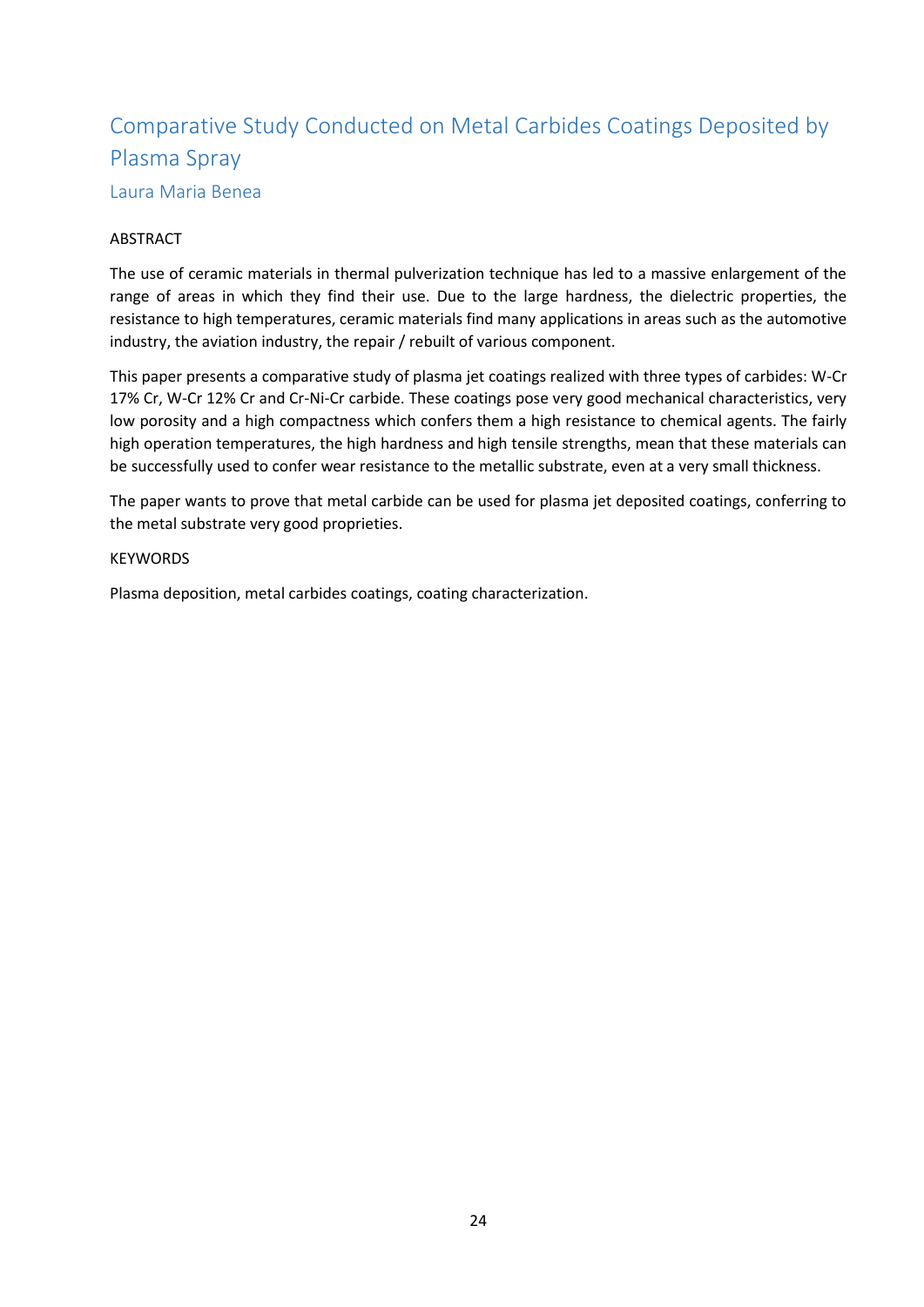# <span id="page-24-1"></span><span id="page-24-0"></span>Concept for a Precise Academic Gripper Steffen Epple, Rolf Jung, Cristian Barz and Vasile Nasui

#### ABSTRACT

A new, precise, scalable multi-purpose gripper system for academic research purposes is proposed. The multi-purpose gripper is intended to be easily adapted to different tasks and object sizes. The gripper system is driven by two separate motor-gear-lead spindle units, operated by a small CNC control. Software running on the CNC unit is completely open source. A novelty for a gripper in this constellation is an interlock-line that may for example be used for a safety door, allowing to stop movement of the gripper fingers and thus being capable to avoid the bruise of an operator's finger or arm part. This paper describes the steps mechanical parts were designed and simulated to allow a lightweight concept leaving some payload even for relatively small industrial robots used in academic research. Stability of the gripper fingers was tested by pressing the gripper finger towards each other by hand while "blocking" the movement with a finger showing no visible bending effect of the gripper parts. To test the concept of the gripper system, a first prototype is under construction. Parts of the gripper system were simulated, 3D-printed with polylactic-acid (PLA) and mounted to a small laboratory robot. The CNC-gripping function will be furthermore optimized and tested at the prototype.

#### **KEYWORDS**

Multi-purpose, robotic gripper, precise, concept.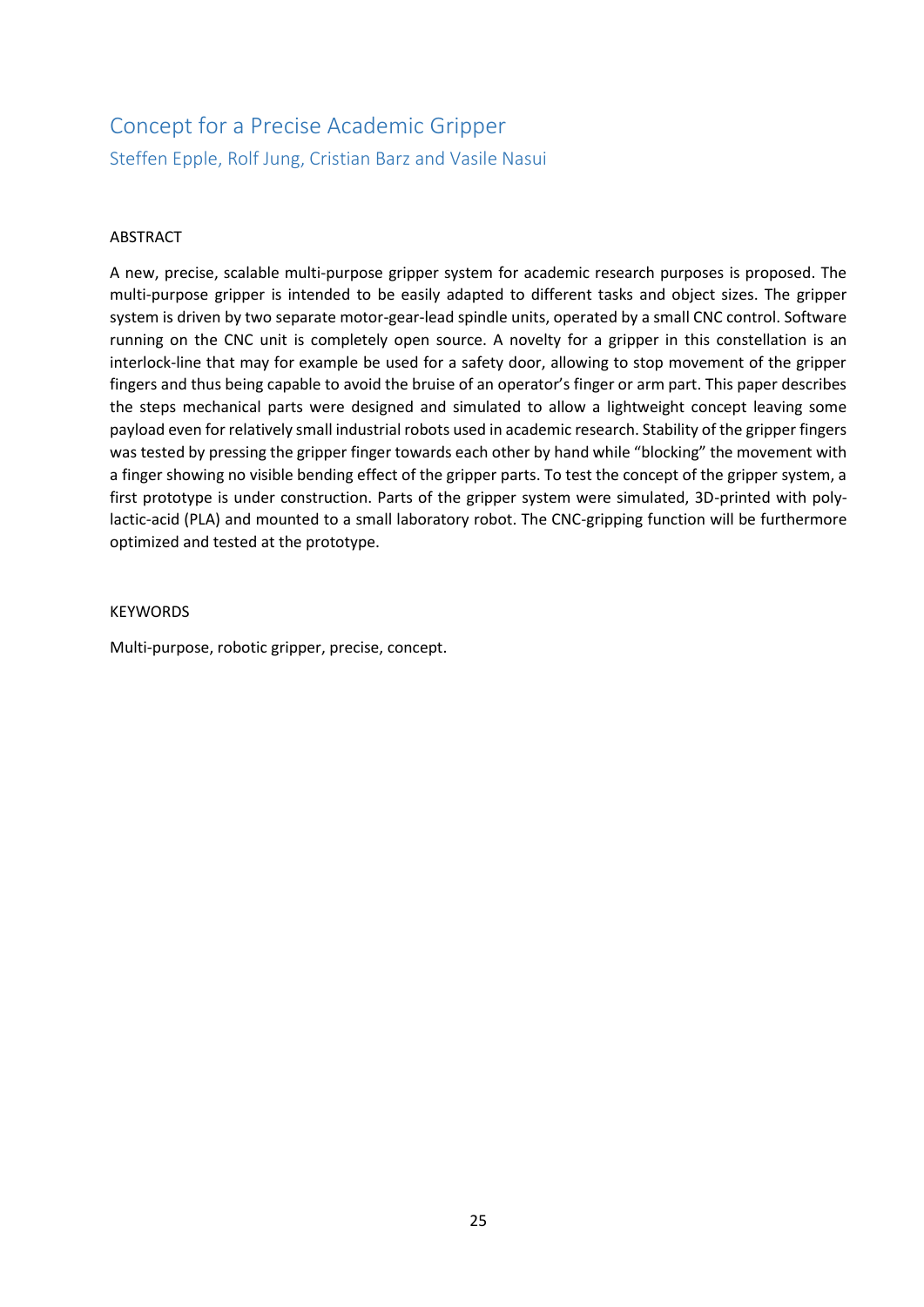# <span id="page-25-0"></span>Concept of The Formation of Scientific and Educational Informational Space for Design Activities

<span id="page-25-1"></span>Lesya Shkitsa, Volodymyr Kornuta, Olena Kornuta and Iryna Bekish

## ABSTRACT

There has been formulated definition of scientific and educational information space of technical higher educational institutions in the conditions of modern development of information technologies (information environment). The information models of the scientific and educational process, role functions of participants, influences of new standards and design methods are described. The concept of scientific and educational information space for project activity is proposed.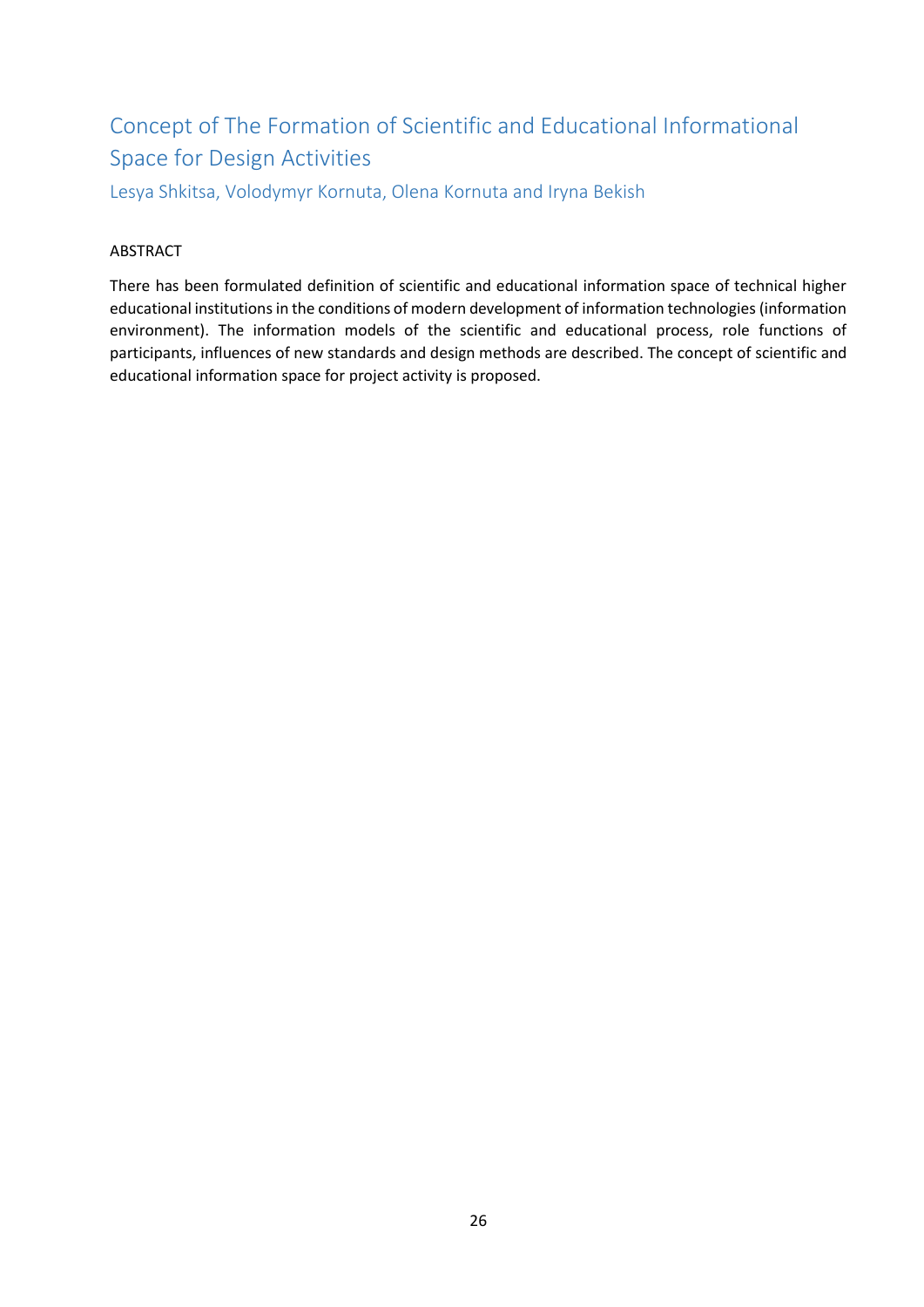# <span id="page-26-1"></span><span id="page-26-0"></span>Consideration of the Actual Stage of Nanomaterials Used in Dentistry Corina Monica Pop, Adina Pop Vadean and Ioana Tașcu-Stavre

#### ABSTRACT

The present paper is meant to be a short presentation of the actual stage of nanomaterials used in dentistry. It shows some theoretical considerations regarding characteristics of some nanomaterials used in dentistry.

In recent years, increasing demands for dental reconstruction have led to the development of new materials that have multiple applications in dental medicine and which must meet aesthetic requirements, biocompatibility requirements as well as hardness or durability.

Surpassing the extraction period, dentistry has entered the "restorative era" in which it is desirable to introduce new materials that will lead to the most natural restorations with the physical and chemical properties closest to those of the dental tissues. The discovery of such materials has become a definite necessity in order to achieve consistent progress in this respect.

Interest in using nanomaterials, composites with nanomaterials in restorative dentistry, as well as reconstruction, is constantly increasing. It is therefore important that the mechanical and other properties of these materials be carefully studied and especially improved.

The aim of this research is to help dentists, by analyzing and describing existing composite nanomaterials and by widening their area of use of in restorative dentistry, and improving their characteristics.

#### KEYWORDS:

Nanomaterials; nanocomposites; biocompatibility; restorative dentistry.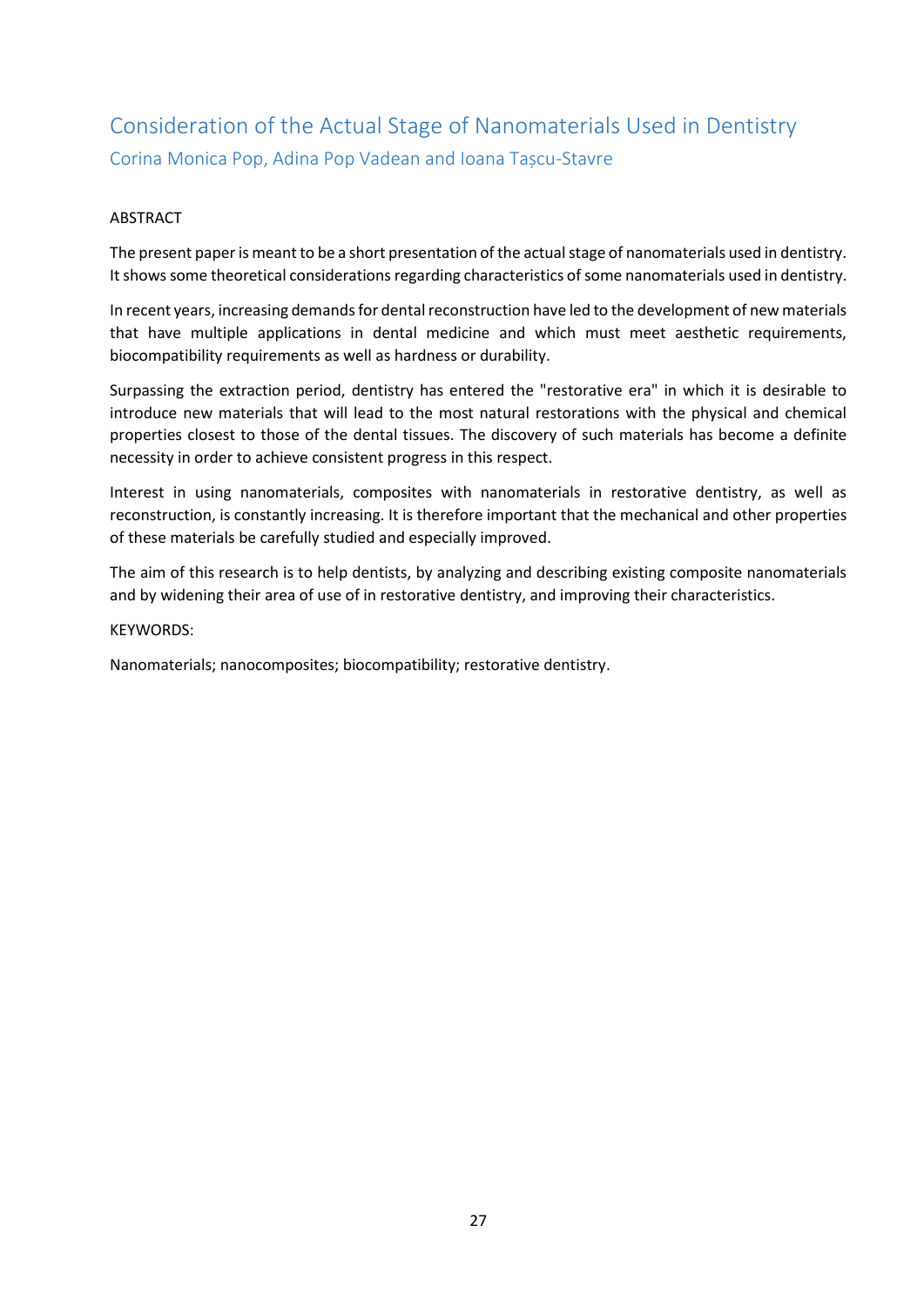# <span id="page-27-0"></span>Considerations Regarding the Earthing Electrodes for Low-Voltage Electrical Installations

<span id="page-27-1"></span>Liviu Neamt, Horia Balan, Olivian Chiver and Alexandru Hotea

### ABSTRACT

Some considerations regarding different earthing electrodes types and arrangements are discussed. The computation of the earthing resistance and voltage distribution, the designing, installation and testing procedures are evaluated and compared. Typical mistakes, inadvertences, wrong or incomplete procedures are outlined, e.g. the soil resistivity is very rarely measured before the designing step; the foundation earthing systems is not required at least for new buildings but an option for artificial electrodes; incorrect burial depth and in a lot of cases distances between vertical rods are observed; inconsistent design and more probably empiric electrodes arrangements; irrelevant testing procedures (regarding the earthing resistance and step and touch voltages). Finally, recommendations for improving the quality in earthing systems for low-voltage electrical installations are completed.

### KEYWORDS:

Earthing electrode, low-voltage electrical installation, testing, safety.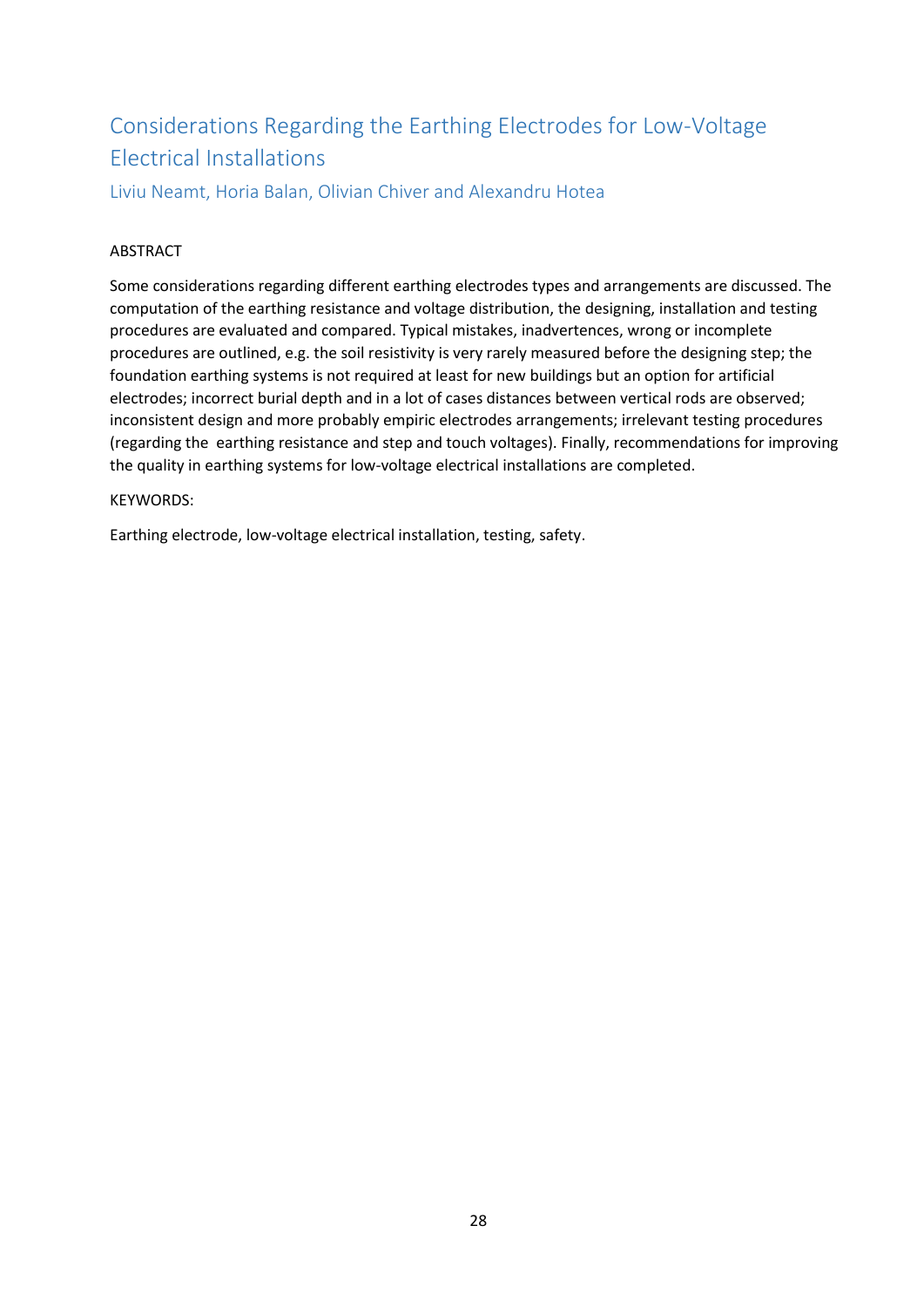# <span id="page-28-0"></span>Determination of the Effective Capacity of Lead-acid Batteries Using the Least Squares Method

<span id="page-28-1"></span>Dorin Sabou and Radu Tîrnovan

## ABSTRACT

This article presents a new method for determining the effective capacity of a lead-acid battery by applying the least squares theory. Power supply of an isolated power grid can be achieved with a mix of sources, among which the most affordable are solar energy, wind power and fossil fuels. In these cases, the final price of the electricity obtained depends, to a large extent, on the size of the used devices, including those for the storage of electricity. As the lead-acid batteries currently in use are quite expensive, the method presented helps to correctly calibrate them and thus optimize the cost of electricity storage.

In comparison with other studies, the presented method uses the theory of minimum square deviations (the method of least squares).

The major personal contribution is the elaboration of the method and its experimental verification.

In conclusion, using this simple, easy-to-implement method offers an optimal dimensioning path for an expensive component of an isolated power grid, that is, the lead acid battery.

#### **KEYWORDS**

Lead-acid batteries, least squares method, isolated power grid.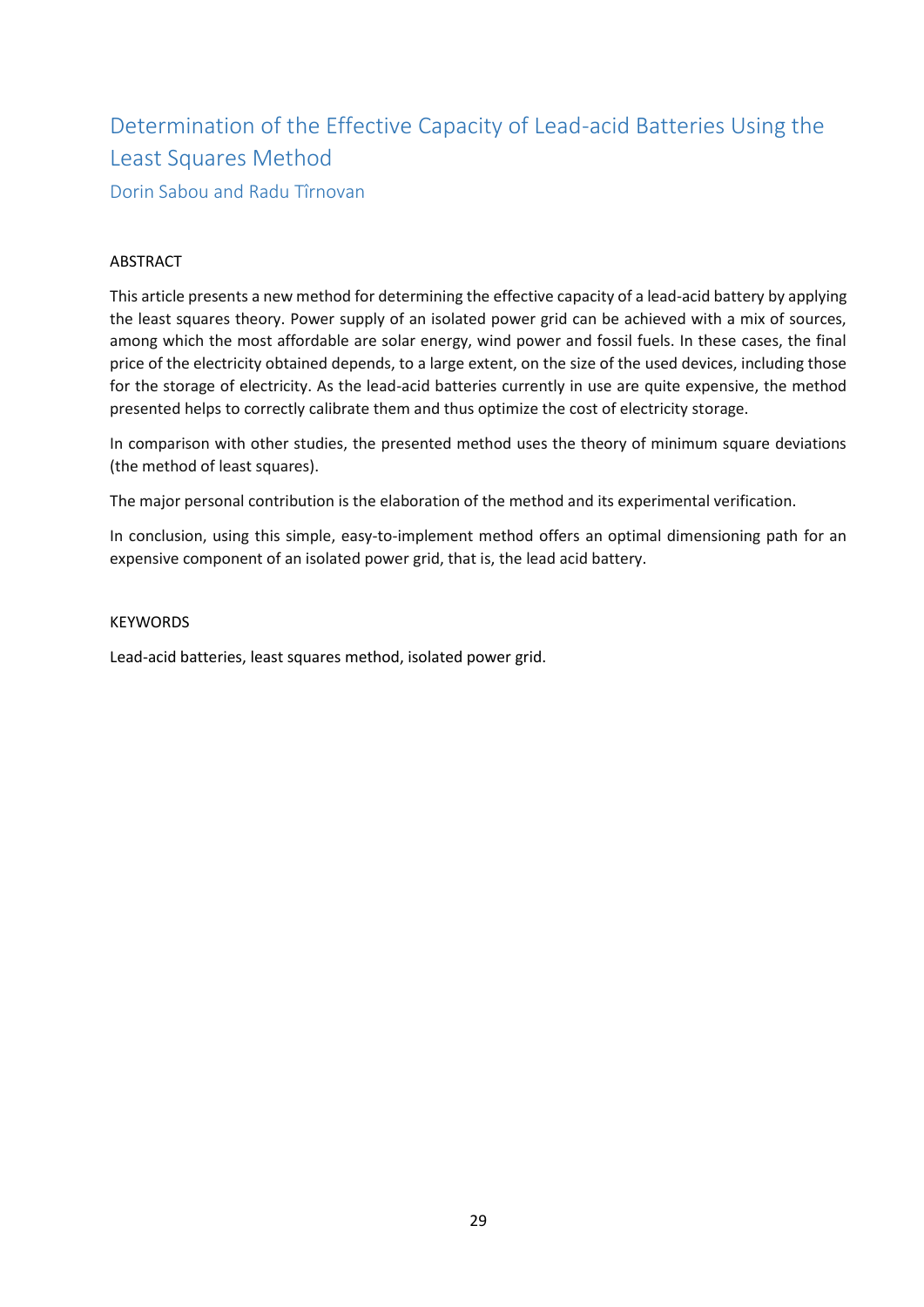# <span id="page-29-1"></span><span id="page-29-0"></span>Development of Science and Society Goran Kalinić

#### ABSTRACT

Science is developing rapidly and it is so fast that society can't follow. The negative consequences of such a rapid development start to appear. First, developed countries can easily apply scientific achievements to improve the lives of their citizens, while developing countries live harder than 20 or 30 years ago. Second, pseudo-science appears as the bearer of "knowledge" for ordinary people. Science has become a rigid and underestimated force in people's minds. On the other hand, there is a positive side of the rapid development of technology, but in social sciences, for example in archaeology. Therefore, science must rebuild bridges to the common people and it will do so by scientists who can approach their research from different aspects and in addition, find a way to simply transfer it to a "common" man.

#### **KEYWORDS**

Science development, pseudoscience, applied technology, knowledge transfer.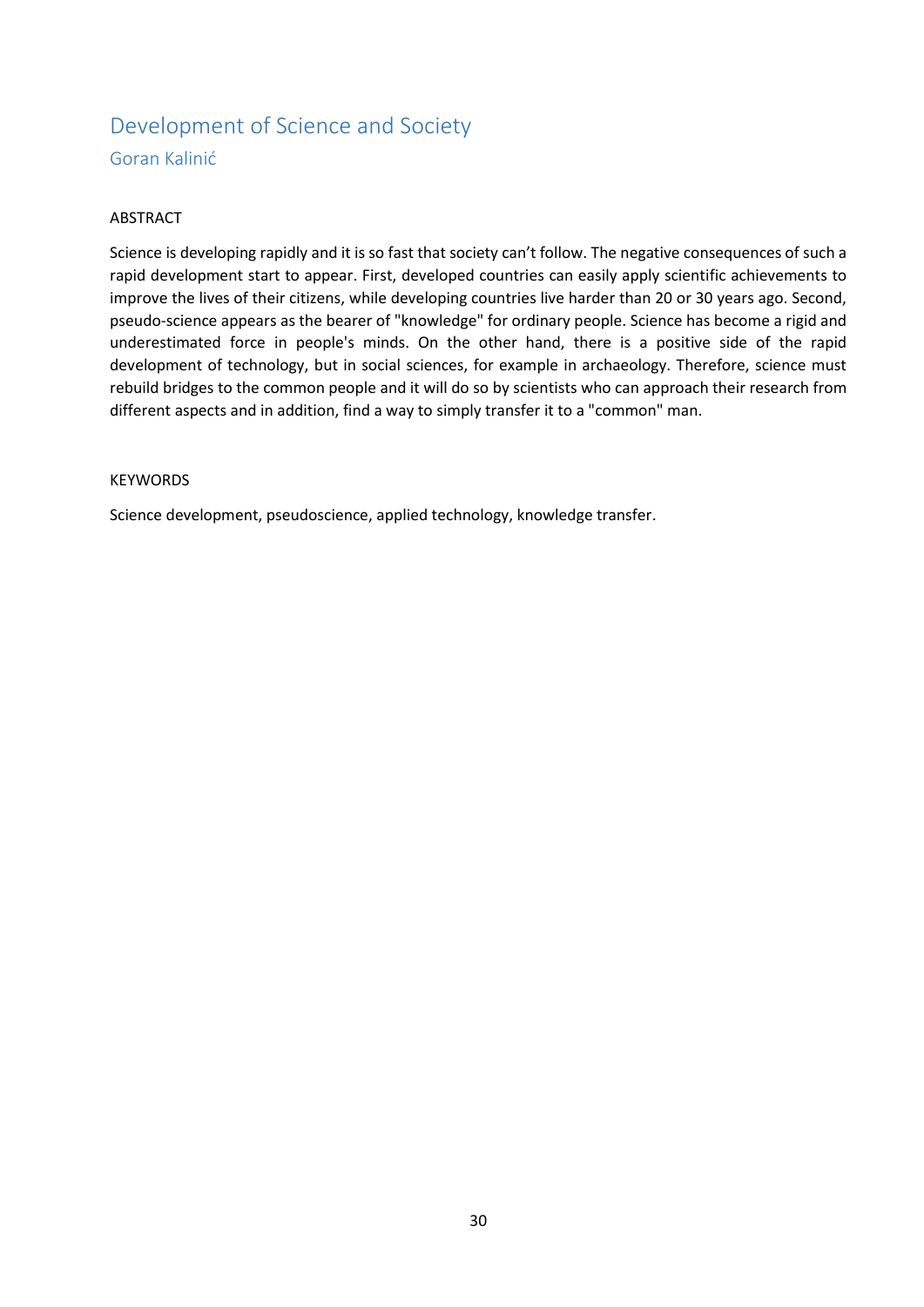<span id="page-30-0"></span>Development of the Modbus-Module of the Subsystem of Control of Metallic Inclusions for Integration into the Process Control System for the Manufacture of Ceramic Products

<span id="page-30-1"></span>Leonid Zamikhovskiy and Ivan Levitsky

### ABSTRACT

When preparing raw materials for the manufacture of ceramic products (clay), a significant amount of metallic impurities falls into it. With further technological operations, such raw materials are a source of danger for equipment that can fail if metal inclusions get into it, or the process line. In this regard, an urgent task is the development of a subsystem for controlling metallic inclusions in raw materials, as a functional component of the overall system of automatic control of the technological process of manufacturing ceramic products.

Modern systems for controlling metal inclusions are poorly integrated into existing process control systems, and often their integration is reduced to sending discrete signals about the presence of such inclusions in raw materials to the central controller or directly activating the general emergency button. As a result, the efficiency of such a system is low.

The possibility of integration of the system for controlling metallic inclusions into raw materials in the conditions of a belt conveyor (a patent of Ukraine is obtained for the system) in the central process control system for the manufacture of ceramic products (bricks, tiles, etc.) is considered by the authors based on the scanning signal method. To do this, an analysis of industrial data transfer protocols was carried out: Profinet, ProfiBus, ModBus based on the results of which the ModBus protocol was chosen due to the openness of the structure of the protocol itself and the simplicity of the hardware. The protocol allows you to easily exchange with the central control system a large number of analog and discrete signals.

The development of a ModBus module for the integration of the metal inclusion control subsystem into the central control system is considered. For maximum flexibility, it is possible to change the data transfer rate, set the protocol service bits, as well as the address of the device itself.

The developed ModBus-module allows for full two-way exchange of information between the subsystem of control of metallic inclusions and the central control system for determining the overall dimensions of metallic inclusions, their location along the conveyor belt, as well as other important parameters.

### KEYWORDS

Control system, executive devices, measurement, metallic inclusions, data transmission system, conveyor line.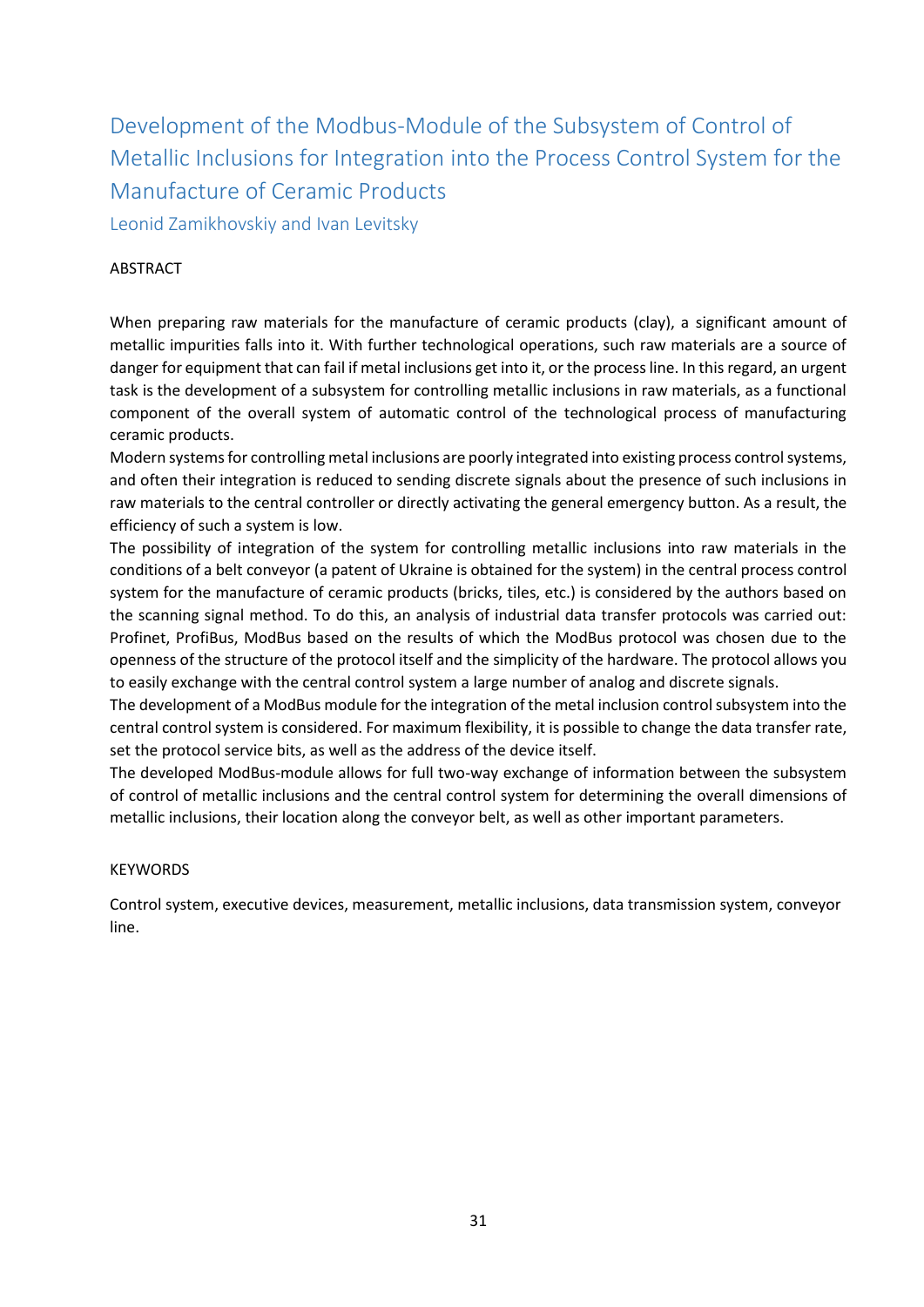# <span id="page-31-0"></span>Diagnosing the Technical Condition of the Gas Pumping Unit Type GTK-25 on the Basis of Modern Information Technologies

<span id="page-31-1"></span>Leonid Zamikhovskiy and Volodymyr Pavlyk

#### ABSTRACT

Gas pumping units (GPU) GTK - 25i produced at Nuovo-Pignon company (Italy) have been in operation for more than 40 years and most of them have fulfilled the established service life or are close to it, and therefore their further operation can lead to emergency situations. Considering that on the Urengoy-Pomary-Uzhgorod gas pipeline today more than 150 GTK - 25i are in operation and the urgent task is to ensure their reliable and efficient operation, which requires the development of diagnostic software methods and means of diagnosing GTK - 25i and

the analysis of the current state of diagnosis of GPA relative to the GTK - 25i showed the lack of effective methods for their diagnosis and indicated the need to develop new methods and means of diagnosing the GTK - 25i on the basis of modern information technologies. The results of the study of 16 statistical characteristics of the technological parameters of the GTK - 25i are given, and 8 of them were selected for further step-by-step discriminant analysis, implemented in the STATISTICA software package, on the basis of which a procedure for selecting a diagnostic sign was developed, which allows to clearly recognize the technical condition of the GPU.

 The results of the development of the method of diagnosing the GTK - 25i on the basis of artificial neural networks are presented, using as an informative parameter for teaching an artificial network of acoustic noise generated by its axial compressor during operation. The construction of the INS is carried out using the MATLAB software package, in particular, the GUI - Graphical User Interface of the Network Pattern Recognition Tool. When developing diagnostic methods, information was used on the technical condition of the GTK - 25i, which is operated at the compressor station of the Bogorodchansky LPUMG UMG "Prikarpattransgaz", in the form of its technological and vibroacoustic parameters obtained for the repair of the GTK - 25i, after repair and after a period of long-term operation from using the developed information-measuring system.

#### **KEYWORDS**

Gas pumping unit, artificial neural networks, discriminant analysis, statistical characteristics, diagnostic method, experimental data, algorithm.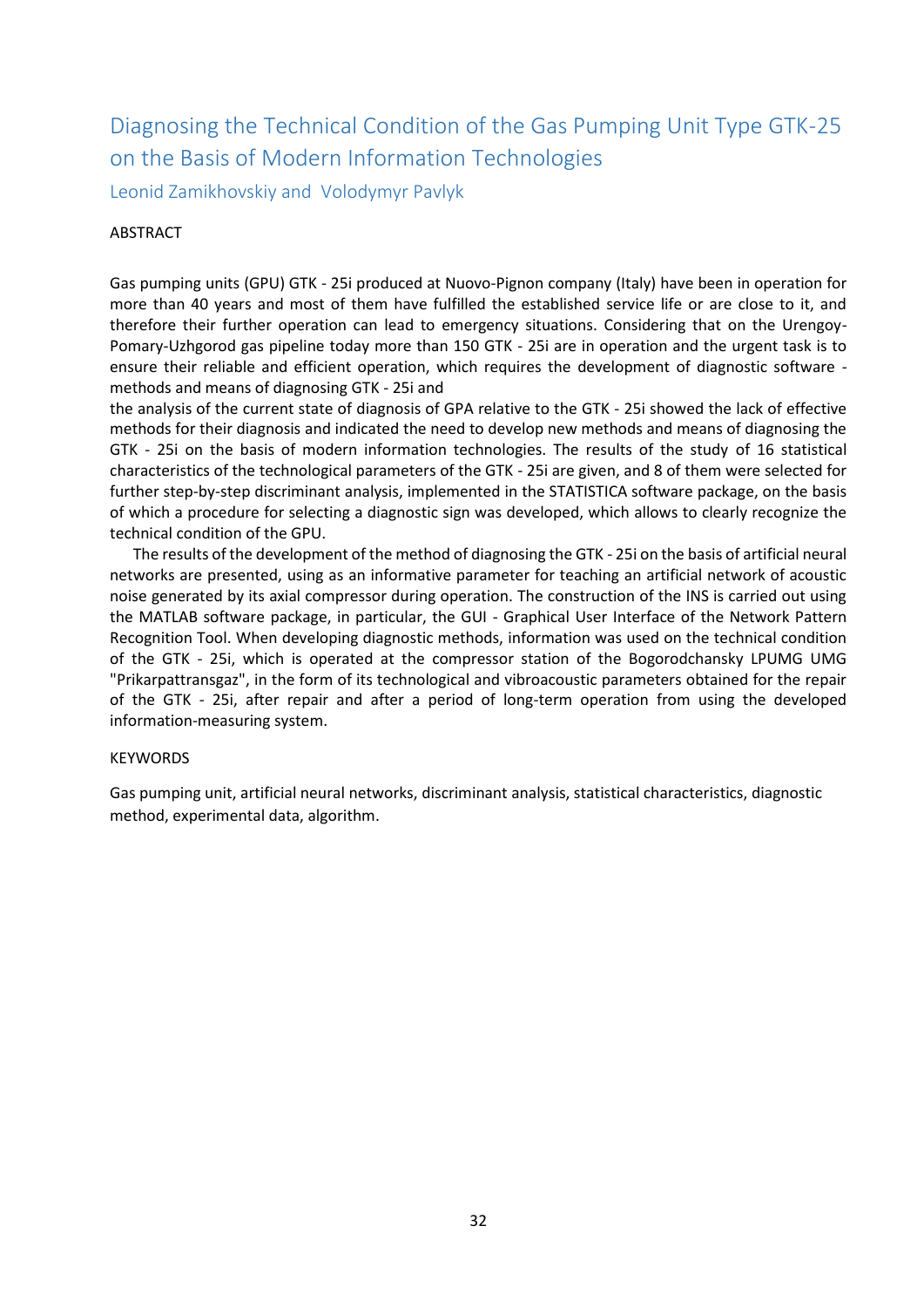# <span id="page-32-1"></span><span id="page-32-0"></span>Dielectric Properties of Pulsed Laser Deposited Nanoscale CeNi5 Films Daniela Todoran, Radu Todoran and Zsolt Szakacs

## ABSTRACT

Electronic properties of pulsed laser deposited, nanoscale CeNi5 alloy layers, on a dielectric substrate are described using the complex dielectric function. This spectral behavior is studied separately for the real part ε1 (the dielectric constant or dielectric permittivity) and imaginary part ε2 (the dielectric loss function) of this function. The layers were obtained from grinded bulk powder [1] using short, modulated laser pulses [2]. The XRD pattern of the bulk was used for structural determinations and phase quality check. The absolute reflectance of the obtained alloy was determined at the 632.8 nm laser wavelength, of a liquid nitrogen cooled and stabilized He-Ne source, which. This value was further used to renormalize the relative differential reflectance spectroscopy measurements from the UV-Vis-NIR domain. The final absolute reflectance spectra, over the above-mentioned domain, was processed using the Krames-Kronig formalism [3, 4], so that the two parts of the complex dielectric function were computed. The behavior of the displayed spectral inflexion points, studied using appropriate theoretical considerations, explains the variation of the dielectric functions. This way one determined the electron energy density functions and the shape of the energy bands together with their variation with the layer thickness and deposition substrate.

#### KEYWORDS

CeNi<sup>5</sup> nanoscale films, UV-Vis-NIR specular reflectance spectroscopy, Kramers-Kronig formalism, electronic energy bands.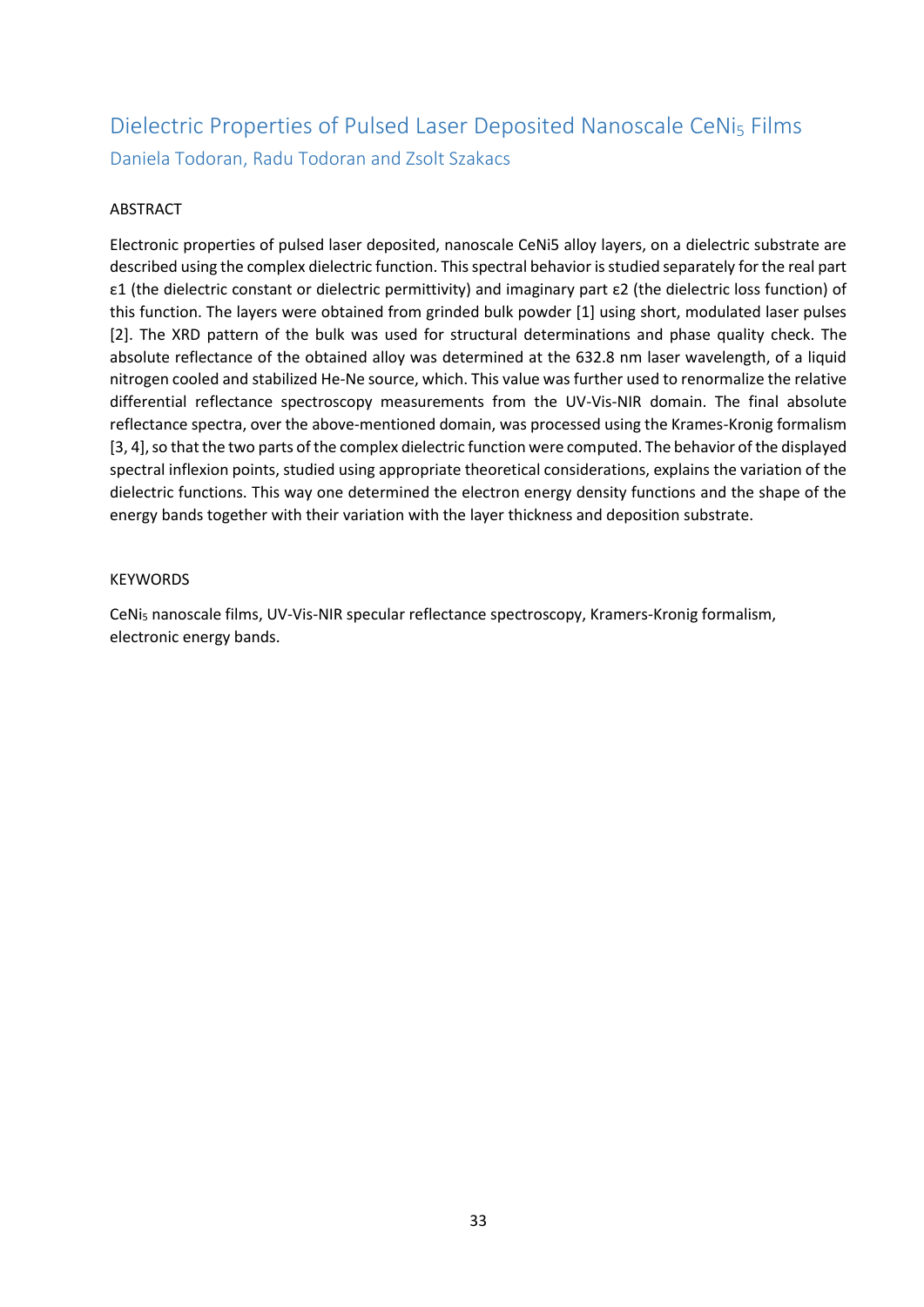# <span id="page-33-0"></span>Dual Stator Winding Induction Generator System for Low Speed Wind Application

<span id="page-33-1"></span>Sorin Ioan Deaconu, Feifei Bu, Marcel Topor, Lucian Nicolae Tutelea, Nicolae Muntean and Dan Hulea

### ABSTRACT

The DSWIG scheme proposed in this paper uses an inverter with apparent power lower than the corresponding generator power. The expected ratio between the inverter power and the generator power is 50% in the case of DSWIG. This is similar to DFIG applications. The advantage of DSWIG is the lack of brushes. DSWIG can be used in variable speed applications. It is possible to extract low power even at low speeds, which cannot be obtained when the generator is directly connected to the grid, or when the generator has an inverter on the excitation winding and a diode bridge on the main winding. The DSWIG typology is an advantageous solution when it supplies unpretentious loads. The inverter on the main winding is used to transfer active power and also reactive power required for generator magnetization at low speeds, when the capacitor could not provide enough reactive power. Digital simulations and experimental results, in good correspondence, prove the validity of the theoretical considerations.

#### **KEYWORDS**

Wind energy, variable speed range, low speed, dual stator-winding induction generator.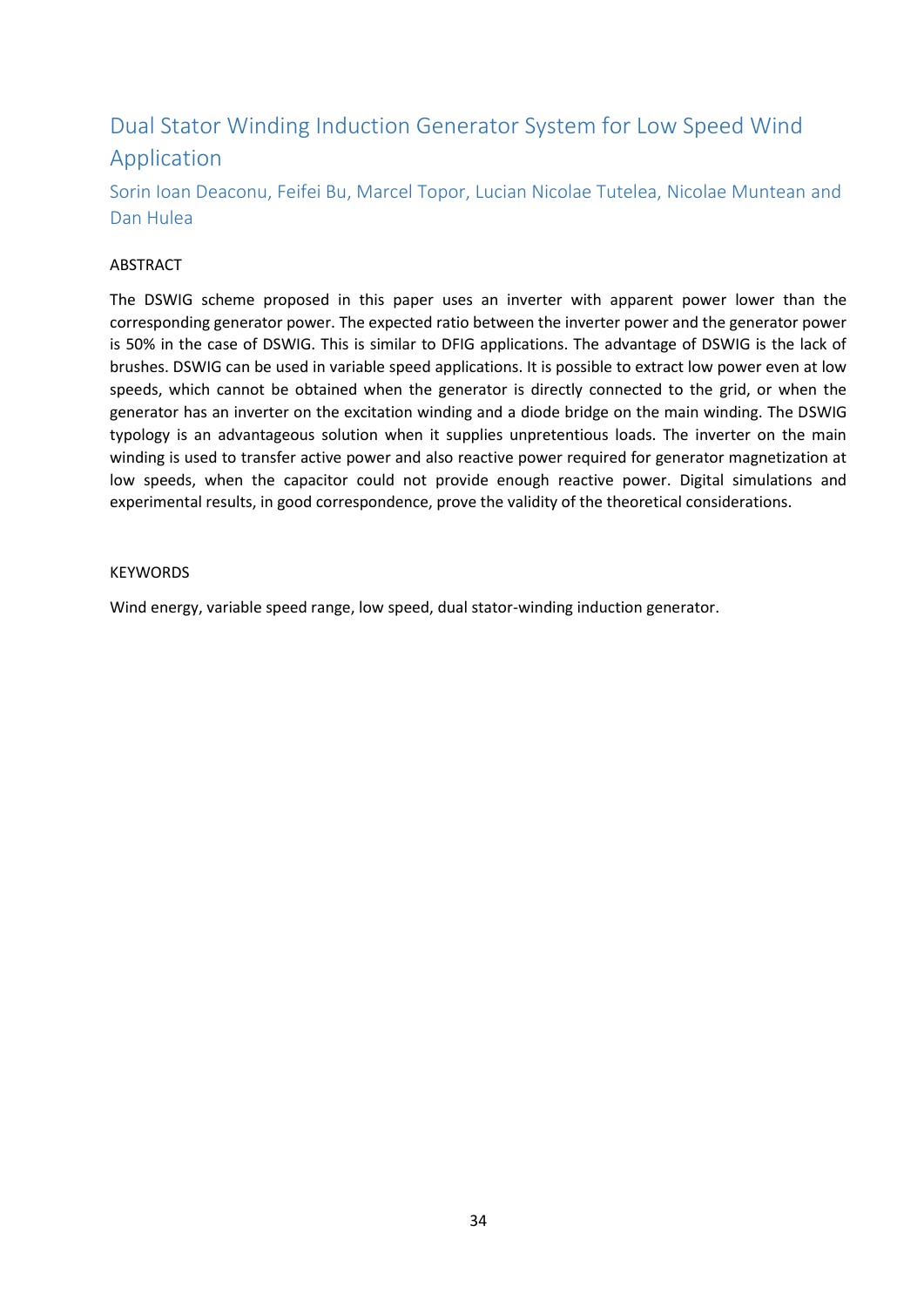# <span id="page-34-1"></span><span id="page-34-0"></span>Employment in Balkan Countries- Shortage or Excess of Employees Mirjana Stojanovic-Trivanovic and Vesna Rodic

### ABSTRACT

Many years after the war, in the majority of ex Yugoslavian countries, the main topic has been unemployment issue. Countries passed the process of transition from centrally regulated economy into market oriented one. Money, as one of the highly mobile factor of production, came into region throughout financial channels. Opposite to money, contemporary skills, knowledge and proper attitude of workforce and employer did not come in the same manner. Education of workforce, due to idle and obsolete education system and due to the lack of awareness of importance of these issue in general, created economical environment with shortage of skilled and adequately trained workforce. In the years, 2001 to 2017 it was obvious that certain expertise and workers training were missing at the market, while on the other side, Employment Offices in the countries were recording steadily increase of unemployed people.

Apart from mismatching of "supply and demand" of workforce, nobody paid attention to lack of knowledge and skill of "new owners of business". Managerial skills of "new" owners of companies were not developed or supported by education or trainings, aiming to provide adequate human resource management skill. In Bosnia and Herzegovina, in last two years was recorded huge outflow of workers with various profile and educational level. Among other issues, three main reasons for this workforce mobility were disclosed: lack of political and social stability, low salaries level and mobbing or mistreatment by employer.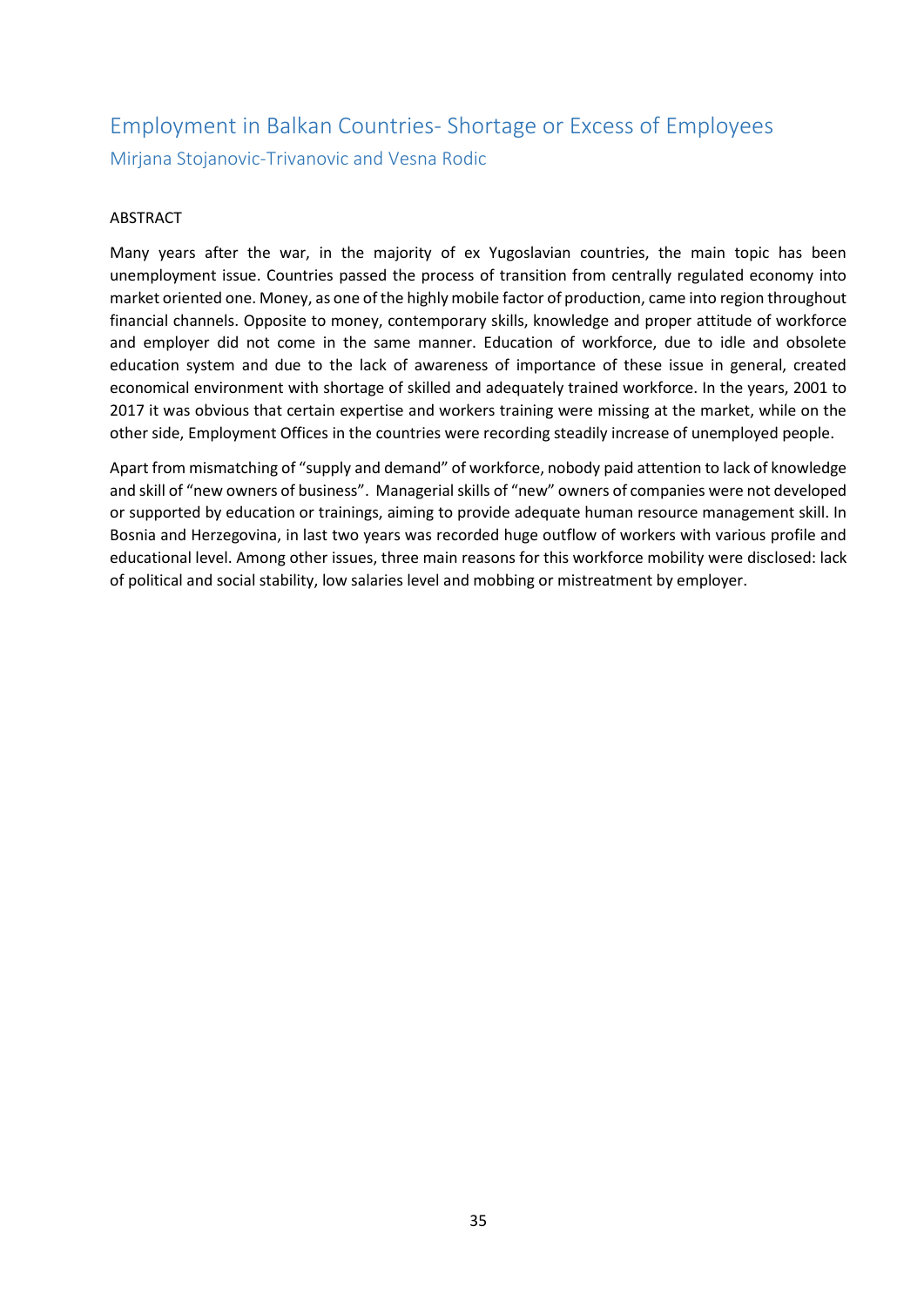# <span id="page-35-1"></span><span id="page-35-0"></span>ESP8266 Based Effective Commercial Property Management System Saša Salapura

### ABSTRACT

In this paper we shall describe how to help people in commercial property management with answering the question: are hobby and DIY solutions based on inexpensive microcontrollers good enough and are they capable to manage the energy efficiency of commercial buildings. System is based on network of PIR movement sensors, door and window sensors, lights sensors and finally air quality sensors (temperature, humidity, dust or CO2) and cheap Wi-Fi microcontrollers. This embedded system will turn off the AC if the room is empty and the window is open or turn the light on after someone enter the room on poor daylight or turn off the light if the motion detector has not been activated for more than 15 minutes.

#### KEYWORDS

ESP826, Wi-Fi, commercial property management, Building Air Quality, building energy management.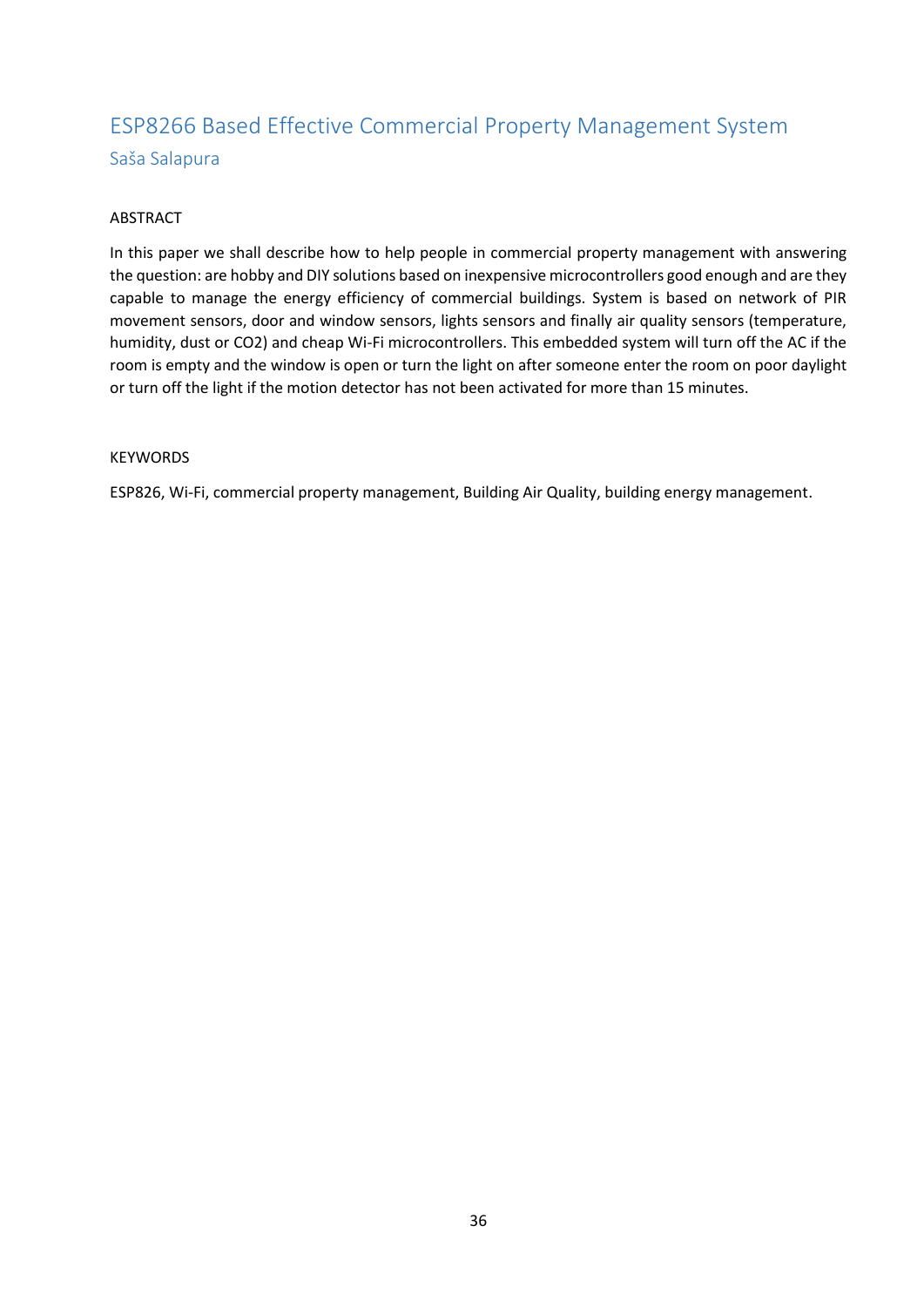### Ethical-Political Paradigms and Political Deontology Octavia Domide and Gherasim Solovestru Domide

#### ABSTRACT

One of the least researched, but important issues in the field of political sciences is the implication of social responsible policies in making and implementing public policies and which are the bases of the social responsibility issue.

There are some fundamental questions that are philosophical ones, but which represent part of the base of political theories. This are conceptual issues that reflects today society, and which is ought to be defined and researched. On the other side we may find normative issues that refers to the principle that form the fundament of the political constructions, the way in which the political society is grounded and justified.

A number of conceptual tools are suggested for the analysis of the relations between political and the other authorities that seek to govern economic activity, social life and individual conduct. Therefore, we will address some issues related to the improvement of institutions that transfer the theoretical principles into practice, being an area of interest between theoretical politics and practical politics, institutions implementing both principles and mechanisms through which politics serves the public interest.

In this paper we would reveal some classical ethical and political paradigms, which form the basis for a new paradigm, that comes to cover the shortcomings of the traditional paradigms and help to understand the new world, the changes, the crisis, the globalization process and the new responsibilities of the actors involved in all political actions. Thus, this will lead us to a political deontology, often encountered in practice in codes of ethics.

#### KEYWORDS

Social responsibility, ethical-political paradigms, political deontology, globalization.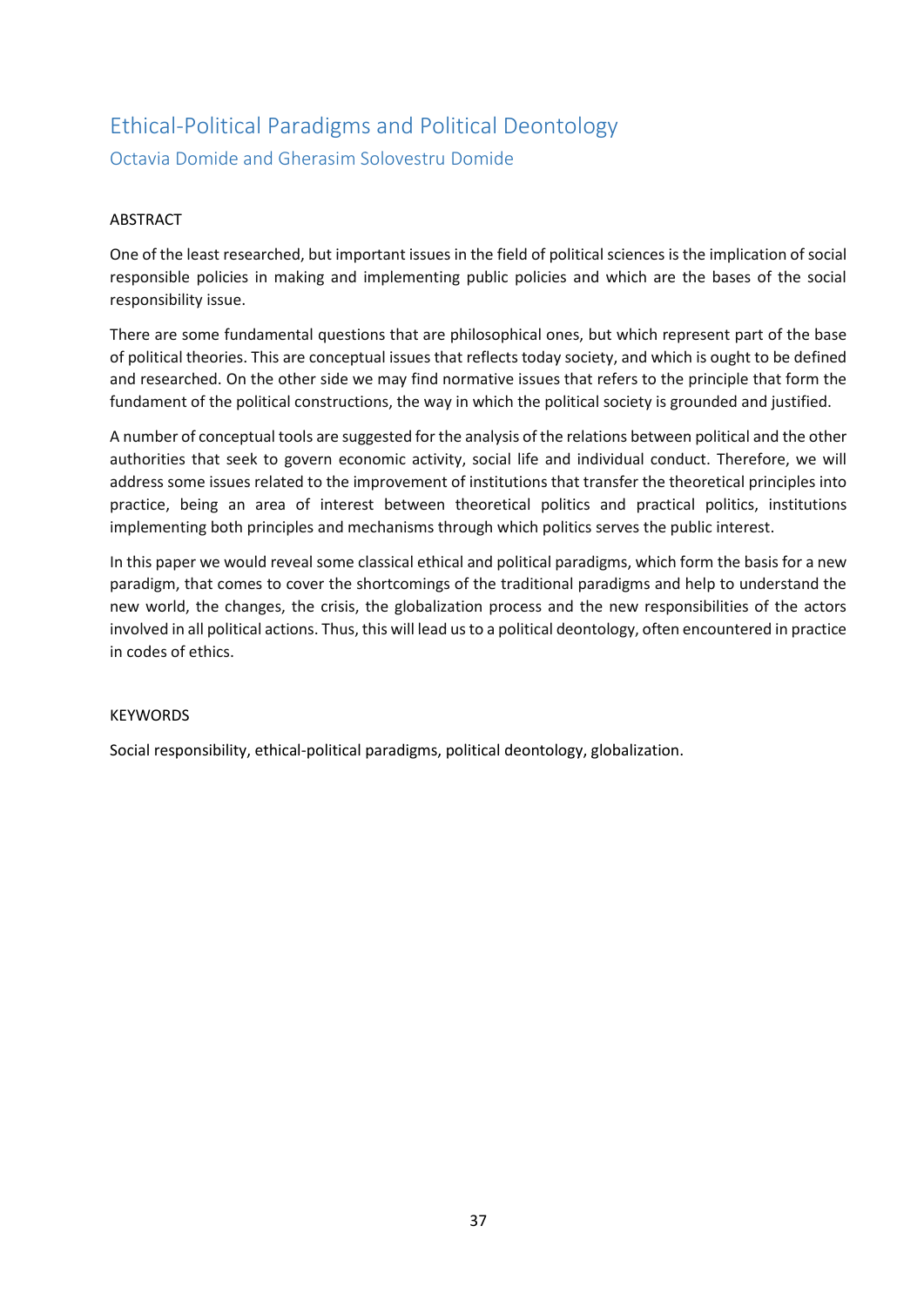### Expansion of the Functionality of Automated Control Systems Based on Integrated PLC Web Servers Mykola Nykolajchuk

#### ABSTRACT

The analysis of modern technologies for the construction of automated control systems (ACS) and ways to expand their functionality based on modern Internet technologies has been carried out. One of the ways to extend the functionality of the ASC is to use a WEB-server integrated into the PLC (Programmable Logic Controller). Especially useful is the use of integrated WEB-server PLC is during commissioning for flexible access to the PLC for visualization of data and processes, as well as diagnostic purposes. At the same time, it is economically feasible to use access mechanisms through the Intranet and Internet networks based on standard WEB browsers, like HTML or JavaScript.

A PLC-based WEB-server was developed using the AWP (Automation Web Programming) language, the commands of which are integrated into HTML files. AWP is supported by the Simatic S7 PLC WEB server and provides for reading and writing standard and special variables, defining array types, assigning variables for array types, creating blocks of fragment data, displaying PLC data in graphical form, creating and displaying graphical elements, displaying diagnostic information, PLC restart).

This technology supports two types of WEB-pages - standard (for displaying service and diagnostic information) and user (for access to technological data and control functions) with access through local and global information networks, including through mobile terminals.

The experience of using the technology in question has been tested in the development and operation of distributed automated process control systems by technological objects, which indicates the relevance of the tasks being solved, are formulated when building an automated control system with advanced functionality based on modern information technologies.

#### **KEYWORDS**

Automated control systems, PLC (Programmable Logic Controller), HTML (Hypertext Markup Language), JavaScript, Automation Web Programming (AWP), WEB-server.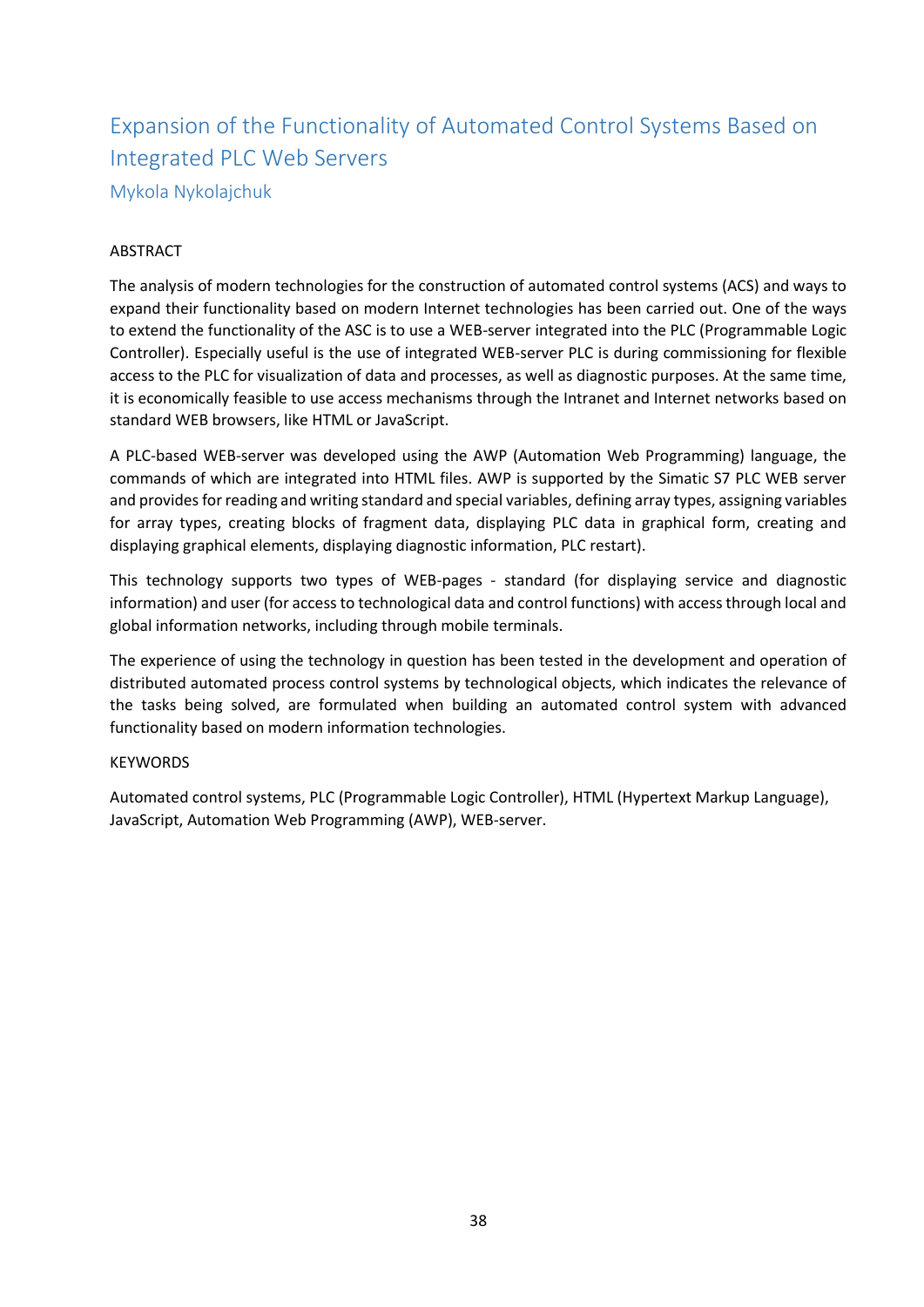### Experience and Prospects of Innovation Development Venture Capital Financing

Uliana Andrusiv, Iryna Kinash, Anzhela Cherhata, Alla Polyanska, Oleh Dzoba, Tetiana Tarasova and Kira Spirodonova

#### ABSTRACT

The article aims at studying the theoretical basis and developing a methodological approach to assessing the development of urban infrastructure from the point of view of the use of venture capital.

The article explores the tendencies of the development of venture capital investments in the world. Particular attention is paid to comparing volumes of the formal market of venture capital investment in the EU and Ukraine. The emphasis is placed on the fact that venture capital is a way of targeted investment in innovative development and can become a catalyst for the introduction of innovative technologies. It is substantiated that science and education are a reliable segment for the diffusion of innovations. The best practices of Ukrainian universities on the commercialization of innovative developments and technology transfer in the domestic and foreign markets are presented. The creation of an innovative educationalproduction cluster based on the principles of public-private partnership in the form of a multilateral treaty union of state authorities and economic entities without unification of deposits is proposed.

The results of calculating the accumulative influence of the multiplicative effect from the development of urban infrastructure have been presented and the effectiveness of its influence on the development of the regions of Ukraine economy has been proved.

#### KEYWORDS

Venture capital investment, investments, innovation, region, cluster.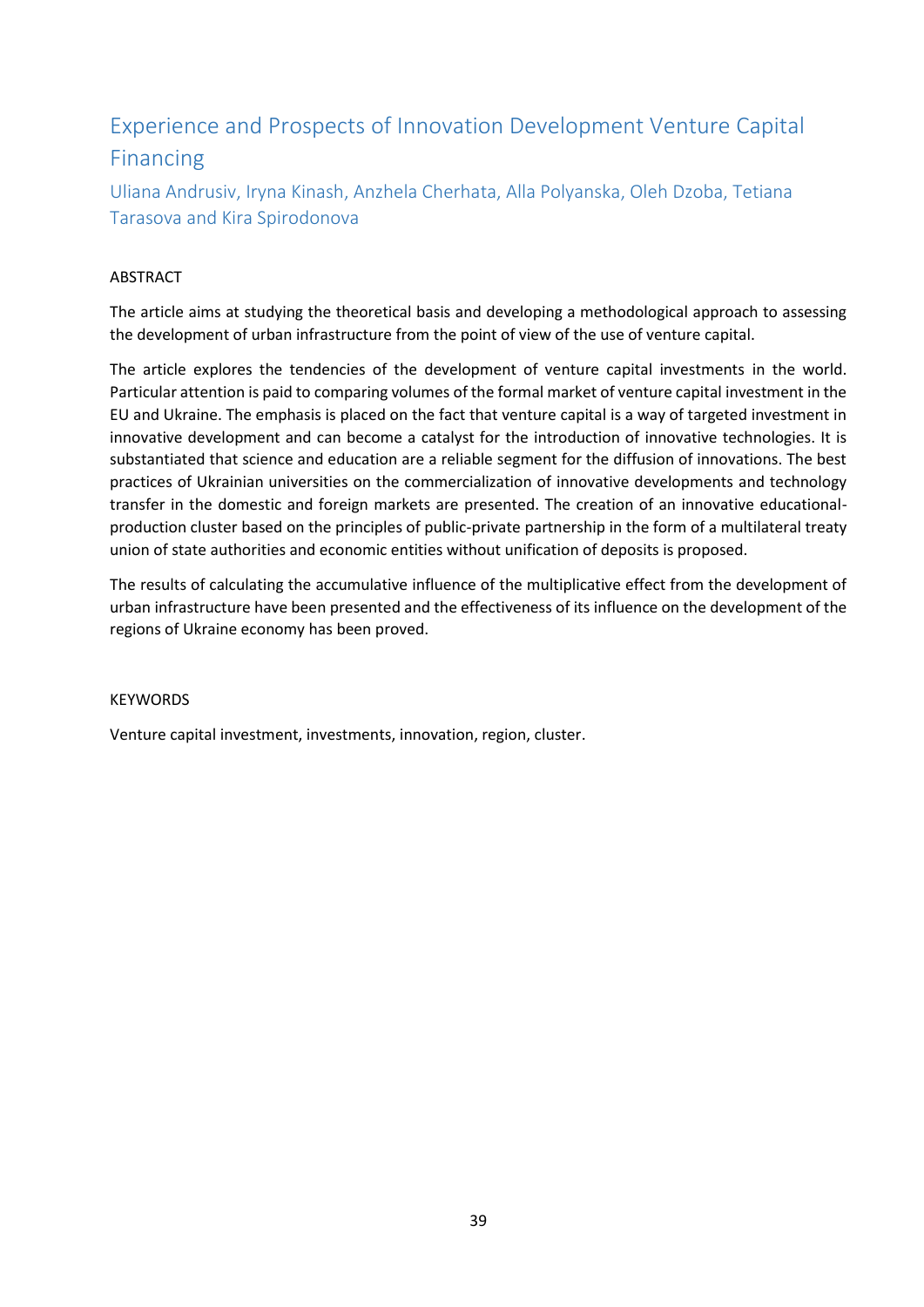Experimental Research Based on Statistics, Aimed to Improve the Quality of the Parts Obtained Through Machining, at Some Consumer Goods Liliana Dragan

#### ABSTRACT

The paper aims to carry out experimental research meant to increase the quality of some mass produced furniture items. In order for that to happen, a great number of size measurements have been done on beech and birch wood parts obtained through milling and drilling with numerically controlled machines. The experiment lasted for a week, with work being done in two shifts and with a volume of 300 parts per shift.

The experimental database was then processed and interpreted in line with the statistical analysis methods. Finally, conclusions regarding the measures that need to be taken in order to assure an accurate adjustment of the machine as well and an optimization of the production process were formulated.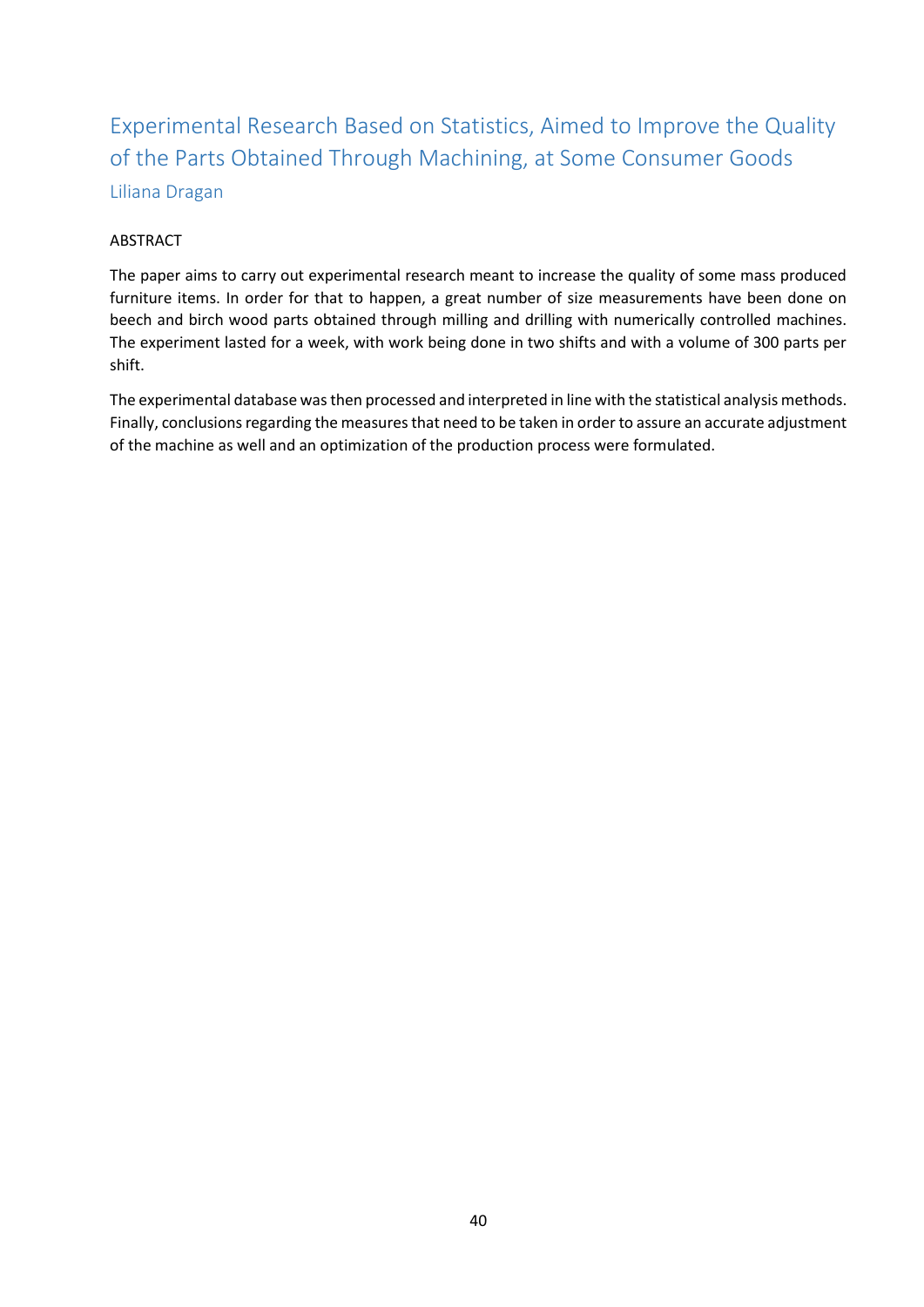### Guidelines for Mitigating the Consequences of Functioning of Energy Systems

Jelena Malenović Nikolić, Goran Janaćković, Predrag Miodrag Živković, Dragana Dimitrijević Jovanović and Dejan Vasović

#### ABSTRACT

The paper describes the method to determine the locations of additional measuring points to determine the impact of the sulphur dioxide emission from the Kostolac B thermal power plant for different weather conditions. Concentrations in ambient air, for defined emissions, at a certain distance from the emitters are predicted. The aim is to determine the spread of combustion products in which sulfur dioxides appear in concentrations that are higher than the emission limit value. Measured values of the sulphur dioxide emission are mostly within the prescribed limits, which is a key reason for setting new measuring points and monitoring the spread of pollutants. Screen View software, based on the application of Gaussian model, enables the improvement of the environmental management process by predicting the value of concentration of pollutants in the ambient air. Applied model is suitable for determining the values of the expected maximum concentrations and locations where they occur.

#### **KEYWORDS**

Energy system, environment, pollution, monitoring.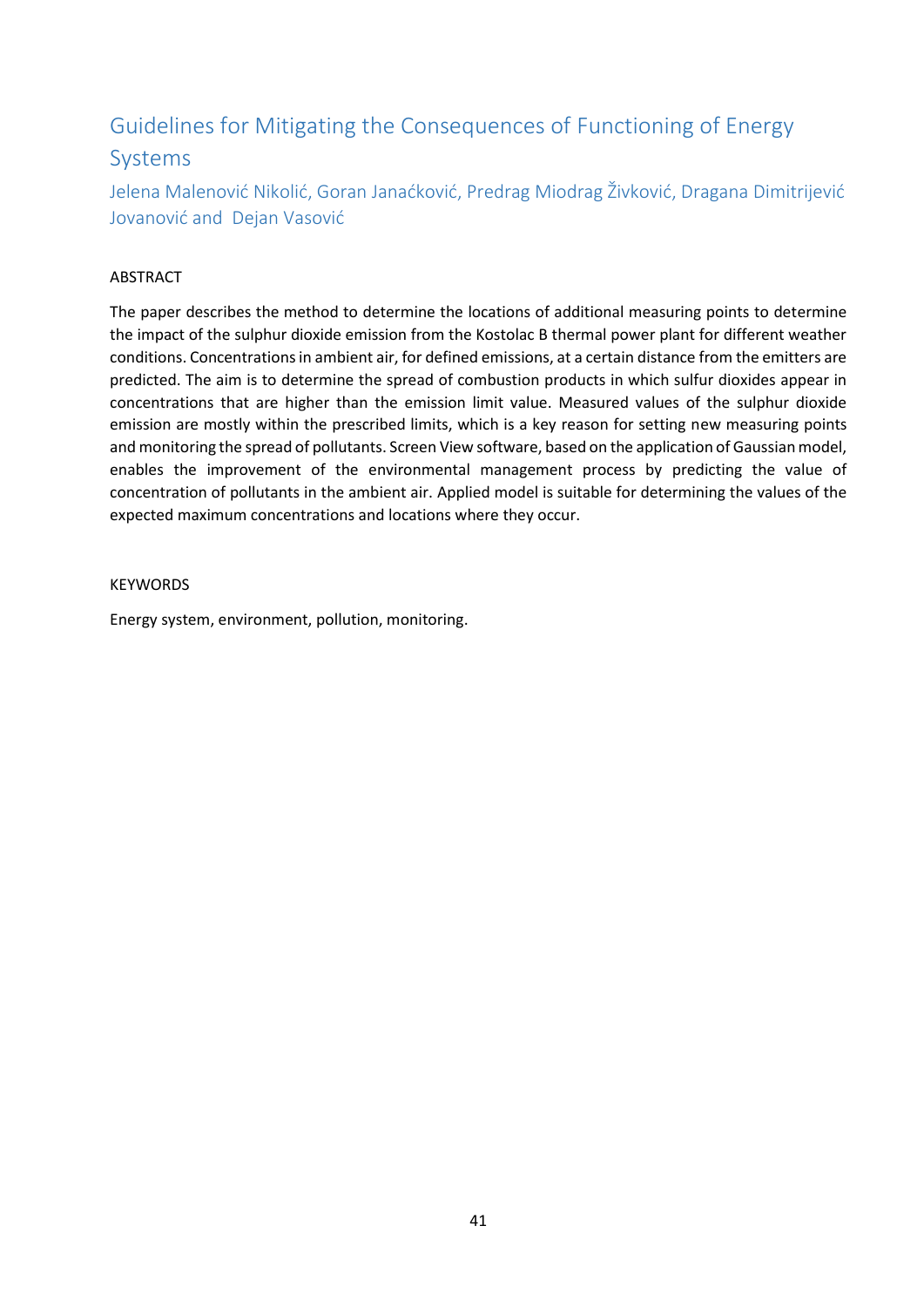### Heat Exchangers Predrag Miodrag Živković, Mladen Tomić and Mića Vukić

#### ABSTRACT

Heat exchangers are one of the most used and important devices in modern industry, as well as in residential sector. There is no ideal heat exchanger. As a result, there are many types of heat end mass exchangers. The design differs according to the capacity, temperature, pressure, type of work fluids and other factors. As several different types of heat exchangers can be used for same purpose, there is need for adequate choice. In this paper, design criteria, types, materials and usage of heat and mass exchangers is presented. Special attention was given to the most common – shell-and-tube heat exchangers and relatively novel – matrix heat exchangers, both thoroughly studied, experimentally and numerically.

#### **KEYWORDS**

Heat exchanger, design, shell-and-tube, matrix, experiment, numerical simulation.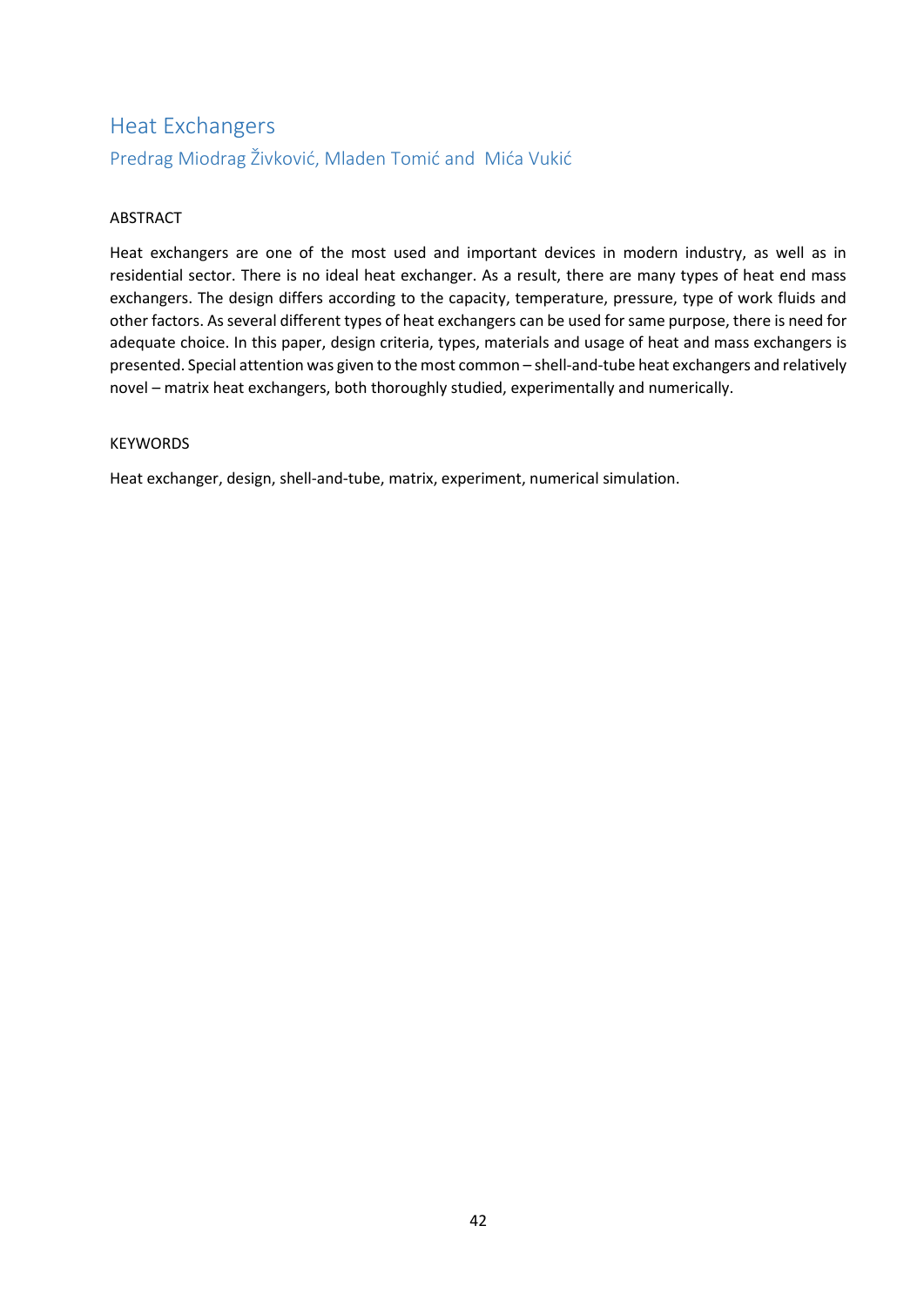# Homogenization Heat Treatment Effects Over the Structure of 2724 Cast Aluminum Alloy Semiproducts

Aurica Pop and Gheorghe Iepure

#### ABSTRACT

This project showcases the effects of the homogenization treatments applied to 2724 cast aluminum alloy semi-products, as well as the results regarding the resistance and plasticity improvement of these semiproducts. These results have proven the validity of the initial processing hypothesis, which states that certain modifications of the crystalline structure can lead to the improvement of the characteristics mentioned above.

A highly resistant 2724 aluminum alloy sample, representing the Al-Cu-Mg system, was used for this experiment. At a structural level, the alloy is made of aluminum based solid  $\alpha$  solution grains and a series of binary, ternary or complex intermetallic phases that can either be soluble or insoluble. This type of alloy is mostly used in the machine building or aeronautics industry.

The results are according to the microstructural observations, the homogenization heat treatment effect leading to the removal of any chemical heterogeneity (dendritic segregation) and a balanced structure made of polyhedral crystals and a homogeneous dispersion throughout the whole mass of the alloy.

#### KEYWORDS

Homogenization heat treatment, cast semiproducts, chemical heterogeneity, aluminum alloy.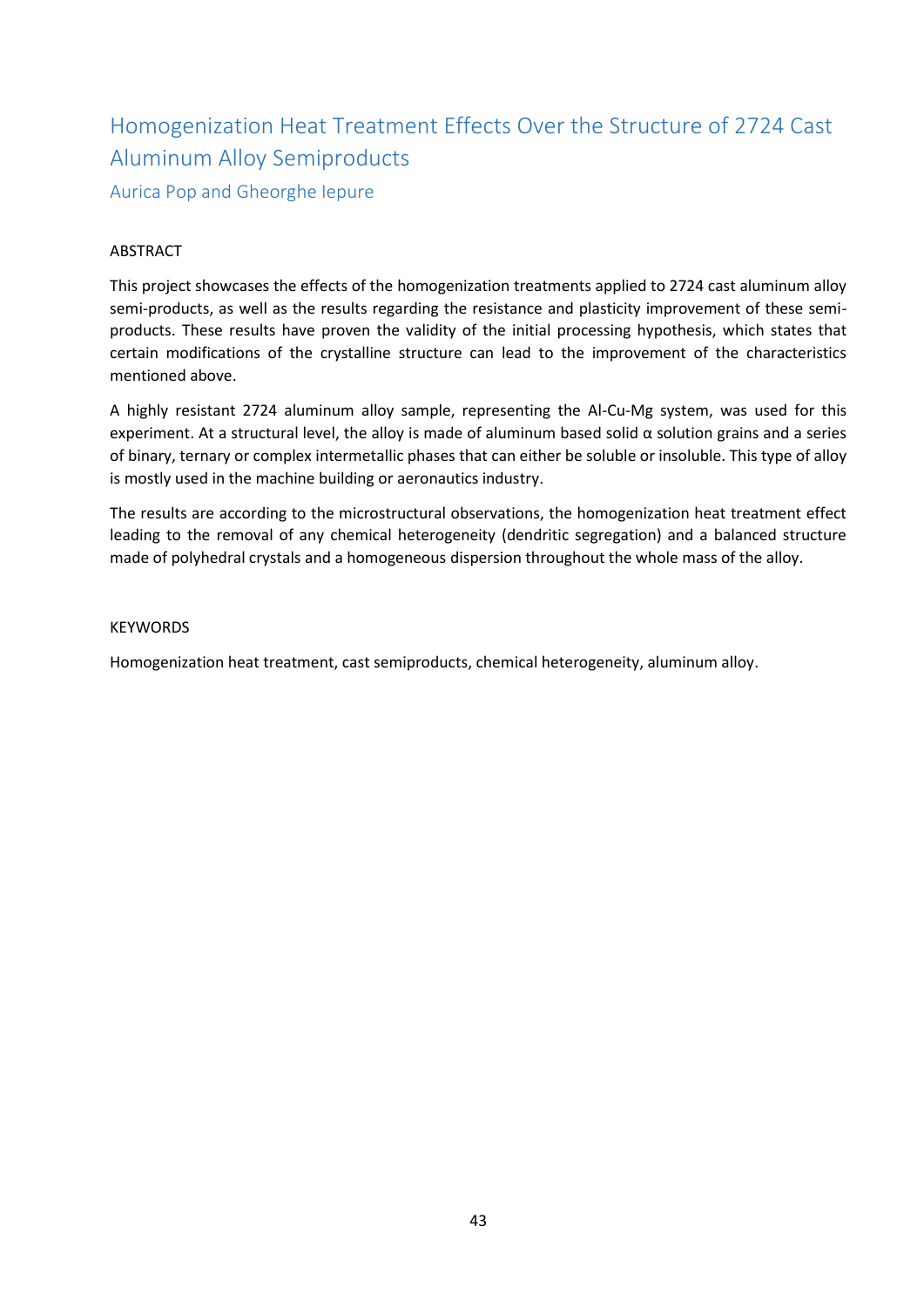### Impact of Social Marketing Strategy on a Small Organization in the Bakery Industry

Gabriel Rus and Adrian D. Pop

#### ABSTRACT

The fact that small enterprises in general and small business in bakery industries in special, are organized and lead by a particular style of management, based on own experience and very often intuition where financial resources to run a strong marketing campaign are limited brought to our attention the concept of social responsibility which offers the chance to all the organizations to become competitive by oriented their strategy on social enterprises or innovative ideas based on the market demands of social needs, so they can get the support they need from the local community.

In this article we analyzed an example of implementation of social marketing strategy done by a small organization from the bakery industry and we followed the grounds that the decision was based on, how this bakery decided to start a social marketing campaign, the steps during the implementation, the feedback from the local community on this initiative and the impact and results of this actions. All factors were analyzed in direct relation with the financial implications of the project and the capacity of small organizations to implement social marketing strategies at this level.

This highlights the major results for the business when adopting this type of social concept. The analysis led to a significant improvement in the business profitability as well as the increase of the brand awareness in the community. This is why, the authors appreciates that the present study can be the basis for future studies of small organizations in various areas of work as guidance and best practice examples of successful implementation of social responsibility strategies.

#### **KEYWORDS**

Local development, social responsibility, small organization, competitiveness, bakery industry.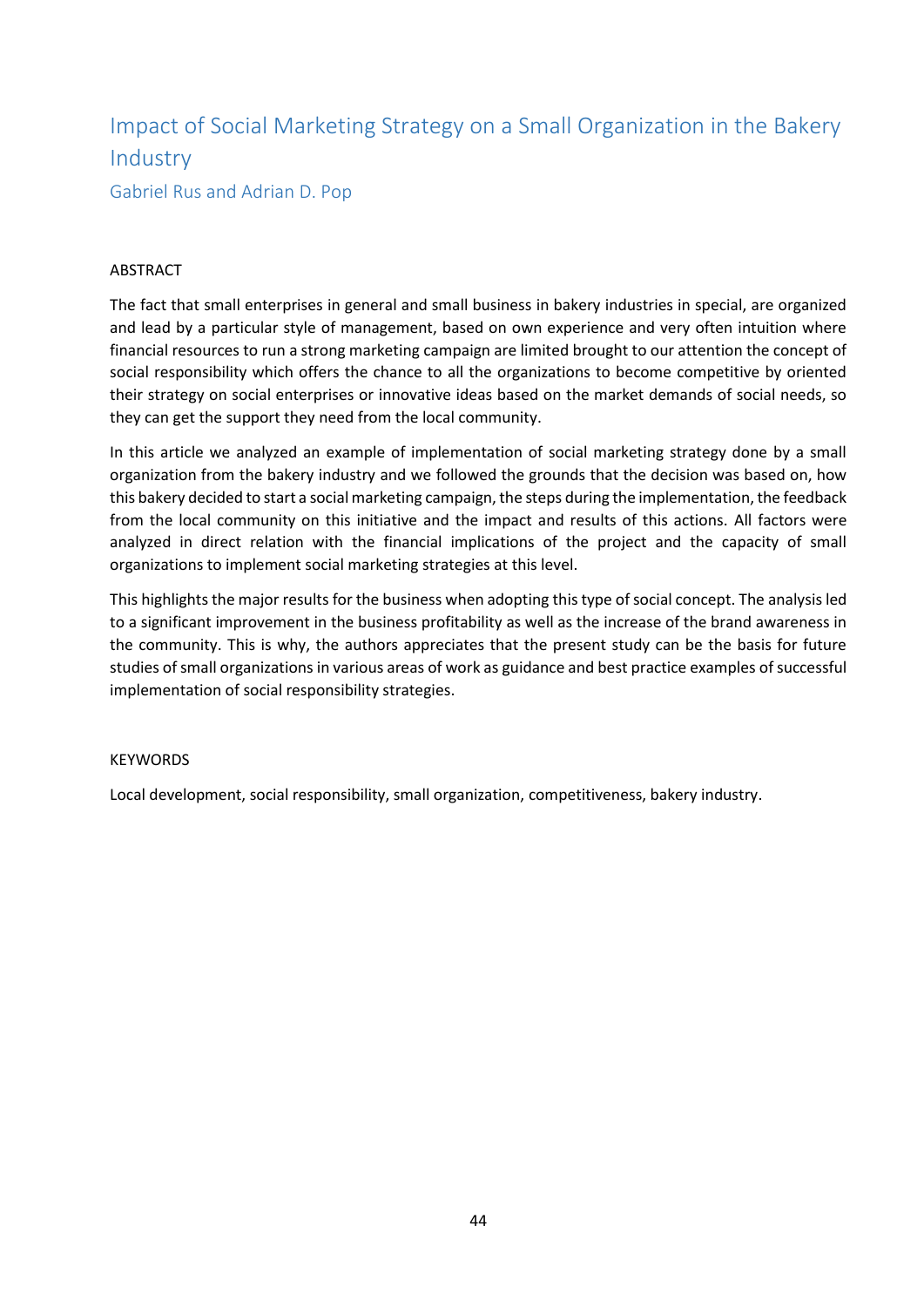### Improving the Metrographic Method for Diagnosing the Technical Condition of Sucker-Rod Pumping Units

Leonid Zamikhovskiy and Andrii Romanyuk

#### ABSTRACT

The development of modern process control systems for mechanized oil production using sucker-rod pumping units (SRPU), in particular during periodic well operation, requires information not only on the parameters of the reservoir, well and operation mode, but also the technical condition of surface and underground equipment.

On the basis of the analysis carried out on the well-known dynamometric and wattrographic methods of diagnosing the SRPU, it was shown that the most promising of them is the wattrographic. It allows you to monitor the technical condition of the pumping unit, in particular, using the wattmetrogram, the balance of the pumping unit and its efficiency can be calculated, and analyzing the spectrum of the power meter allows you to determine vibration and shock loads, which allows you to diagnose defects in the gearbox and bearings of the pumping unit. The method makes it possible to diagnose also the breakage of belts and rods.

 The possibility of using the Sinamics G 120 frequency converter, which is a functional component of the WEB-oriented control system is considered as a power sensor for the implementation of the atmetrographic method. The frequency converter Sinamics G 120 allows you to get arrays of instantaneous values of current and voltage, as well as parameters such as active, reactive and total power, power factor, effective values of currents and voltages for each phase.

The developed method of mathematical processing of metthological paper is given, which forms the basis of the improved metascic method of diagnosing SRPU. The initial data for the analysis of the metro is the arrays of instantaneous values of active power for one period of the beginning of the SRPU. The procedure for processing metastrogram for diagnosing defects in bearings, gears, rocking machine and other defects is shown.

#### **KEYWORDS**

Sucker rod pumping unit, measuring method, frequency converter, diagnosing, technique, defect.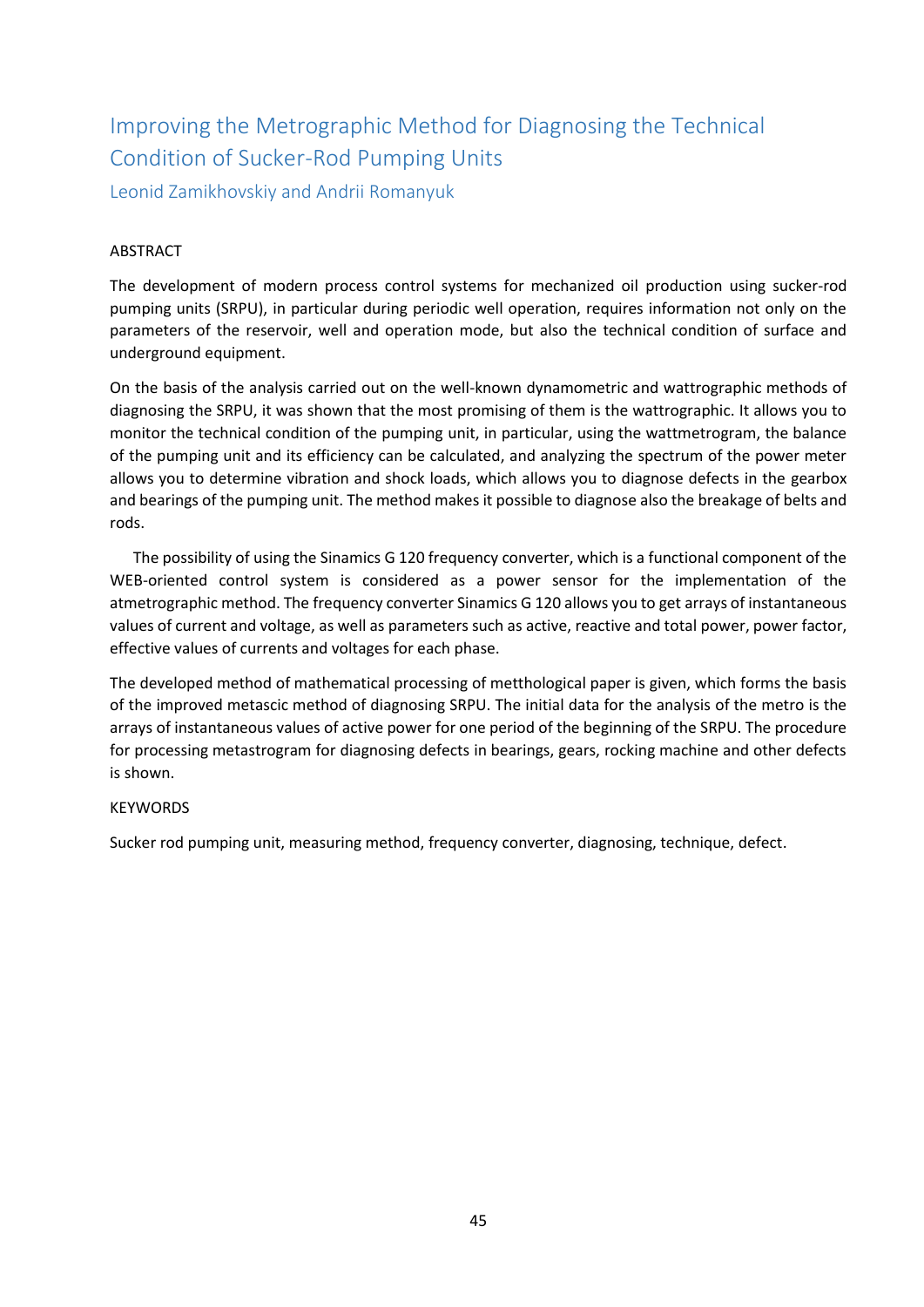### Increasing Die Performance in the Extrusion Process of High Strength Aluminum Alloys

Vasile Hotea and Jozsef Juhasz

#### ABSTRACT

The paper approach some aspects of die design in various shape extrusion is quite complex and it is influenced by a variety of factors, which lead to increased mold performance in the extrusion process of high strength aluminum alloys. The analysis and the Solidworks computer program were used to analyze the extrusion of the shape from high strength aluminum alloys. The results indicate that the predicted values agree qualitatively with the available data. The design and making the die are the most important and demanding aspects of the entire extrusion process.

#### **KEYWORDS**

High strength aluminum alloy, extrusion, die, Solidworks Design.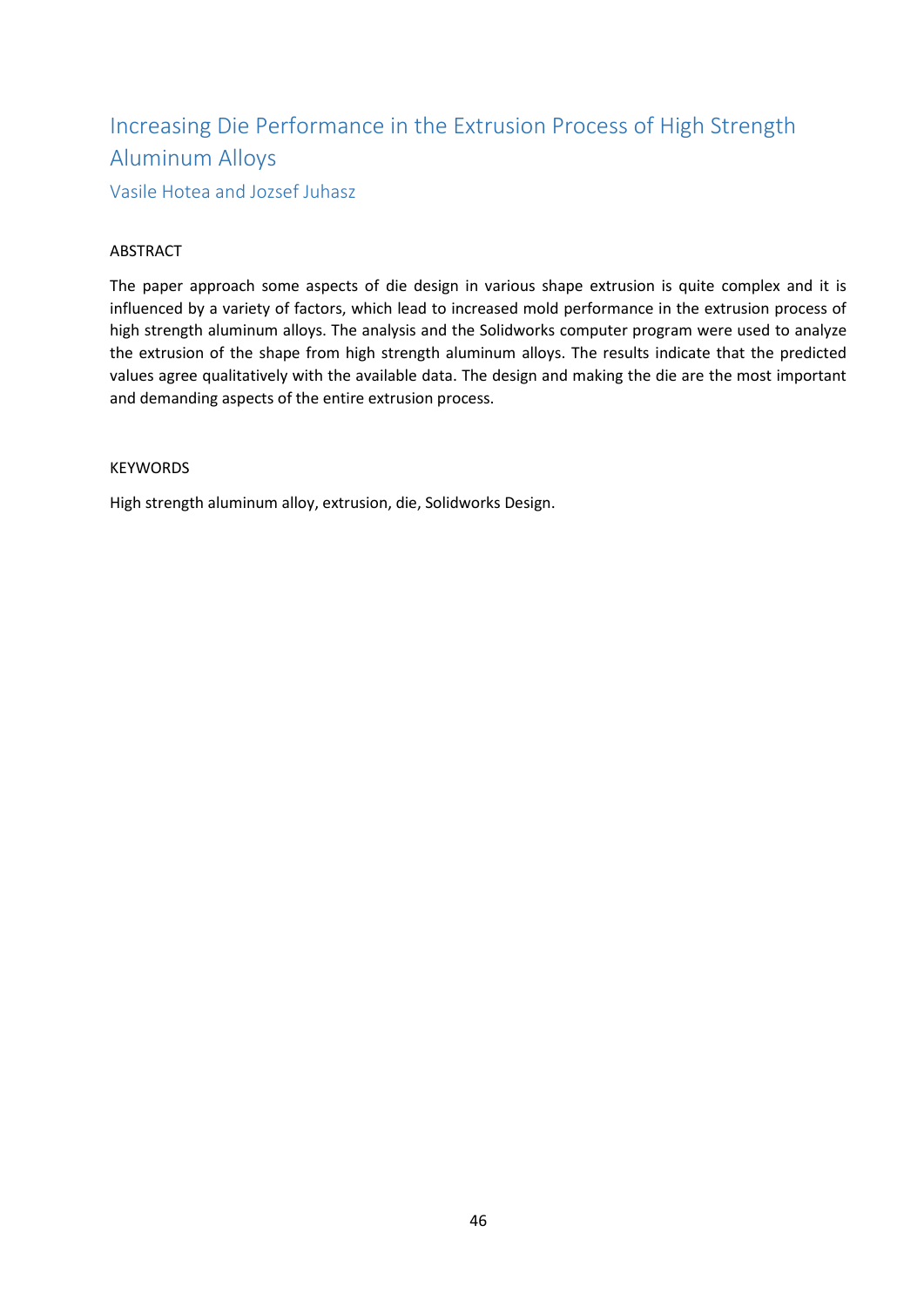### Individualization of companies in legal transactions Brana Komljenovic

#### ABSTRACT

Companies are market participants and as such have a justified interest in achieving business reputation or image through their attributes. It is very important that the individuality of companies is differentiated on the market for future business partners as users of their services or in the purchase of products. Therefore, the attributes are of multiple significance: for the realization of business interests of the company, in order to realize the interests of consumers and their protection, achieving and achieving legal certainty in the market, and ultimately to provide wider social interests. Business individuality in the market is realized by every business company through the following mandatory attributes:

- 1. Name of the company
- 2. Activities (business subject)
- 3. President of the company
- 4. National affiliation
- 5. A unique identification number or ID number.

Optional attributes include other labels in order to better distinguish on the market, which are commodity and service marks, patterns and models.

Obligatory (legal) elements of the company:

- designation under which it is specifying the name (business name) of the company (e.g., Moses tours),
- a label which directly indicates the activity of the company (betonara),
- labeling headquarters of the company (with the addition of address)
- designation of the form of a company.

#### **KEYWORDS**

Companies, Name, Address, Subject, Law.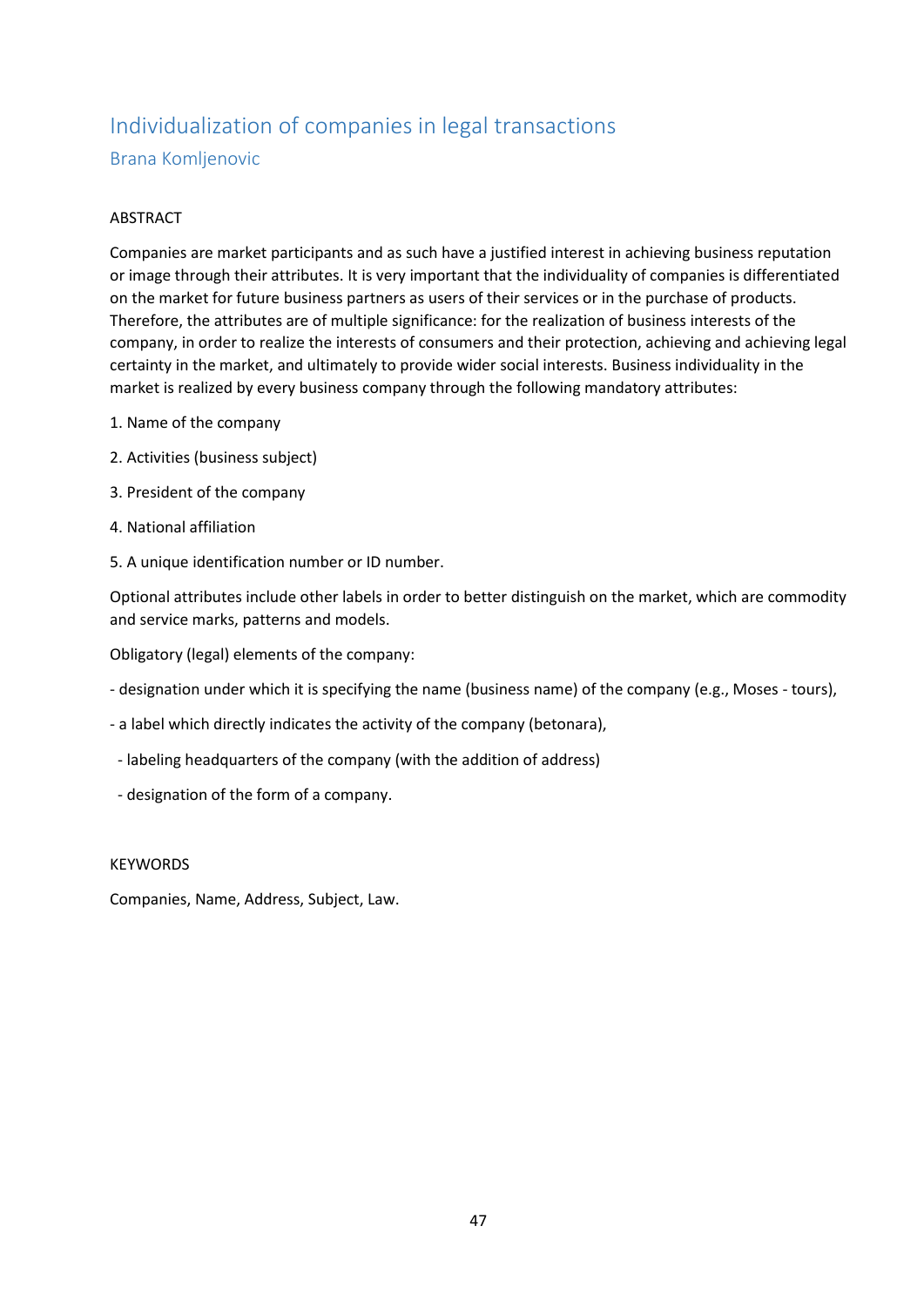### Influence of Digital Transformation on the Customer Relationship Sarah Hahn, Ovidiu Cosma, Cristian Barz and Claudius Klaus Jalba

#### ABSTRACT

The importance of digital technologies is continuously increasing for the customers and thereby also for the companies. Examples for the digital transformation are the usage of smartphones and other gadgets as well as social media channels as Twitter and Facebook. The changing behavior of the customers has also impact of the relationship between a customer and a company.

For adapting the clients' care regarding to the alteration the changed attitude itself has to be understood. Therefore, the customer behavior without digital technologies is compared to the one influenced by the digital transformation and differences are accentuated. Following it is pointed out how to deal with this differences in the customer relationship. Also, the question will be answered what the consequences are if notwithstanding the digital transformation the marketing strategy is not changed.

#### KEYWORDS

Digital technologies, digital transformation, social media, customer relationship, marketing strategy.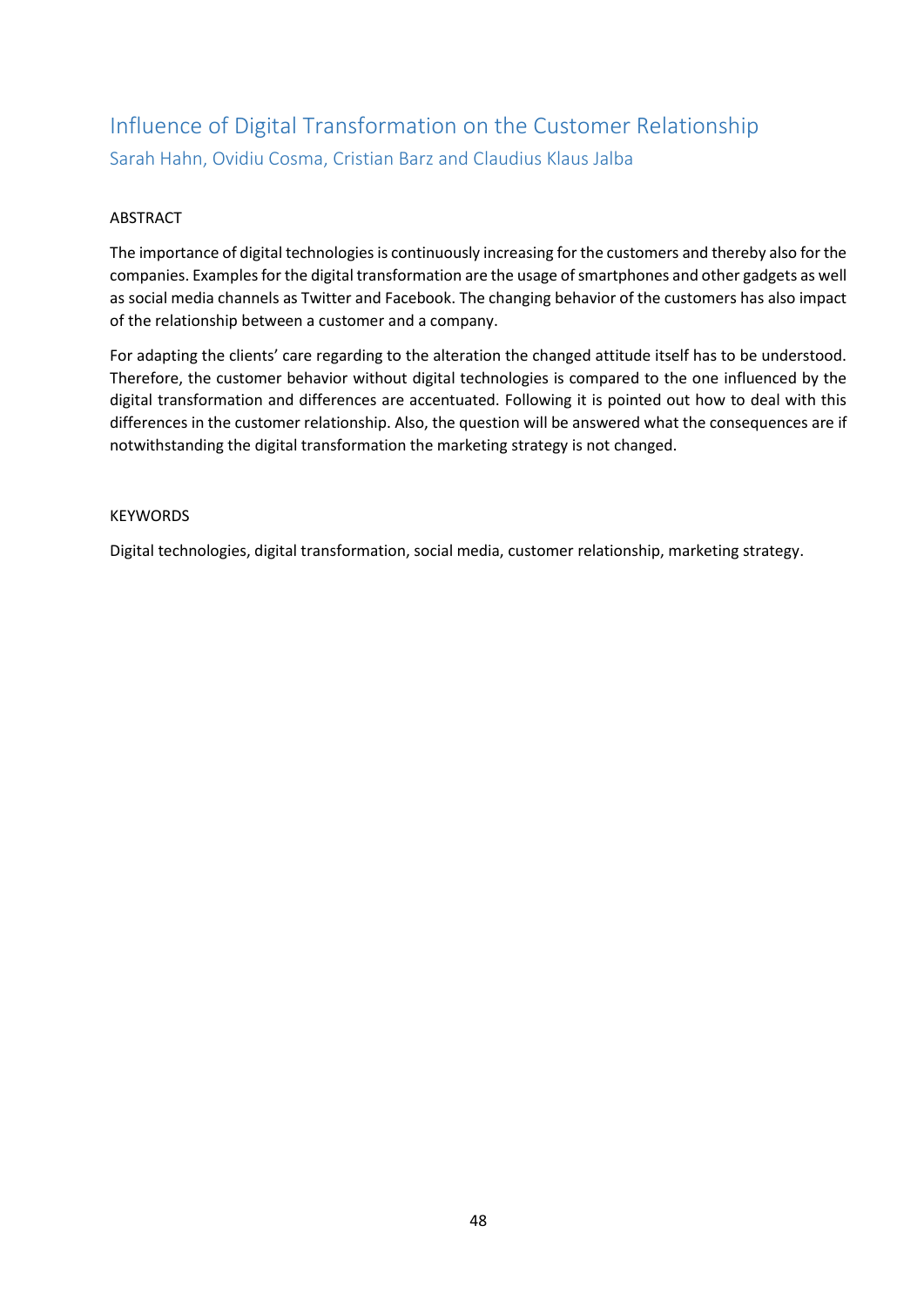Influence of Green Living Roof on Urban Stormwater Management Dragana Dimitrijević Jovanović, Predrag Živković, Jelena Janevski, Petar Cajić and Dejan Jovanović

#### ABSTRACT

The combined effects of climate change and rapid urbanization inflict a higher risk of flooding in urban areas. Urban storm water runoff results from rain, snow, sleet and other precipitation that lands on surfaces, such as roofs, parking lots, streets, sidewalks, and green infrastructure. Impervious surfaces are recognized as a major problem in many dense urban areas that contribute to the urban storm water runoff. For many cities dealing with sewer overflow problems, storm water runoff reduction, often by 50% or more relative to impervious surfaces, is a crucial service that green living roofs can provide.

This review paper presents the important role that the green living roof can play in the dense urban areas regarding the storm water management showing the seasonal trend in green roof hydrologic performance.

**KEYWORDS** 

Green roofs, runoff, water retention.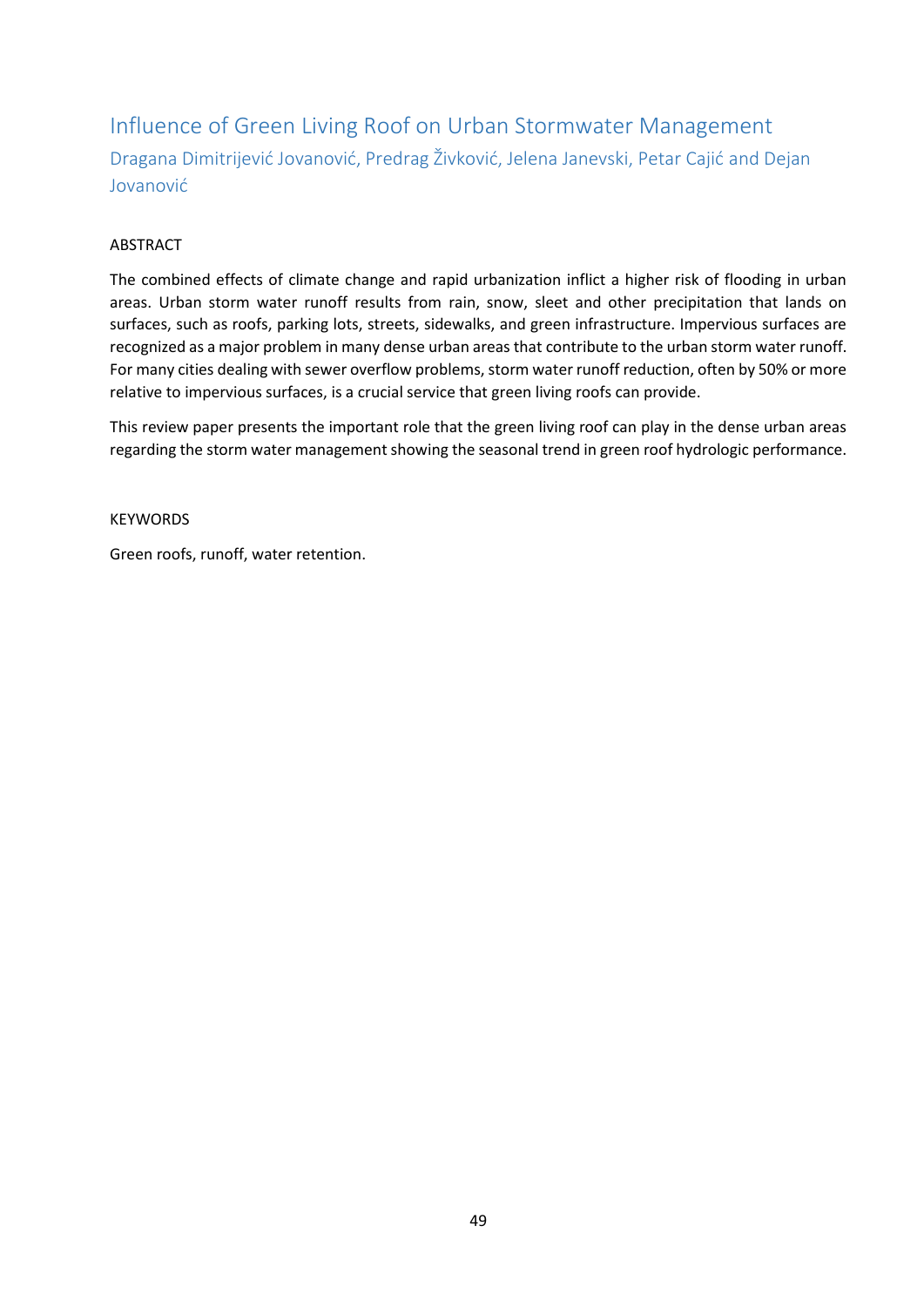### Innovative Approaches in Medical Robotics Calin Liviu Vaida

#### ABSTRACT

Robotics has slowly entered every domain where progress-imposed activities/ actions that were beyond the natural capabilities of humans. The most relevant example in this sense is the industry with all its branches where the higher and higher level of quality and output capacity have imposed the use of specialized devices that could perform faster and more reliable.

However, there are other fields of work, where classical industrial robots cannot be integrated, imposing the development of personalized, dedicated solution which would fit perfectly a certain task. Such case is the medical field where, especially when talking about direct interaction between the robot and the patient, the robot will never act based on pre-defined programs but rather as an advanced, highly capable, accurate and safe human controlled device.

Making a generic comparison between an industrial manufacturing process where robots have been introduced to increase the productivity and thus the financial efficiency, in medicine the main purpose of a robotic device is to improve the quality of life for the patient. One of the most difficult tasks is to properly identify the medical areas where the need of robotics is most dire and then, to find development solutions that will lead towards efficient medical outcomes.

One of the major changes with multiple implications in the field of healthcare is represented by the demographic changes of the population. More specifically, Europe is facing an increase of the life expectancy whereas, if in 2008 the population aged over 65 represented something around 17% this will increase to over 30% by 2060 while the population aged over 80 will shift from 4.4% to over 12% (EUROSTAT projections). Even on national level, a comparison between the last two demographic evaluations there is a reported increase of over 20% of the elderly population (aged over 60).

While it is clear that the elderly population has a greater tendency towards different medical conditions, the healthcare system will slowly become incapable of providing proper care for all the patients, while aiming towards a continuous increase of the life quality. On the positive side, some of the existing studies have already raised these issues and solutions are thought to prepare the society for the future.

The European Commission through the Eurobotics AIBSL forum has identified three major areas of interest where robotics would play an important role in medicine:

Clinical robotics: robotic systems that interact directly with the patient supporting the "care" and "cure" processes.

Rehabilitation: robotic system that would interact with the patient in order to enhance a recovery process or act as a replacement for a lost function.

Assistive robotics: refer to secondary aspects related to the medical process, providing assistance to the healthcare givers of the patients.

#### **KEYWORDS**

Robotic systems, Clinical robotics, Rehabilitation, Assistive robotics.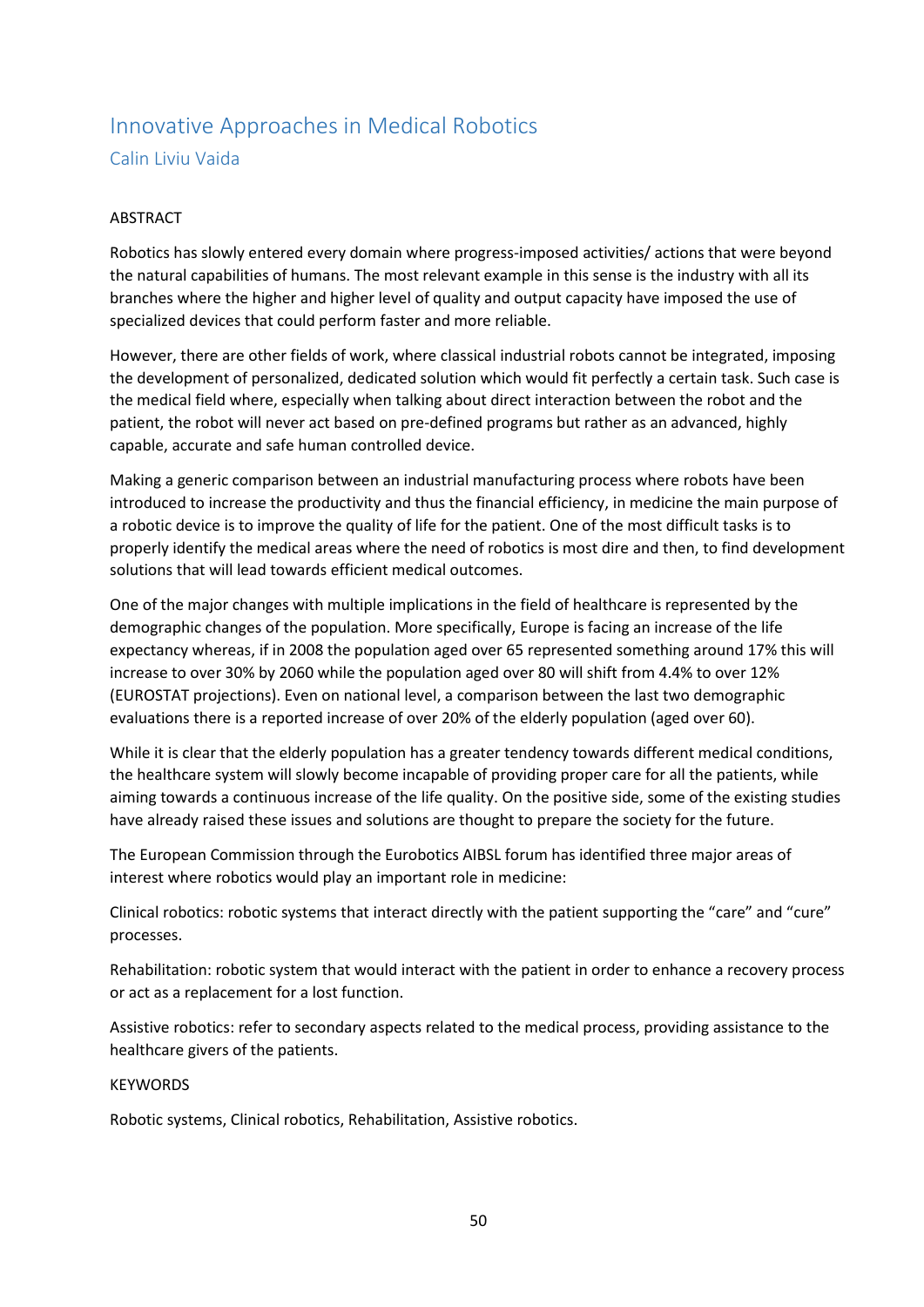### Innovative Approaches to the Formation of Environmental Safety at the Objects of Oil and Gas Production

Lesya Shkitsa, Teodoziya Yatsyshyn, Mikhaylo Lyakh and Olga Sydorenko

#### ABSTRACT

In order to solve the problem of environmental safety improvement and the effectiveness of flushing out of well that are being drilled a modernized scheme of drilling rig pumping-circulatory system has been designed. System approach of modernizing separate elements of pumping-circulatory system has been used. The maximum air-tight pumping-circulatory drilling rig system has been designed. While doing this the transportability, ease of assembly, ease of operation of the system had been taken into account. The most of attention was paid to designing the tanks for mud and chemical reagents storage. The offered pumping-circulatory system effectively prevents and reduces the evaporation of the mud containing hazardous substances at different sections of pumping-circulatory system while conducting different technological operations during the process of drilling and also increases the level of radiation safety.

There are separate sections that do not include the advanced pump-circulation system of the drilling rig. These include: the surface of drill pipes raised from the well, moistened with drilling mud and equipment for cleaning the solution from the harvested rock. Using a device of a new design for cleaning the surface of drill pipes from the drilling mud and partially sealed devices for cleaning the drilling mud from the harvested rock have been proposed. Such an approach will avoid the entry harmful substances into the environment and prevent harmful effects of aggressive substances on health personnel of drilling rig.

#### KEYWORDS:

Environmental safety, oil and gas wells, pumping-circulatory system, rubber-textile reservoirs, mud.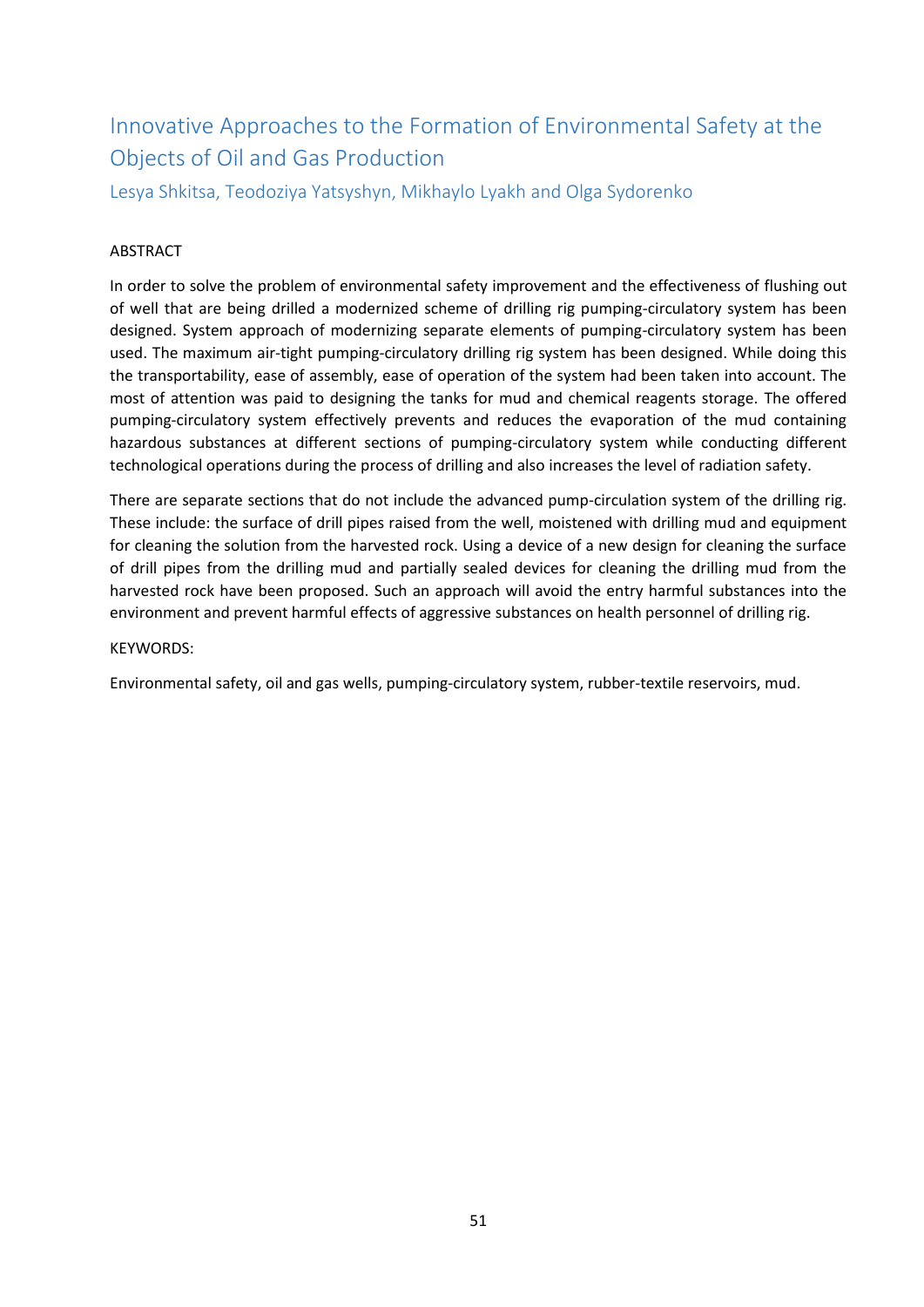### Insurance Broker – risk Manager in the Industrial Field Gherasim Solovestru Domide

#### ABSTRACT

The industrial field, like any other domains, come under several risks. The most common risk in this area is the risk of damage. This sort of risks is best quantified by technical specialists in each field. They come with technical solutions for damage risk, but the risks have an economic component too. Damage and economic losses caused by industrial breakdowns must be covered financially.

The best insurance specialist for assessing the financial coverage of the risk damage is the insurance broker. This is a risk adviser for the company's managers.

#### KEYWORDS

Insurance broker, risk manager, insurance policy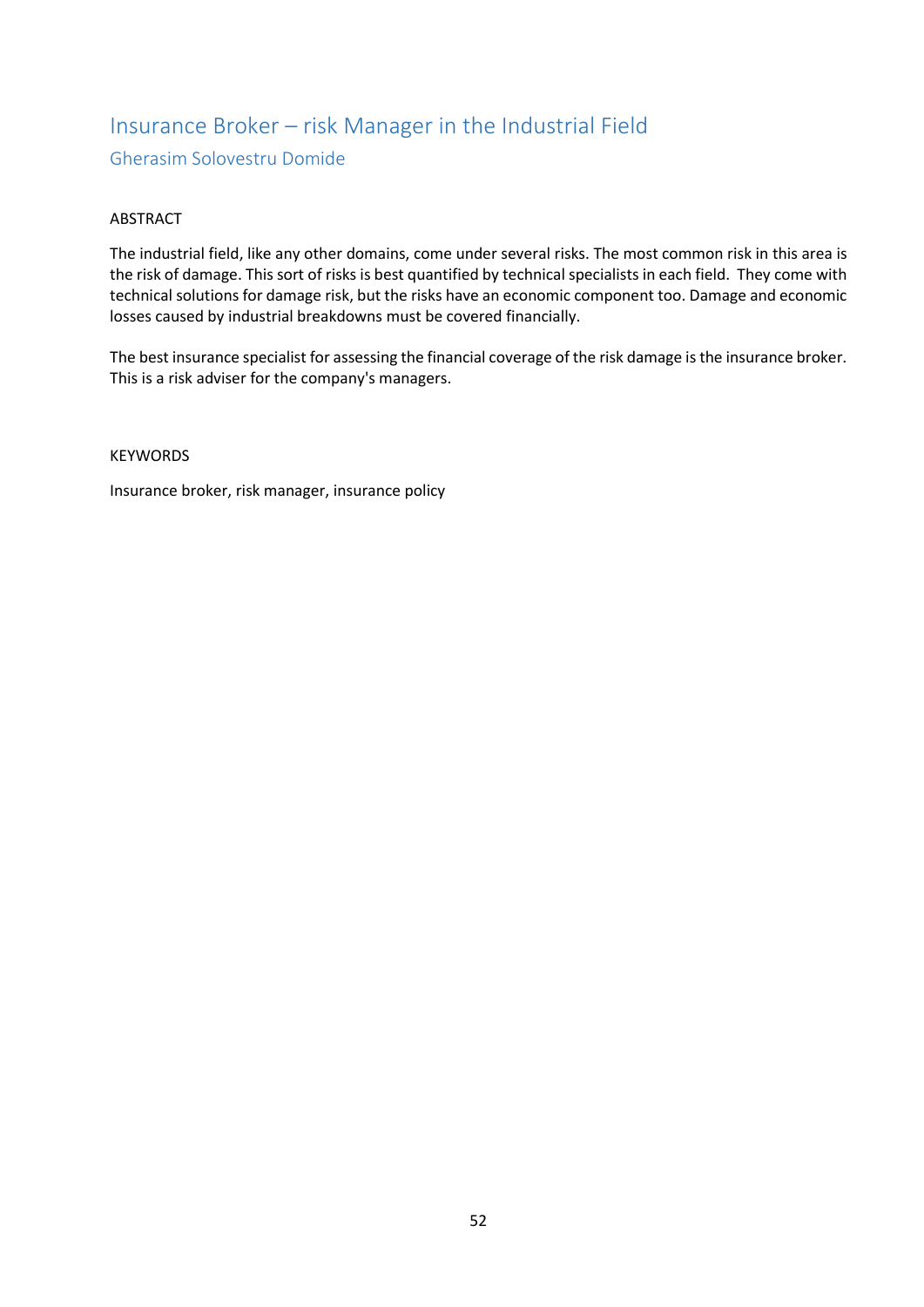### Instruments for Project-Based Learning and Innovative Activities Lesya Shkitsa and Volodymyr Kornuta

#### ABSTRACT

Implementation of a project-based learning model in the higher education institution allots a task of coordination of the subject-oriented and project-oriented management of the educational process. The purpose of the paper is the development of the aspects of activity management of the institution of higher education to attract students to scientific and innovative activities within the educational process and the performance of qualifying works.

It has been proposed to create the Center of innovation development at the University. The Center will provide the functioning of the information and reference system. The system includes the following modules: registration of tasks; formation of project groups; organization of the distribution of time and material resources during the implementation of a specific project and between projects; an electronic directory of implemented projects and a database of documents for the verification of project results.

This model of work allows the creation of associations, including the transboundary ones, between different universities depending on the scope of tasks and the level of opportunities in the implementation of solutions.

The main approach in the activity management is to use the tools of lean methods of project development.

A methodology for activity analysis and generating a set of organizational and management documents' templates, which need to be brought into being to ensure the functioning of the proposed system within the framework of the University's activities, has been developed.

#### KEYWORDS

Technical education, innovation development, student project groups, activity management.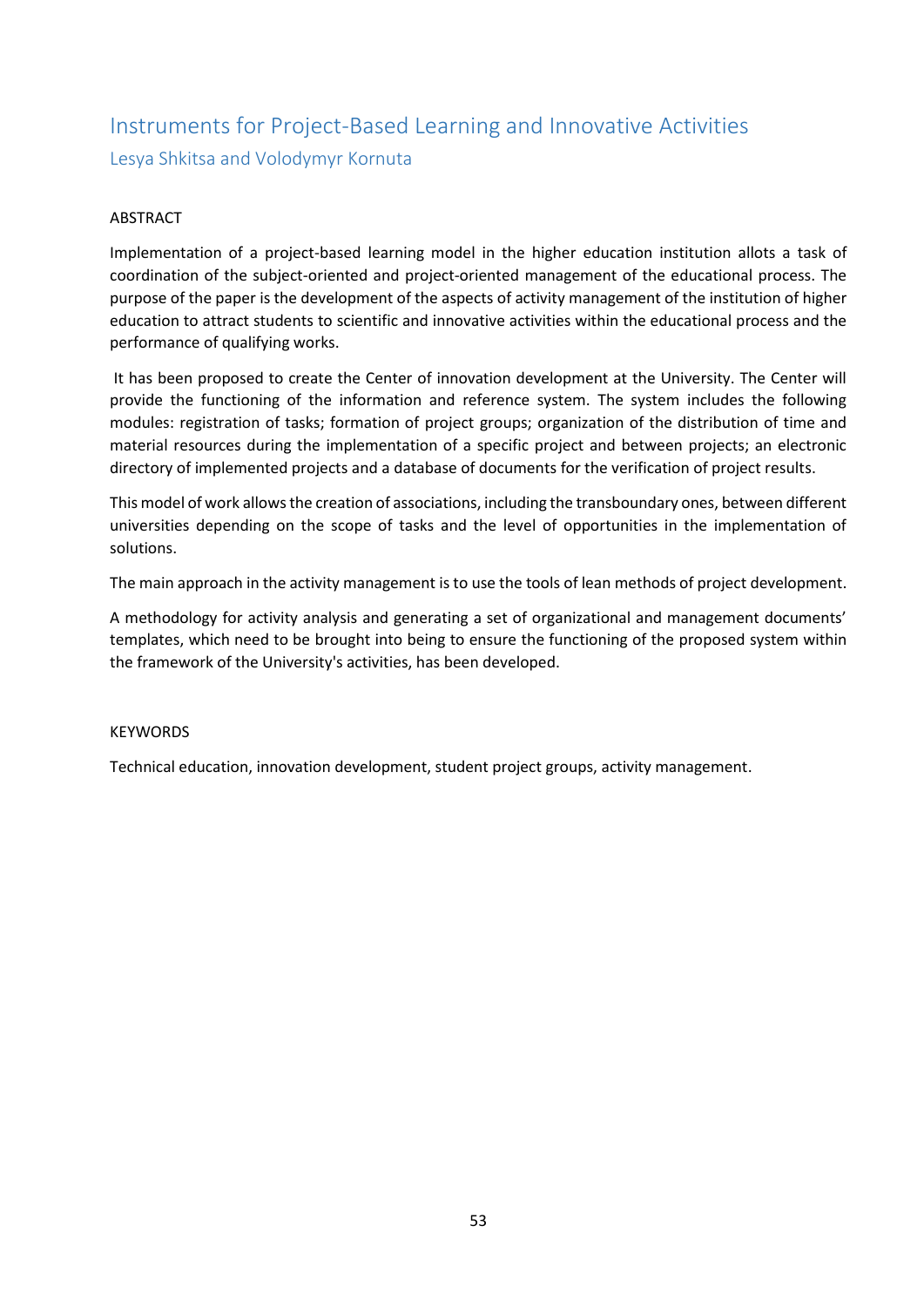### Investigation of Heating Caused by AC Current Inside Conductor Karolina Kasas Lazetic, Gorana Mijatovic, Dejana Herceg and Miroslav Prsa

#### ABSTRACT

The heating process inside a conductor, produced by the AC current Joule losses is very complex, because of the numerous parameters acting at the same time. For this reason, the experimental verification of calculated results would be welcome and this paper presents an attempt of temperature measurement procedure.

First of all, in the laboratories at the Faculty of Technical Sciences in Novi Sad, the appropriate, accurate equipment for temperature measurements does not exist. Hence, the wide range, accurate thermometer should be constructed. Starting with the completely unknown temperature probe, its characteristics were determined. It was found that the probe is based on a NTC resistor and its resistance as the function of temperature was measured and calculated.

After that, the NTC probe was applied to measure the time dependent temperature for four different wires; Cu 4 mm2, Cu 6 mm2, Cu 10 mm2 and Al 7.8 mm2. The measurements were performed during 30 minutes and for each wire ten different currents were applied. The measuring results (the resistances) were transferred into the desired results (temperature), applying 1D data interpolation, spline method, called "interp1" in MATLAB. The results are presented graphically, by the time varying conductor's temperature, depending on time, for 10 different current values as the parameters. Because of the wire's heating at higher current values, the wire's resistivity varied significantly and it was difficult to keep the constant current value during the entire measuring intervals. For this reason, an error occurs at the highest temperature values and it is visible in all presented diagrams.

#### KEYWORDS

Unknown temperature probe, Probe characteristics, Temperature measurements, Interpolation of measuring results.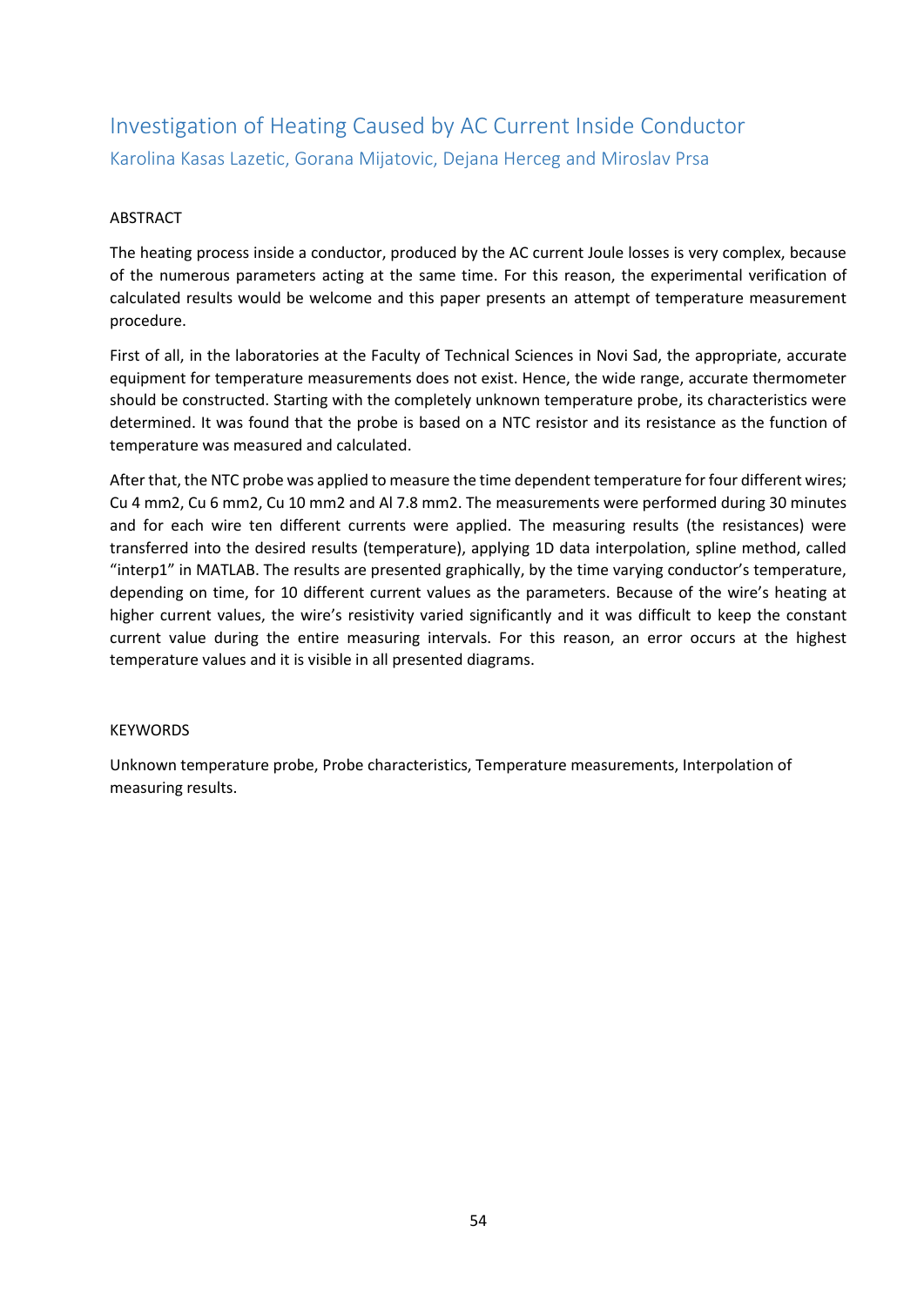### Kinetics of Drying in a Tunnel Dryer for Fruits and Herbs Mirko Dobrnjac, Predrag Živković and Sanja Dobrnjac

#### ABSTRACT

Drying is one of the most important operations in the food and processing industry, primarily because of maintaining the quality of foods intended for storage and use over a longer period of time. Therefore, this process is justifiable to use wherever possible, and most often for drying fruits, vegetables, medicinal herbs, etc. The process of drying wet materials is a technological process, or more precisely, a set of heat and substance transfer processes, which is followed by structural-mechanics, and in some cases, chemical changes of the drying material. A well-conducted drying operation determines not only the quality of the finished product, but also the technical and economic parameters of production. In this paper, on the example of a tunnel dryer for raw plum, the calculations of the heat and material balance in the drying process are presented. These types of calculations, with the obtained experimental data, provide the basis for analysis, constructive improvement and modernization of tunnel dryers. This ultimately leads to the best technical and economic indicators, not just the drying process, but also the complete processing of the raw material.

#### KEYWORDS

Tunnel dryer, drying plums, humid air.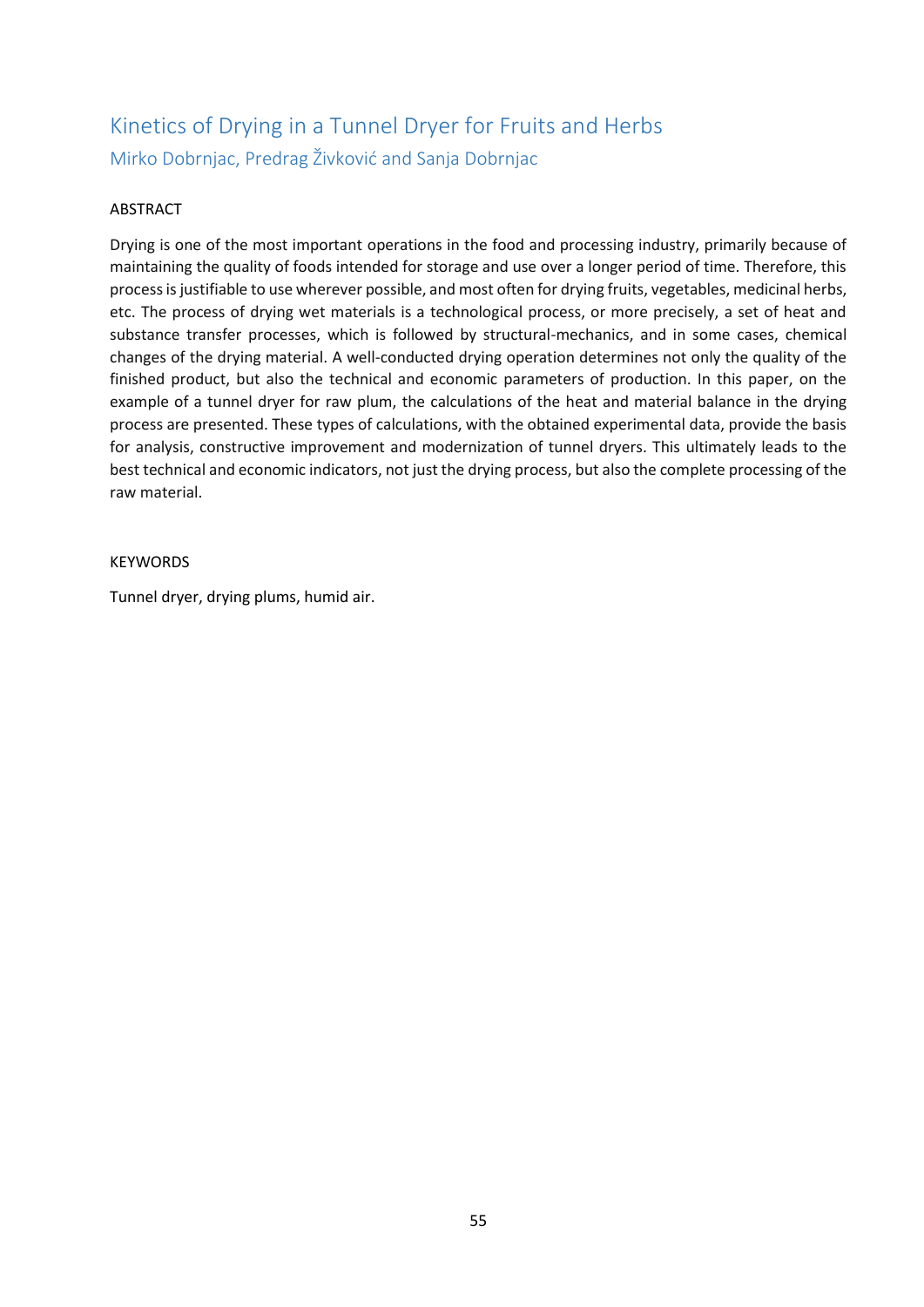### Methodological Approach to Counseling in Social Work Călăuz Adriana Florentina

#### ABSTRACT

The galloping evolution of contemporary society, the abundance of information under its many forms, brings the man in the middle of a personal chaos in which he feels more and more lonely. In a lecture on the so called New Age concept, a journalist described the man in a way that reminded me: he one feels one, another does something else and he says something else.

The loneliness of man has become like an island in an ocean of ignorance, of orienting its own values to what is material, visible, measurable in daily comfort on the background of the survival in a society where you ask for help is equivalent to receiving the label of "poor," "handicapped", "drugged", " delinquent " and other adjectives that even deepen the wound, throwing you in the power of impotence.

In a Romania that, after the 1989 revolution, who had to reorganize the social work system and align it with the European standards of the developed countries, there is now a need to adapt our counseling methods to our cultural specificities.

In this article, I will address the following issues: methodological explanations and precautions of social work counseling, myths about counseling, the counseling process. The practical part consists of a series of counseling meetings, in a theoretically explained order, before the actual sessions are held.

#### KEYWORDS

Counseling, process, method, client, social work.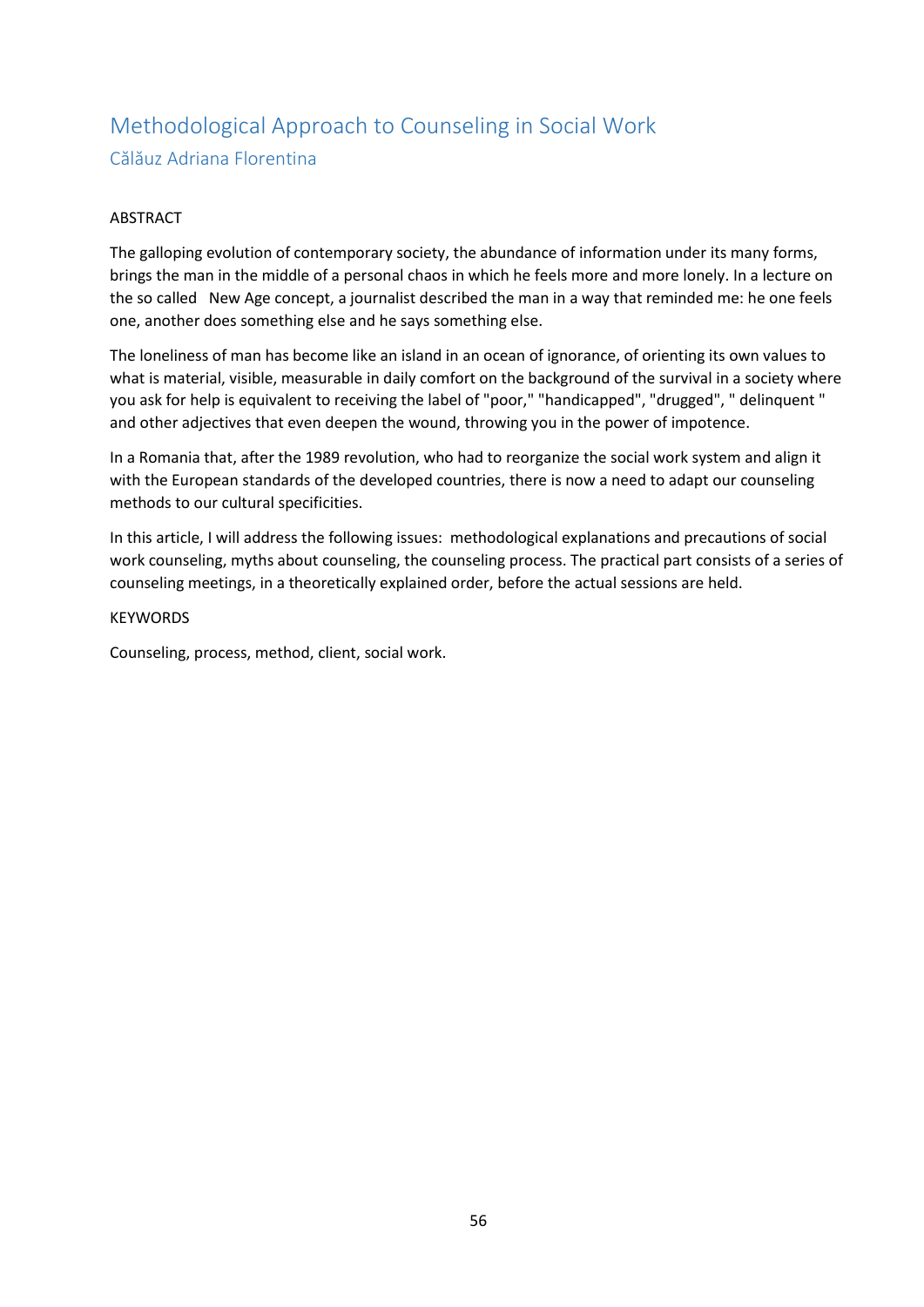### Methods for Control of Turbidity of River Waters Leonid Zamikhovskiy, Svitlana Petriv and Olena Zamikhovskaya

#### ABSTRACT

Measuring the turbidity of water is an important step in testing its quality, since it is one of the methods for determining whether it is safe to use. Today, there are many methods for measuring the turbidity of water, some of them are designed specifically for regular research, others are used to monitor the quality of water associated with the use of process control.

The paper discusses the method of monitoring turbidity of river water at the water intake of the utility enterprise (KP) "Ivano-Frankivsk Water-Eotechprom" using the sensor of turbidity developed as a component of the distributed (WEB-oriented) water turbidity monitoring system. The system automatically shuts off the flow of river water for purification with a sharp increase in water turbidity. The development of the technique is due to the complex topography of the Bystritsa Nadvornyanskaya river bank, which is why water is forced into the turbidity sensor using a centrifugal pump to a distance of 150 m, which introduces a significant error in the results of turbidity measurement.

The experimental stand on which the process of supplying water to the turbidity sensor is modeled is considered, the choice of parameters is justified (geometric - length and diameter of the pipeline, distance from the sensor to the centrifugal pump; and technological - rotational speed of the pump, installation in the sensor and after the turbidity sensor, etc.) that affect the measurement results, as well as the methodology for conducting experimental studies.

The obtained results are presented, which form the basis of the method for monitoring the turbidity of river water, which is implemented in the developed system for monitoring the turbidity of water for the utility company Ivano-Frankivsk Water and Ecotechprom.

#### **KEYWORDS**

Turbidity sensor, methodology, experimental stand, monitoring, system.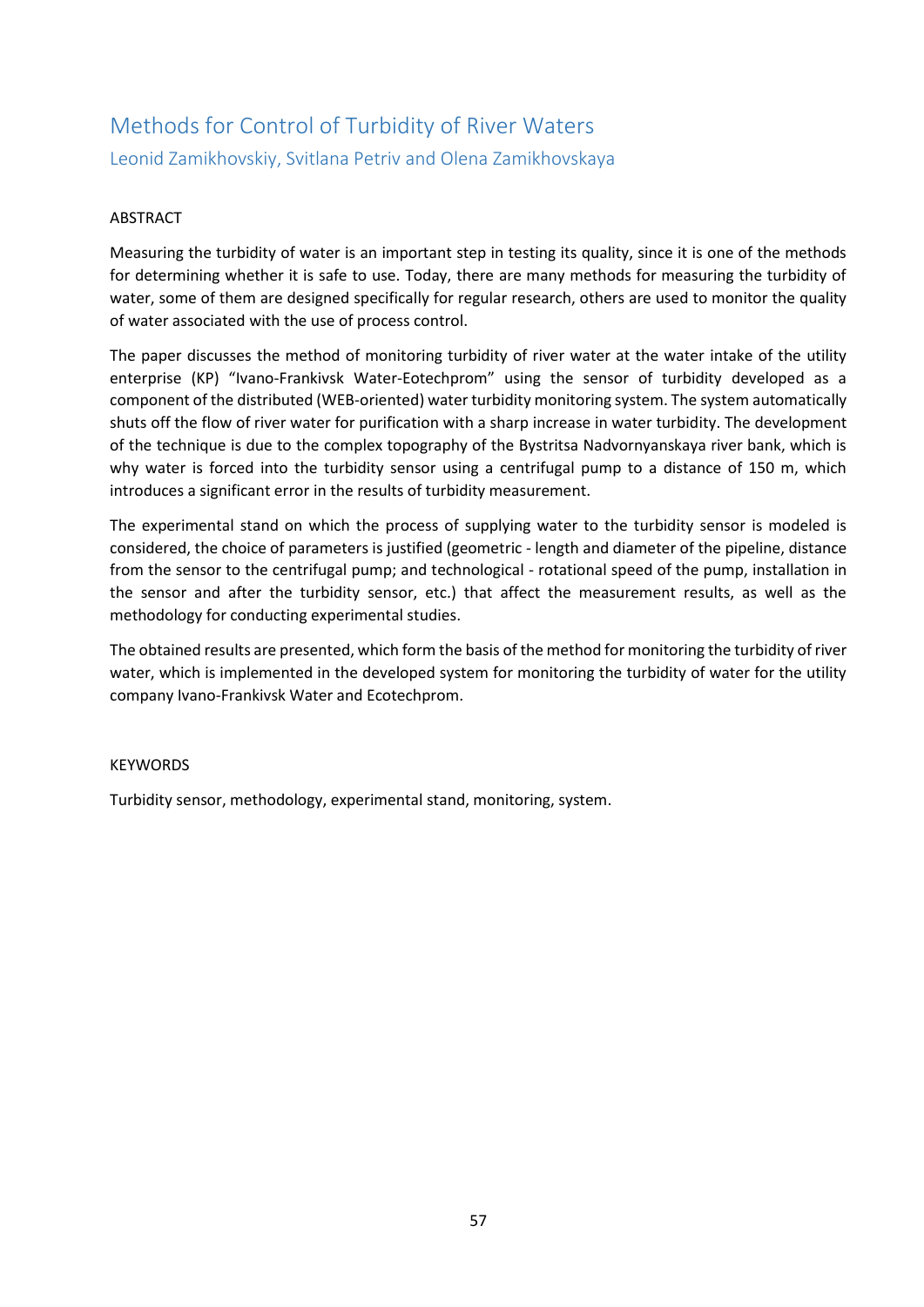### Milling Convex Surfaces with Toroidal Cutting Edge Andrei Raul Oșan, Marius Cosma and Vasile Năsui

#### ABSTRACT

The toroidal cutting edge, also called corner cutter, is a combination of the cylindrical-frontal milling cutter and the spherical head milling. The paper follows at generating the optimal trajectory for making the finished product with the toroidal cutting edge without having to use the flat end mill and the ball nose end mill. This trajectory is accomplished using a CAM (Computer Aided Manufacturing) program that is generated on a 3D model. The proposed method was experimentally verified on a 3-axis numerical control center, making a roughness comparison according to the climb milling or conventional milling.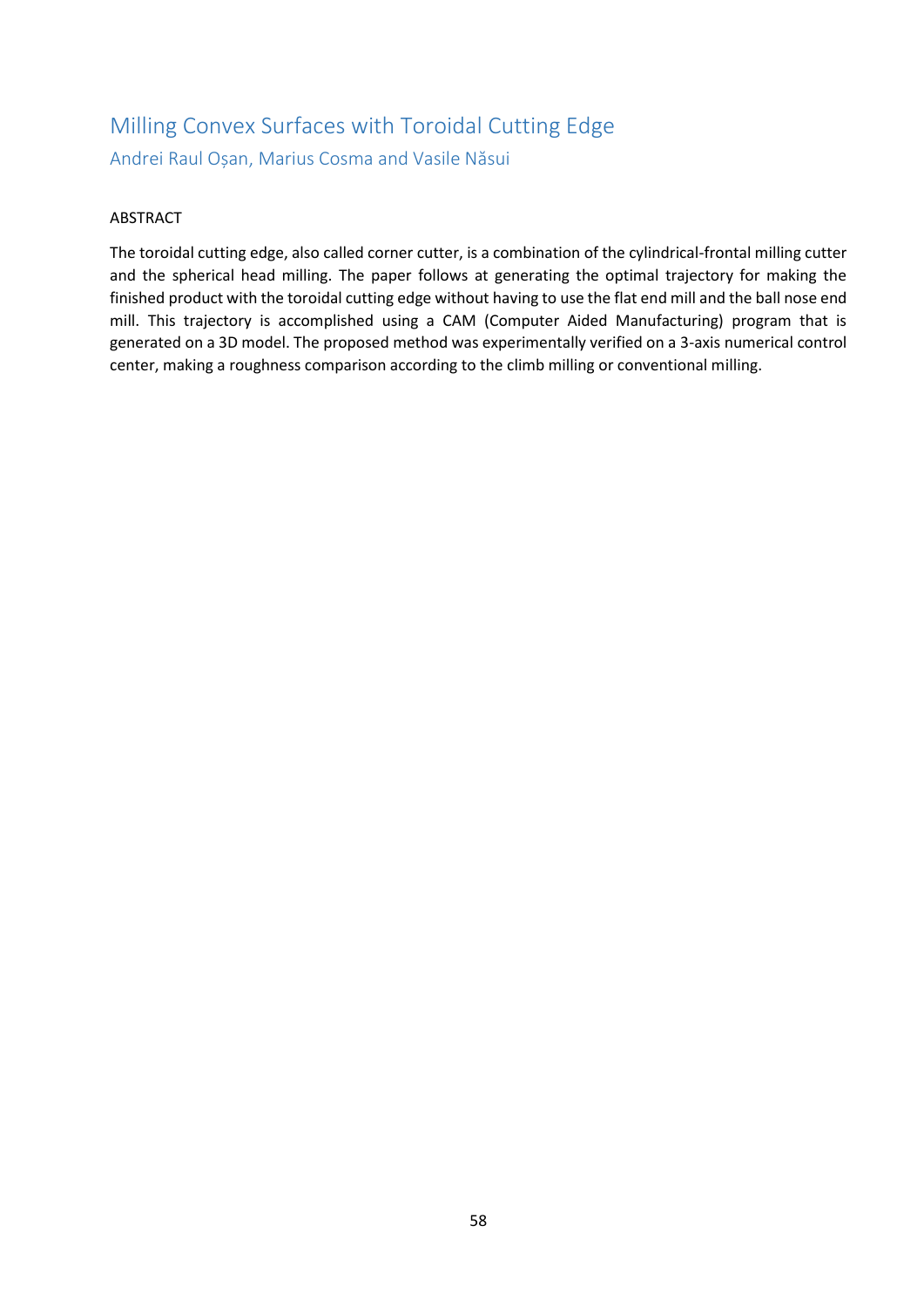### Multicriteria Modeling with the AHP and FAHP Methods Adela Berdie, Adeline Berdie, Sorin Jitian, Mihaela Osaci and Cristian Barz

#### ABSTRACT

In order to solve complex decision-making problems, MCDM has recently known a fast development. One of the main differences between the decision models consists in the way of evaluating the numeric and the non-numeric data that interfere while solving a problem. If the number of the criteria is not high and the evaluation contains both quantitative and qualitative data, an analysis way is necessary to make a successful decision. The analytical hierarchy process (AHP) is one the best ways to decide between the complex criteria structure of the different levels. Fuzzy AHP is a synthetic extension of the classical AHP method when considering the fuzziness, the decision factor. This paper proposes to use the combination of the two methods AHP and FAHP for solving the multi-criteria evaluation problems and making a decision regarding the selection of the best technology for the achievement of a web application on the SAP NetWeaver platform.

#### **KEYWORDS**

MCDM, AHP, FAHP, SAP NetWeaver.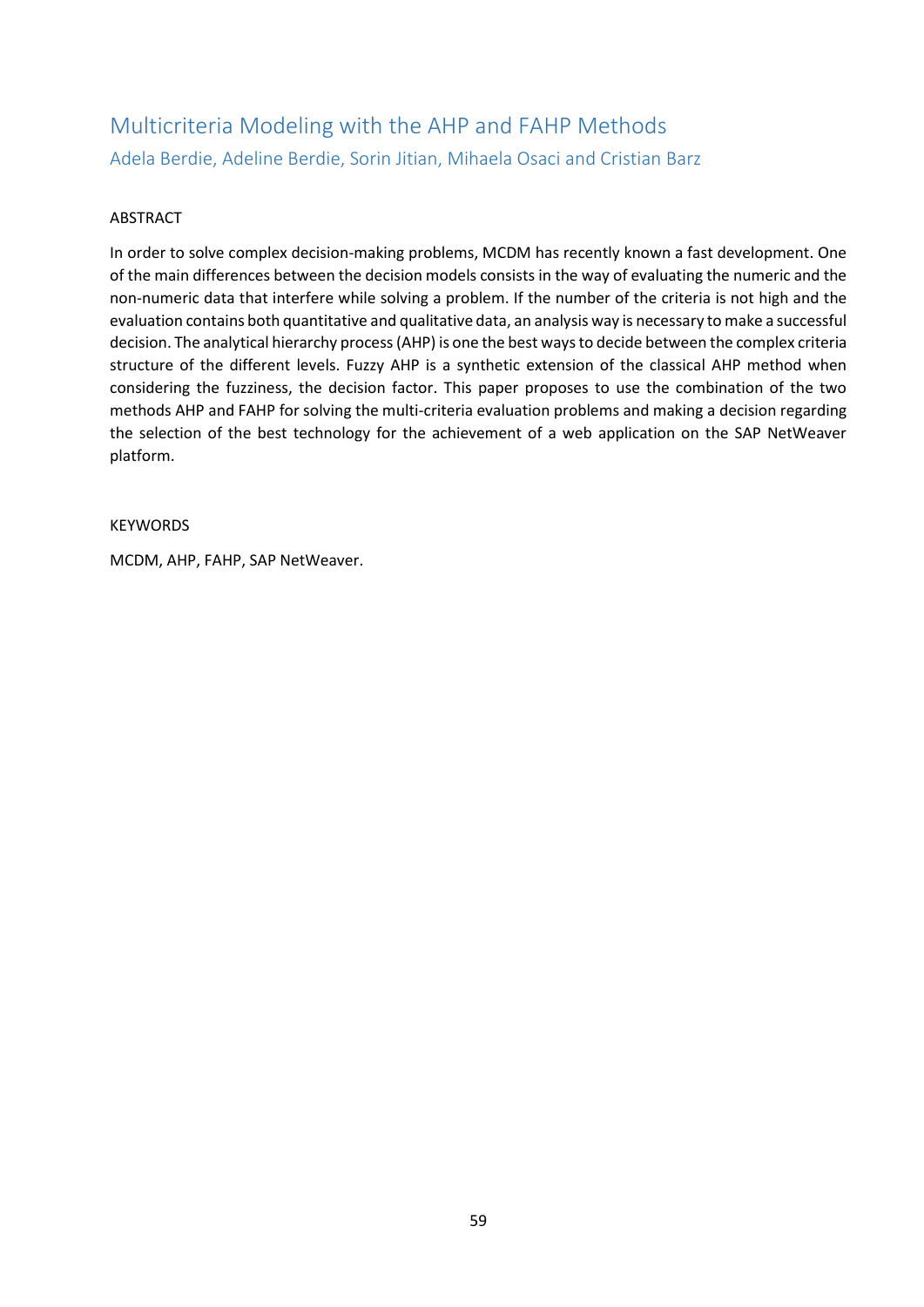### Network Control of Simatic S7-1200 PLCs for Industrial Processes Cristian Barz, Tihomir Latinovic, Paul Petrica Pop, Adina Pop-Vadean, Sinisa Dragutinovic and Felicia Dragan

#### ABSTRACT

The paper presents different types of controlling and monitoring an industrial process through web interface, depending on the connection types made by PLC or HMI used in the process. We can control the industrial processes through HMI interface directly on the web or phone if we use a Weintek HMI in connection with a SIEMENS PLC for manipulating

The possibility to control the SIEMENS PLC S7-1200 is also given by an internal Web server which requires to create an HTML interface and different levels of security for users. Web interfaces are more necessary in controlling and monitoring different processes for future development in IoT structure.

**KEYWORDS** 

PLC; SIEMENS; industrial process, HMI, network control.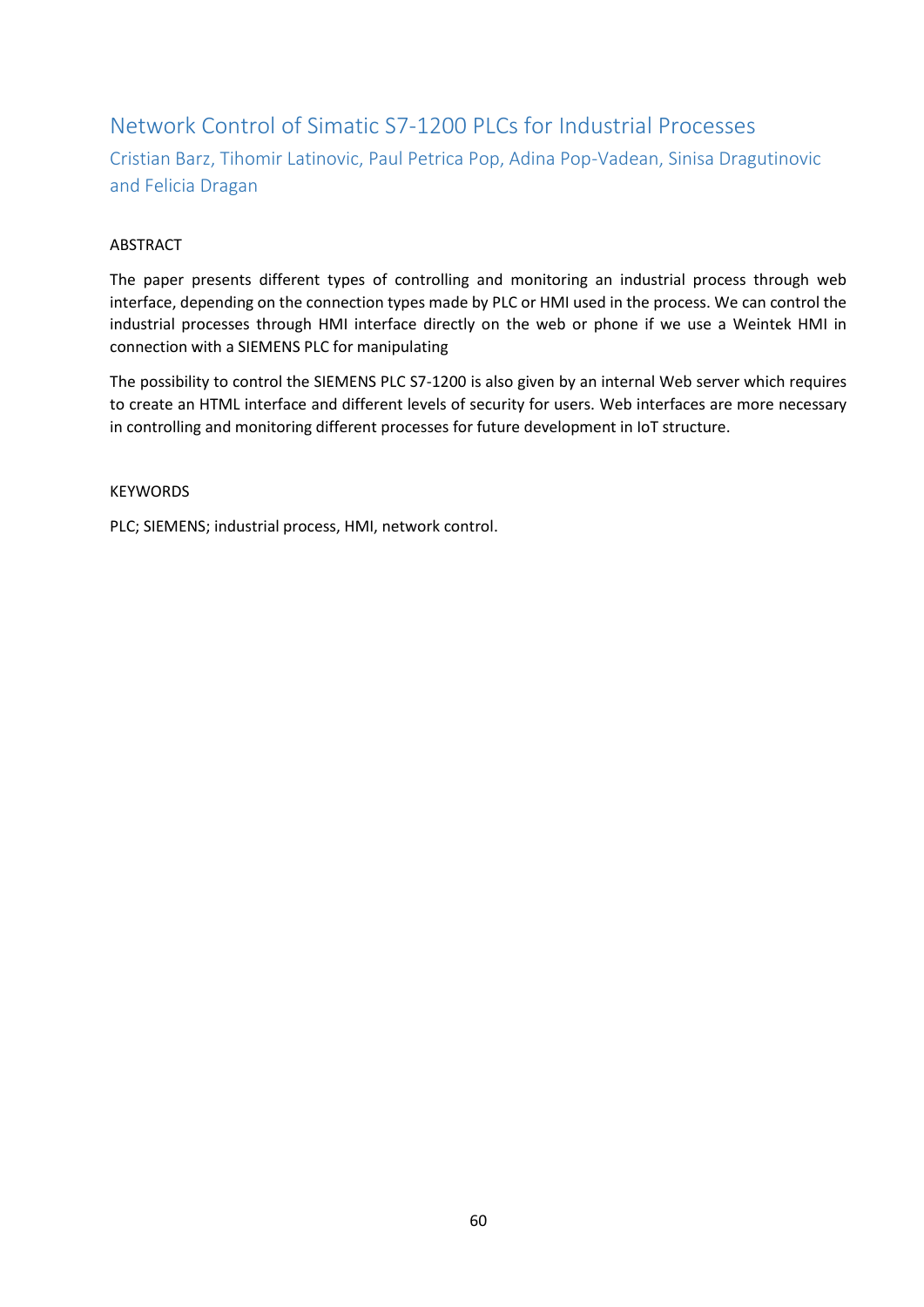### New Structures of Collaboration Between Universities and Industry Involved in Cluster Evolution in the Case of Romania Dinu Stoicovici, Mihai Bănică and Miorita Ungureanu

#### **ABSTRACT**

During research of emergence and evolution of clusters in the particular case of Romania, it was noted the importance of a innovation systems of processes structure that is superposed from the very beginning on the structure of clusters, comprising also universities and research and design institutes. Considerations are made regarding the overlapping modes of these infrastructures. Also are inventoried constituents of this model, the actions that can be considered as well as the modalities of interaction between all these elements. To be able to simulate the effect of the technological transfer on the clusters and innovation systems of processes, one should take into account factors of positive or negative influence on assimilation of new technologies. It is suggested that events should also be considered in terms of the importance of random decisions taken by individuals as independent entities, that cannot be restricted. Only in this respect the events are considered according to the real, incidental aspect.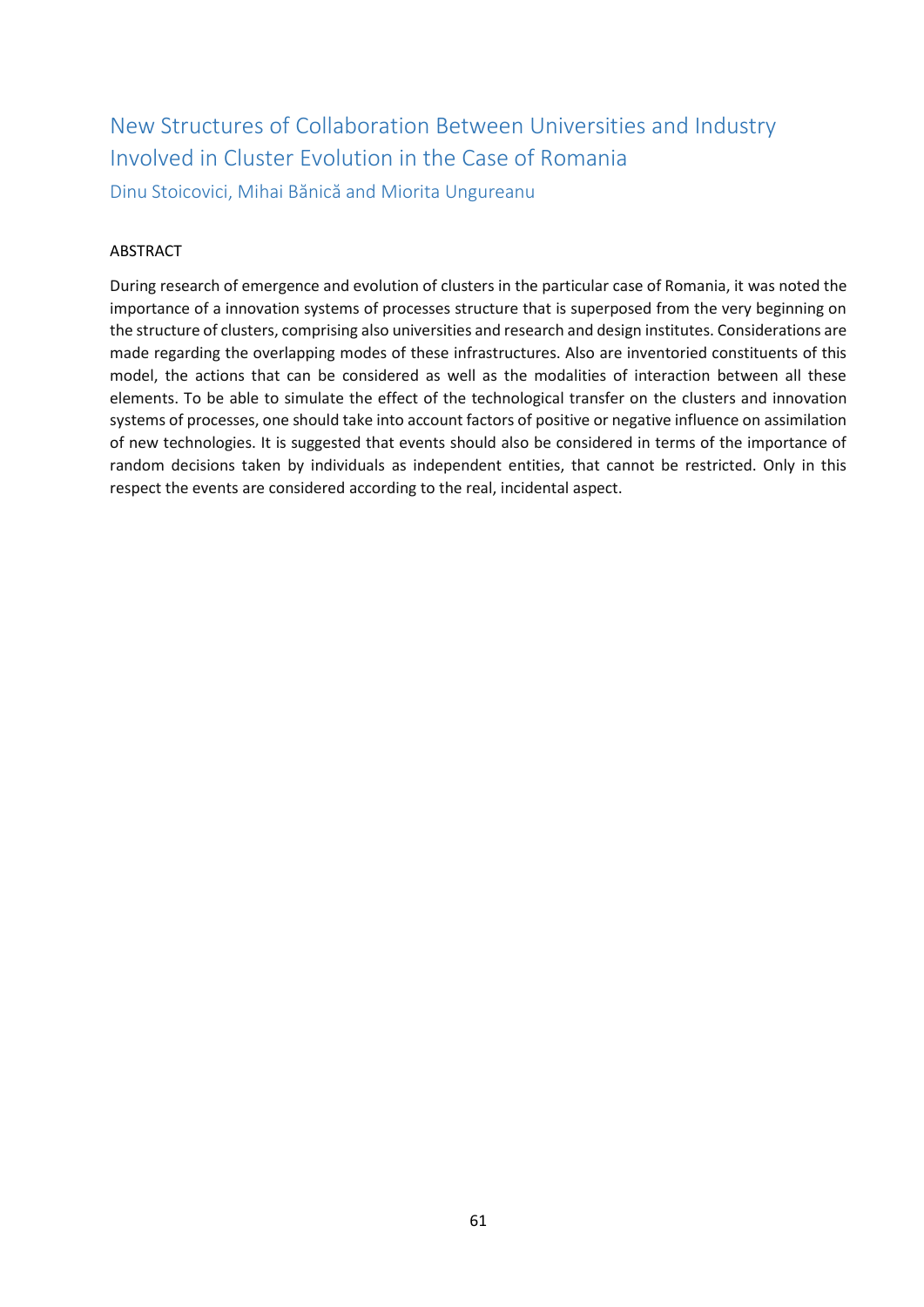### On Jerk in the Kinematic Study of the Rigid Body Ioana Craciun and Miorita Ungureanu

#### ABSTRACT

Jerk, as the derivative of acceleration, is used more and more in the kinematic study of the systems characterised by short travels and requiring a high precision of positioning, including elevators, CNC machine tools, and industrial robots. The acceleration modeling using jerk variation serve as a basis for generating the functioning tahogrames of the mechanical systems. Since peak values of jerk and acceleration are closely connected to safety, and also to comfort in the mechanical systems where human presence is involved, a study concerning the positions of the systems where these values are reached will be performed in this paper. The position vector of the points where peak values of jerk are reached will be determined. Spatial motion as well as the particular motions of the rigid body (translation movement, rotation around a fixed axis, helical movement, the motion of planar mechanisms, spherical motion) will be considered. Since positioning is an important aim for the industrial robots, jerk variation in the various points of the robot's parts may provide important informations about peak values of acceleration, as well as about inertial forces involved in positioning. Also jerk is currently used in speed modeling of elevators and robots, a study considering the positions corresponding to peak values of acceleration has not yet been performed.

#### **KEYWORDS**

Kinematics, acceleration, jerk, rigid body.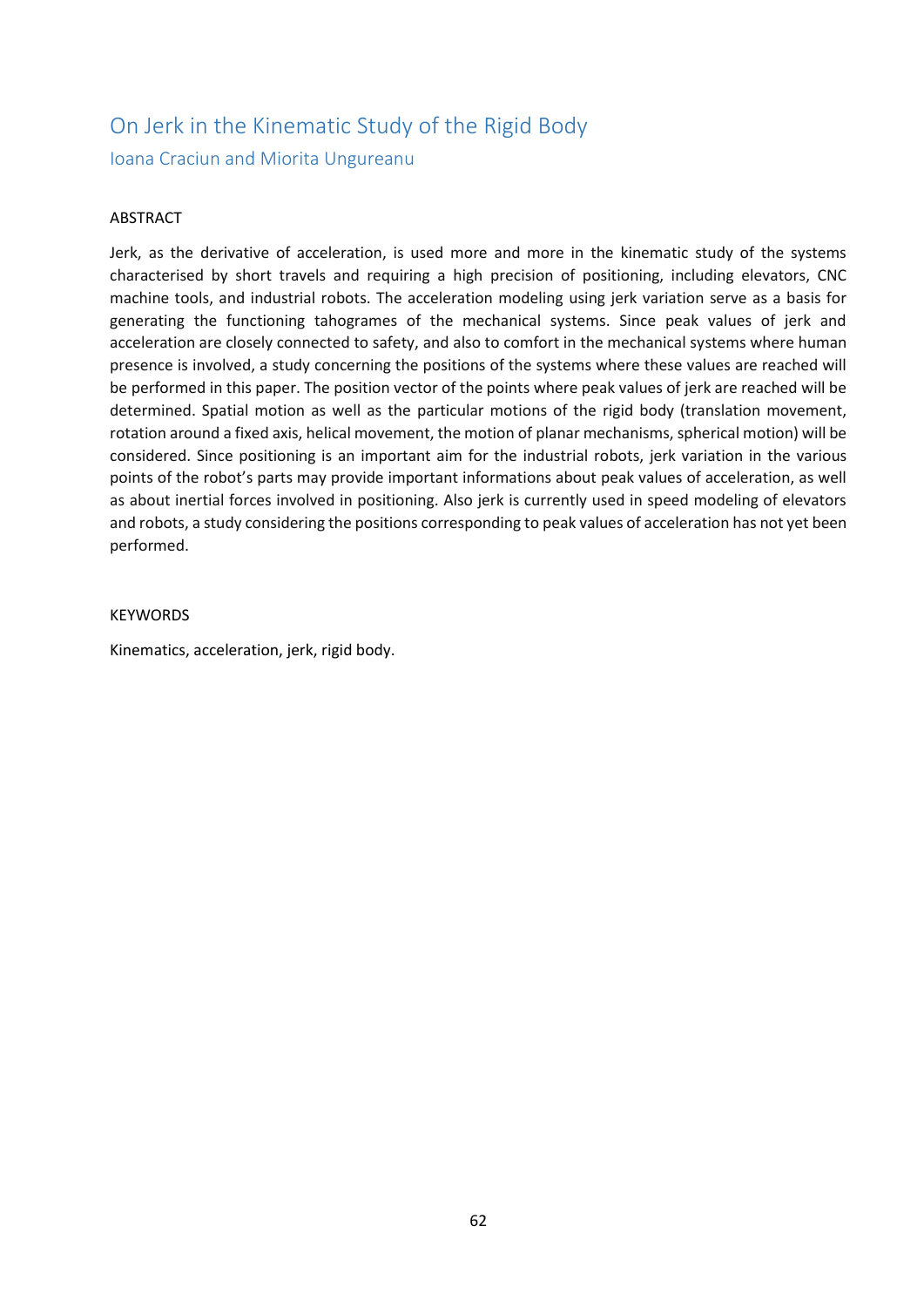### Optimization of Aluminum Structures Using the FEA Method Horia Ciobanu

#### ABSTRACT

As a request of a partner and subject of a research contract, this paper intend to present different stages of studies regarding the behavior of some Aluminum structures under different types of loads. Starting from existing examples, a company from aerospace industry intended to produce similar products but at a larger scale. On a virtual product created in a CAD environment and using a FEA method is possible to optimize Aluminum structures and to apply the conclusions and results given by FEA reports to the real products. Tests made on manufactured structures validate the findings of these studies.

#### **KEYWORDS**

FEA method, Aluminum structures, CAD.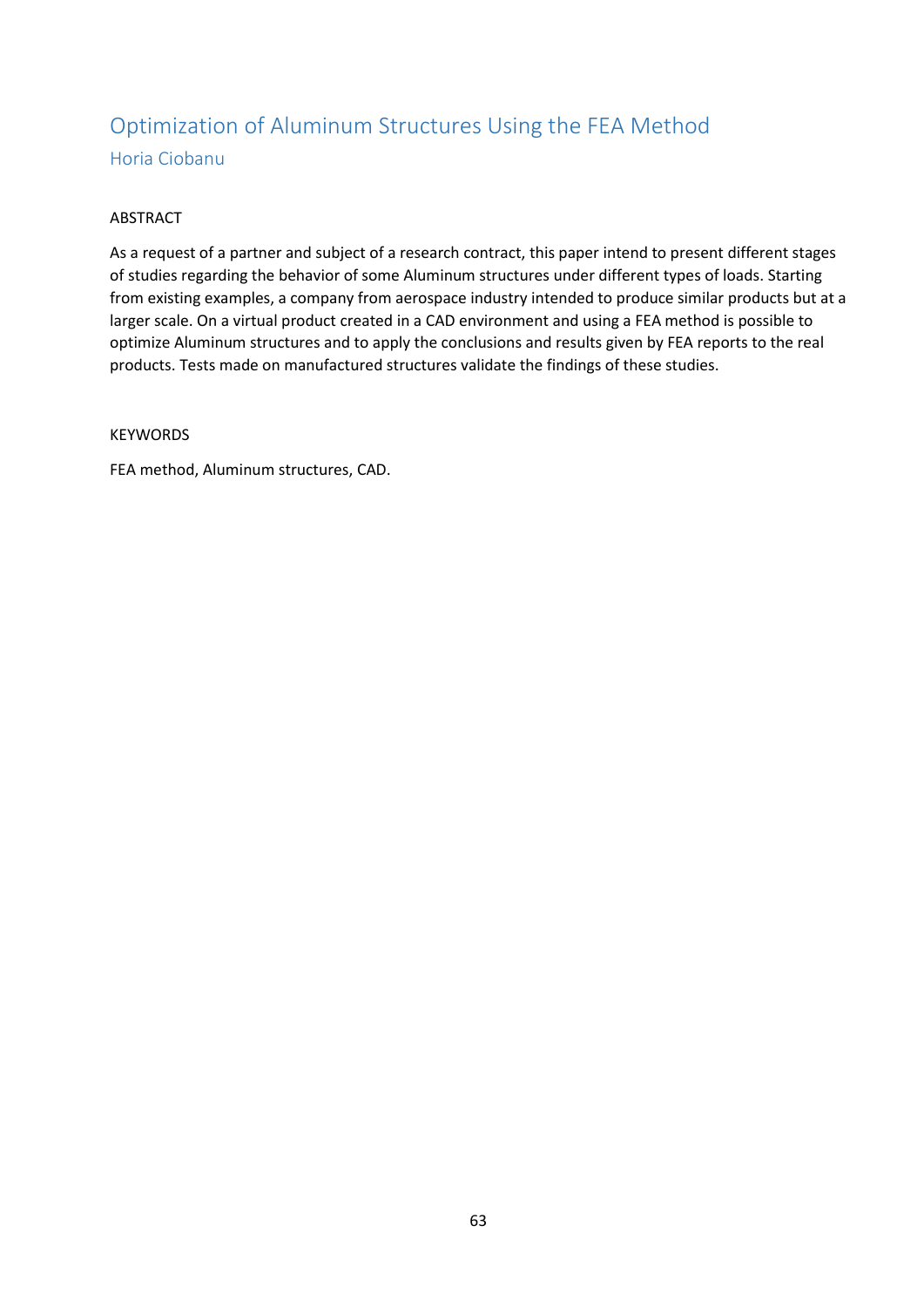### Optimization and innovation of gas meters Costel Ieremie Breban and Nicolae Ungureanu

#### ABSTRACT

This paper presents the current situation of gas meters in Romania, analyzing types of gas meters and also proposing new methods of optimization for that equipment, as finally to be able to achieve and optimize readings of gas meters with an increased safety against gas theft.

#### KEYWORDS

Gas meter, optimize, innovation.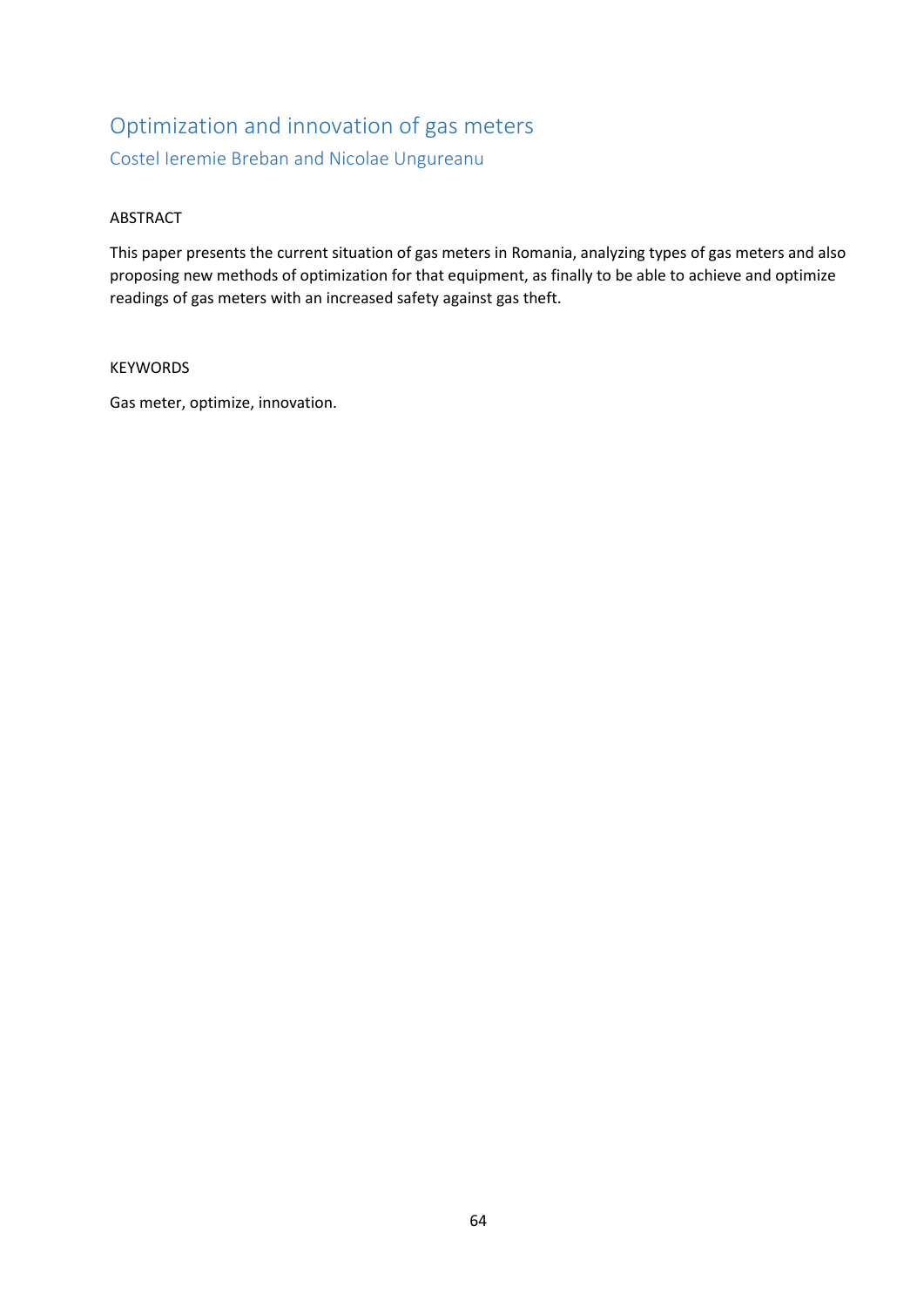# Optimization of Reading Process and Data Processing on Gas Consumption

Costel Ieremie Breban and Raul Florentin Drenta

#### ABSTRACT

This paper wants to present the current status of the reading process and data processing on gas consumption and to present some methods that involves optimization for the mentioned processes.

#### KEYWORDS

Gas meter, optimize, reading, billing.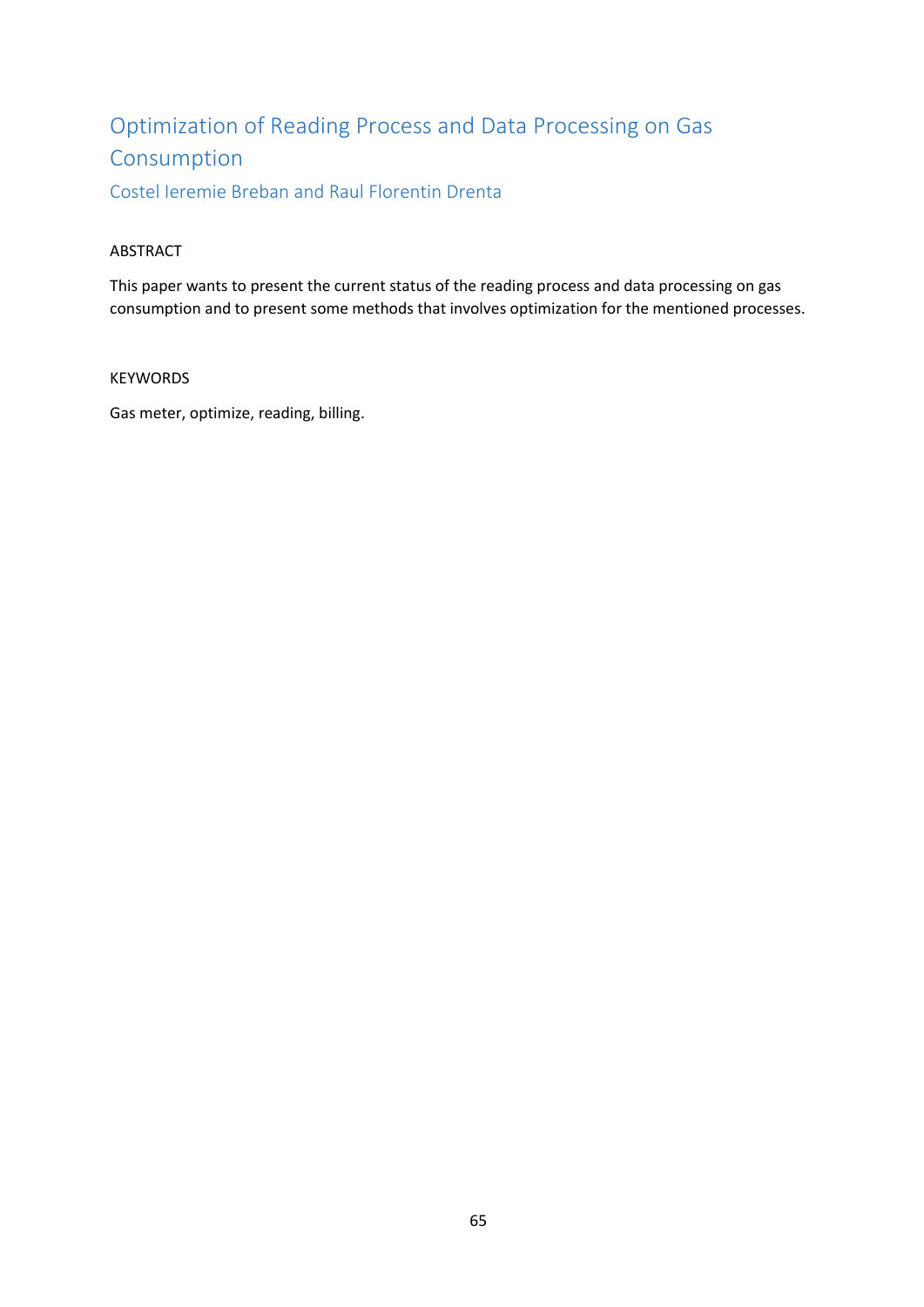### Phases of Mobbing

Vesna Rodic, Brana Komljenovic, Mihaela Popa and Mihaela Anamaria Lihet

#### ABSTRACT

According to Leyman, mobbing has 5 development phases:

1) Conflict - As a potential basis of mobbing, there is an unresolved conflict among associates, which ultimately results in a disorder in interpersonal relations. The original conflict is soon forgotten, and the remaining aggressive tendencies are directed towards the chosen person.

2) Aggressive Behavior - Pushed aggression escalates into a psychotherapist. In the whirlwind of intrigues, humiliation, threats and psychological abuse and torture the victim loses his professional and human dignity and begins to feel and becomes a less valuable subject who loses his reputation, support, and voting rights in his working environment.

3) Involvement of management - In this phase of mobbing involves management. Unfortunately, management generally misjudges the situation. Management instead of providing support to the victim begins the isolation of the victim or denies the problem of the mobbing victim.

4) Stigmatization of the victim - At this stage the victim is already characterized as "severe" or even "mentally disturbed" person. It becomes a "duty culprit" for all omissions in a work organization. The fourth phase is characteristic of the desperate "survival struggle" of the victim, where burnout at work occurs at the time, chronic burnout syndrome, psychosomatic or depressive disorders.

5) Exclusion of the victim from the workplace - After many years of exposure to terror, the victim suffers from chronic illness, disorder, eventually voluntarily or forcedly leaving work or even attempting selfservice.

#### **KEYWORDS**

Mobbing, Conflict, Aggressive Behavior, Involvement of management, Stigmatization.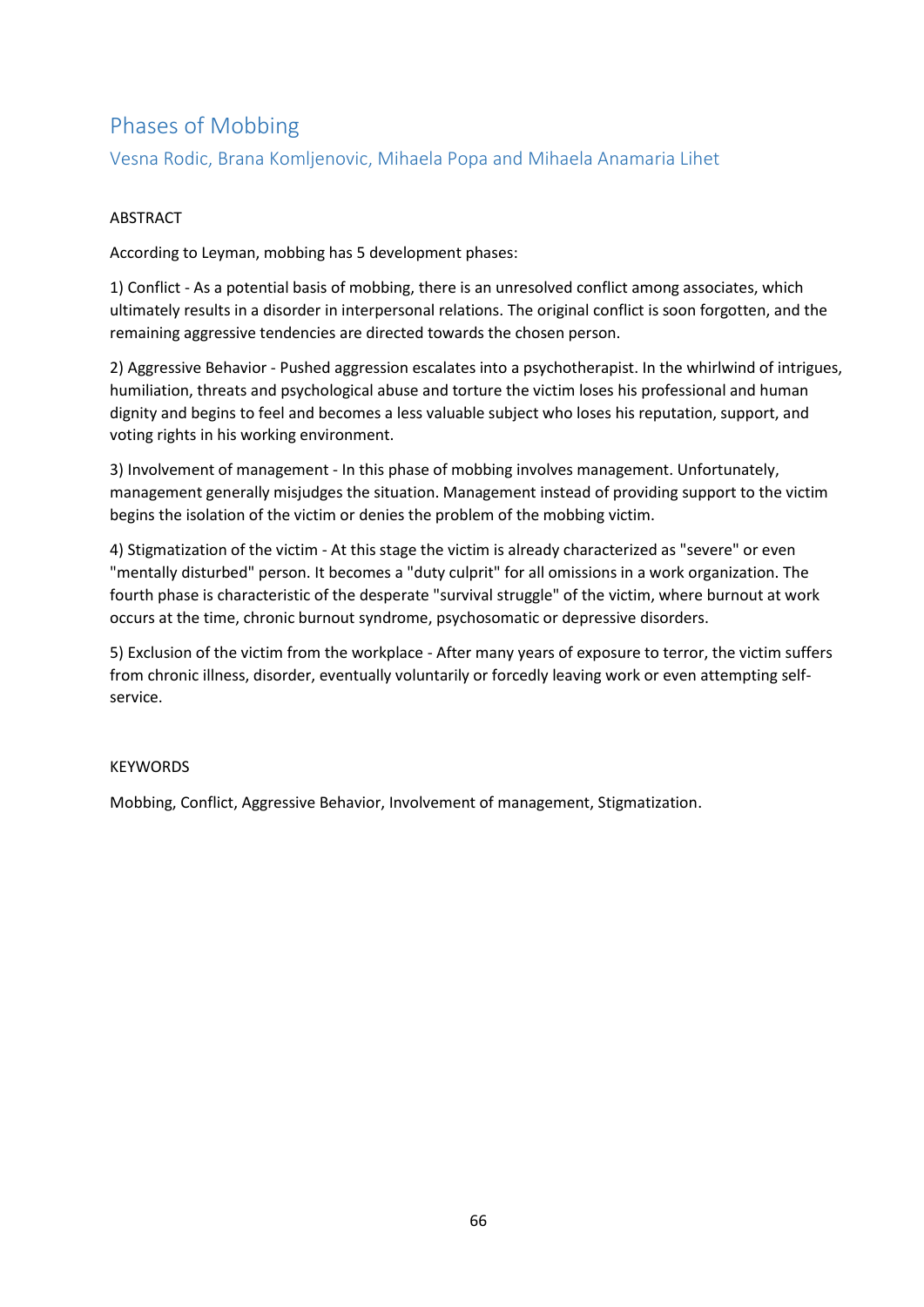### Reactive Power Consumption Analysis of a Medium Sized Factory Olivian Chiver, Liviu Neamt, Cristian Barz, Eleonora Pop and Zoltan Erdei

#### ABSTRACT

The paper achieves a study on the reactive power consumption in case of a medium sized factory. The factories as others industrial consumers usually have the power factor lower than the neutral one, which in Romania is 0.92; that is why these types of consumers have to pay for reactive power. The reason for the power factor is small (sometimes much lower than the neutral) is not always just because of inductive receptors (as transformers, induction motors, induction furnaces, etc.) but also due to some technicalorganizational issues. Many of these issues could have been avoided if more attention had been paid to the proposals made by the power installations designer in the design stage and it would not have been considered only the aspect of investment costs, which, though not decreased very much, provoke much more operating costs. This paper will emphasize these features that cause additional costs with reactive power for a medium sized factory who has more substations with two transformers in each of them. It also proposes, after an analysis of the current situation, technical-organizational solutions to minimize the reactive power consumption.

#### **KEYWORDS**

Reactive power, neutral power factor, industrial consumer.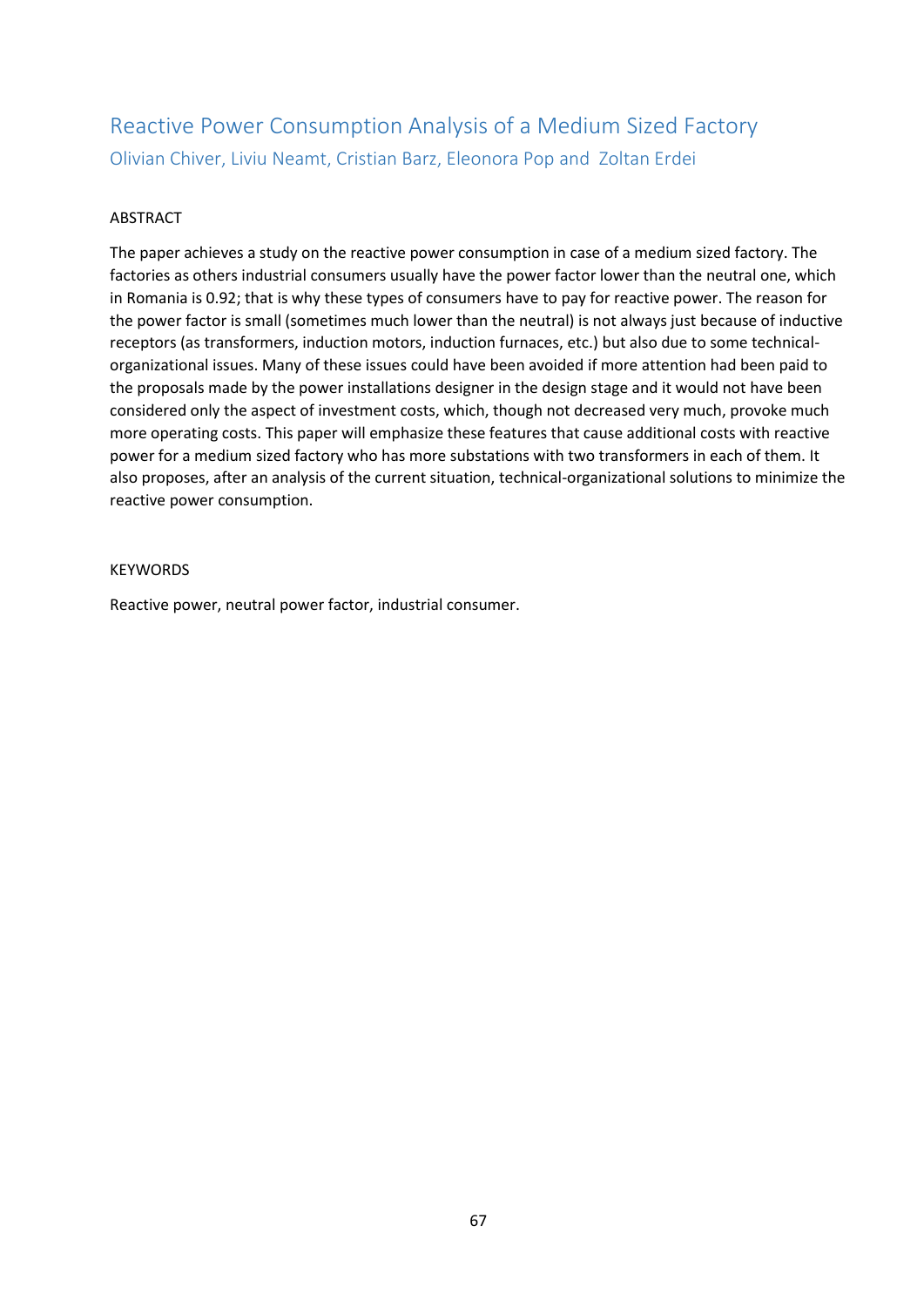### Regarding the Difficulties of Contaminated Site Management in Romania Gilbert Taro and Mirela Coman

#### ABSTRACT

The nature of impact of human activities over the environment can be various and depending of many implied factors, as the intensity, period and the toxicity of the involved materials. The concept of ecological restoration is relatively new in the dictionary of the environmental protection field of activity and implicitly the regulations regarding this field are in the beginning. Lately, at global level and in the European Union a growing interest is observable regarding the inventory and finding economically and technically viable solutions of solving the problem of the contaminated sites. This process involves at first a revolution in the field of regulations on which our country must line up to. In our country an endeavour was made to manage these sites, but the legal instruments involved in the process were limited and without any real results. The paper identifies a set of instruments implied at global level regarding the management of contaminated sites, the EU legal instruments and the struggle of alignment of the local regulations to the global tendencies.

#### **KEYWORDS**

Ecological restoration, contaminated site management.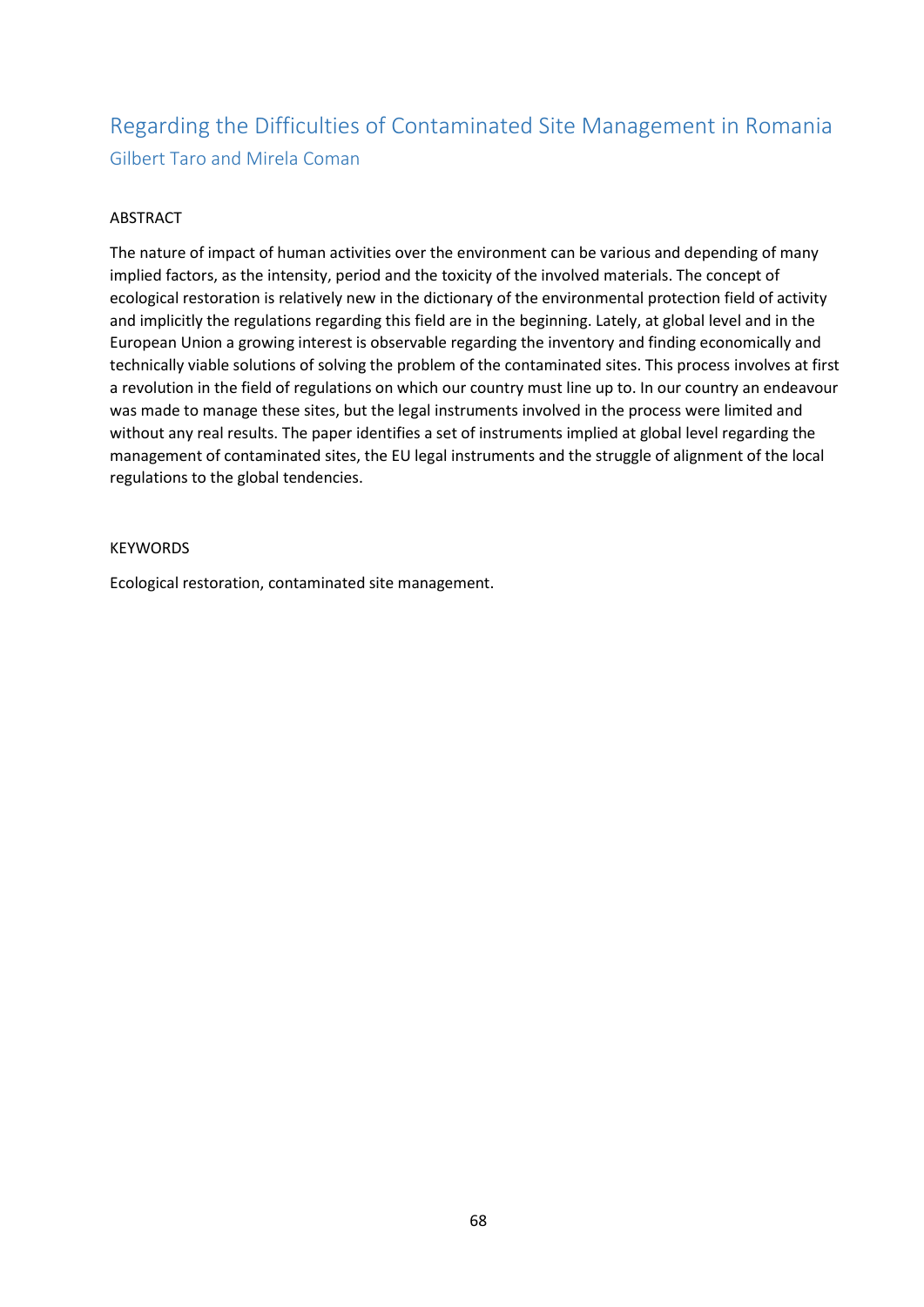## Relevant Aspects of the Responsibilities in International Projects Management

Anamaria Dăscălescu and Miorița Ungureanu

#### ABSTRACT

Usually, the international Projects are of greater importance and with greater founding than national projects, involve multiple partners from different countries and are subject of nationals and international controls. The paper underline responsibilities of the management team both to the Project Contract and to the national laws requirements, responsibilities for managing human resources, time and costs. For a successful Project implementation, the same importance should be given to communication, visibility and dissemination rules as well as reports quality. Major importance is granted to the quality of Project results.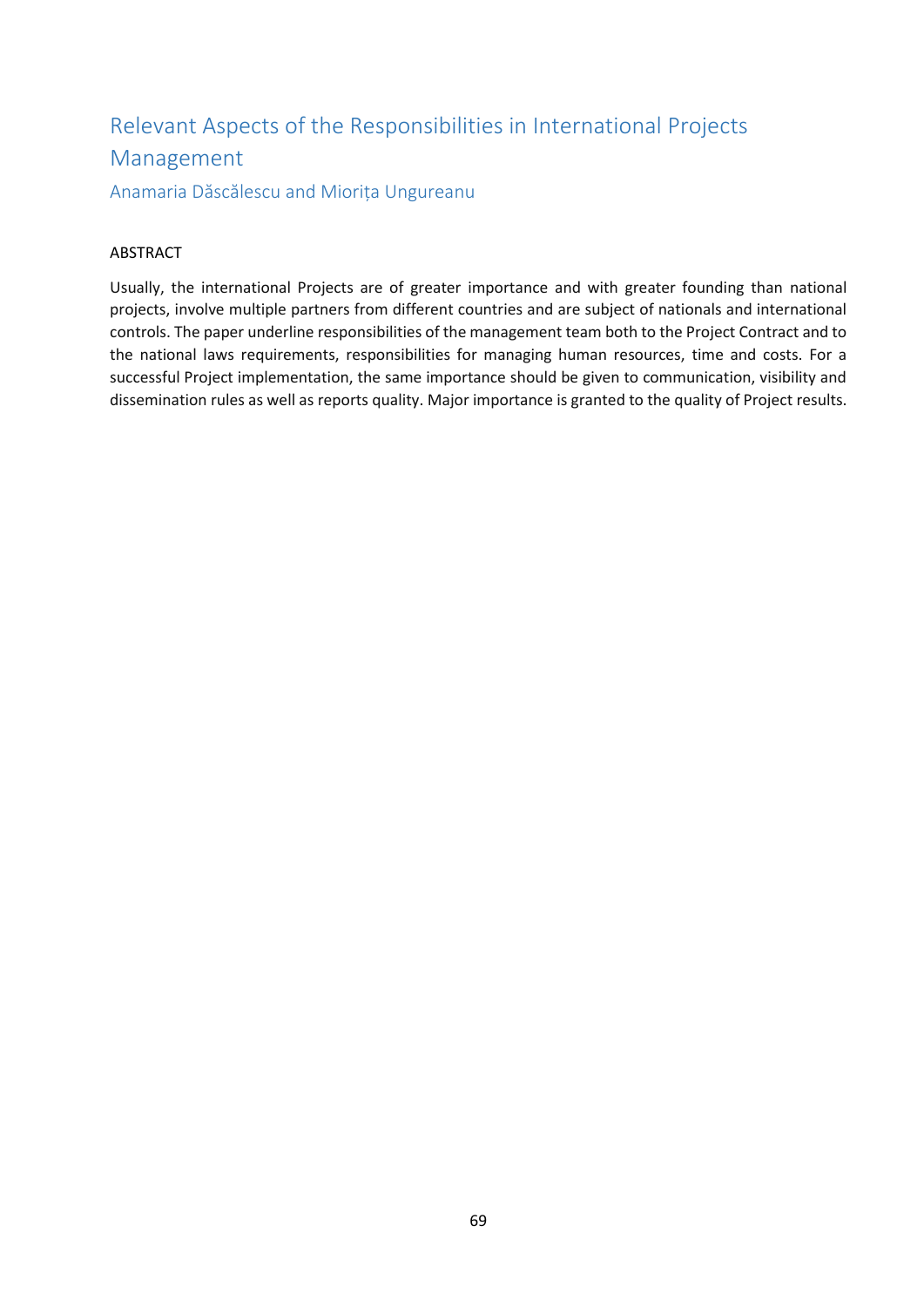### Research of Quantitative Indicators of the Solar Energy Potential in the Carpathian Region of Ukraine

Oleg Mandryk, Nataliya Moskalchuk, Liudmyla Arkhypova, Mykola Prykhodko and Olena Pobigun

#### ABSTRACT

The paper presents the results of theoretical research of the solar energy resource potential calculated by different methods for administrative areas of the Carpathian region. The advanced methodology of the estimation of the solar power plants influence on the natural environment is proposed, which deals with the determination of the significance of the residual effects of renewable energy on the environment and is carried out after screening and mitigation measures and is based on the three identified parameters of influence: spatial, temporal and intensity of influence. The results of statistical analysis of observational data of meteorological stations within the studied region are presented. The results of experiments showed the power generation dependency by photovoltaic panels from meteorological elements of weather conditions. It is proved that the amount of received energy significantly depends on the cloudiness and air humidity. At the same time, it has no direct dependence on atmospheric pressure and wind speed indices. The paper presents the results of the cartographic processing of quantitative indicators of the potential of solar energy for the arrangement of the objects providing renewable energy in the Carpathian region of Ukraine.

#### KEYWORDS

Solar energy, estimation of the influence, Carpathian region.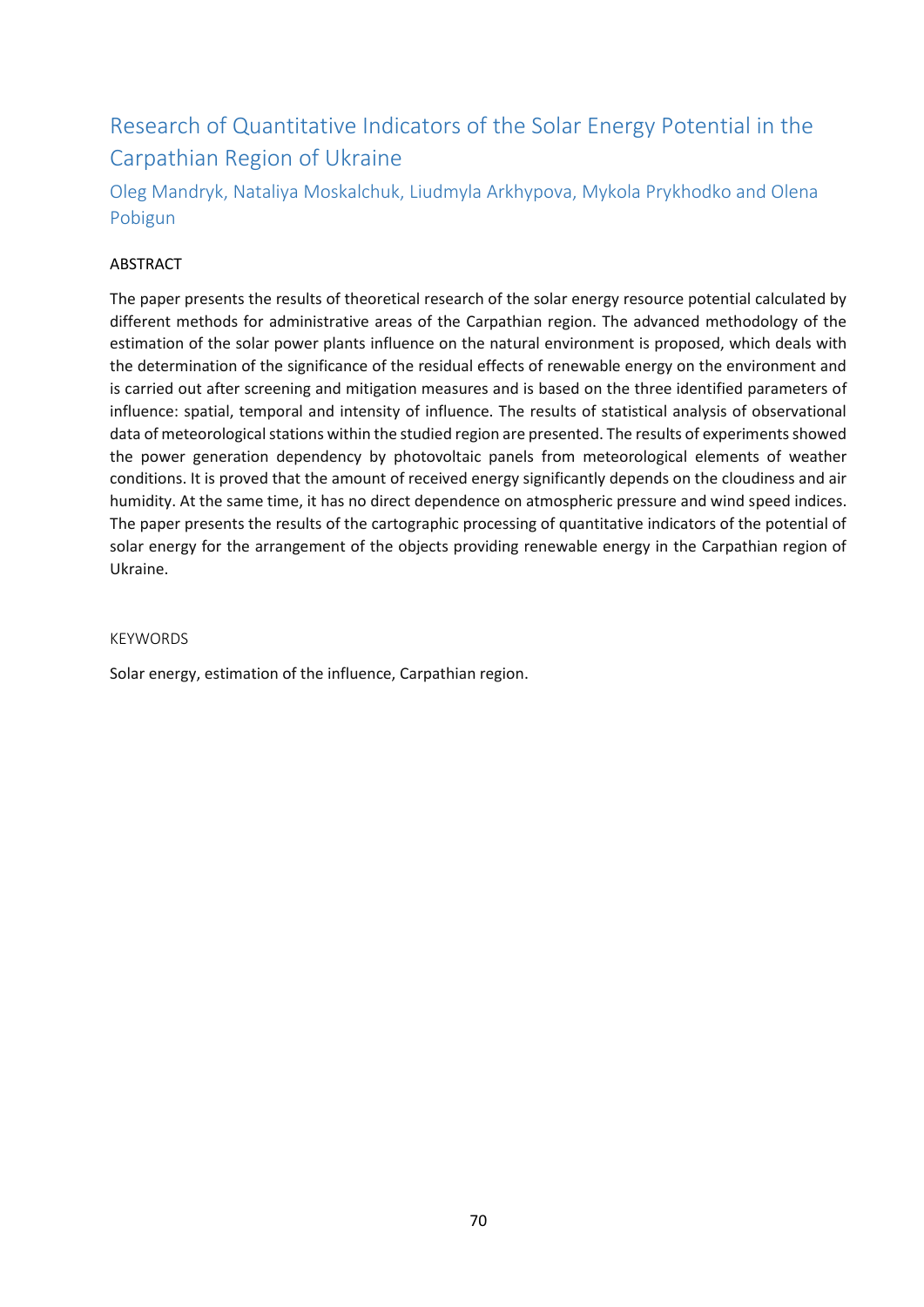### Research on the Behaviour of the Metallic Material in the Draw-Plate While Drawing the Wire Elena Pop

#### **ABSTRACT**

This research introduces the theoretical and experimental study of the plastic deformation through drawing of the copper wire, the presentation of the microstructures resulting after each drawing, certain possible flaws which occur within this plastic deformation process and the conclusions on the grains` flipover and elongation. During the drawing process, the metallic material undergoes some important transformations in the draw-plate. The equiaxed grains are compressed in transversal direction and elongated in the drawing direction. The wire drawn is hardened due to the elongation of the grains and due to the development of a substructure of dislocations in the deformation grains. The theoretical presentation of the topics in discussion is then followed by a calculation of the reduction and the Δ parameter which causes less unused deformation energy if it is low value, limits the hardening of the wire and allows the possible execution of a higher total reduction between two annealing processes. A smaller angle for the drawing favours the coating of the lubricant and lengthens the contact area. Thus, a better cooling is obtained for the wire – draw-plate interface and the lubricant film is more stable.

#### **KEYWORDS**

Plastic deformation, elongation wire.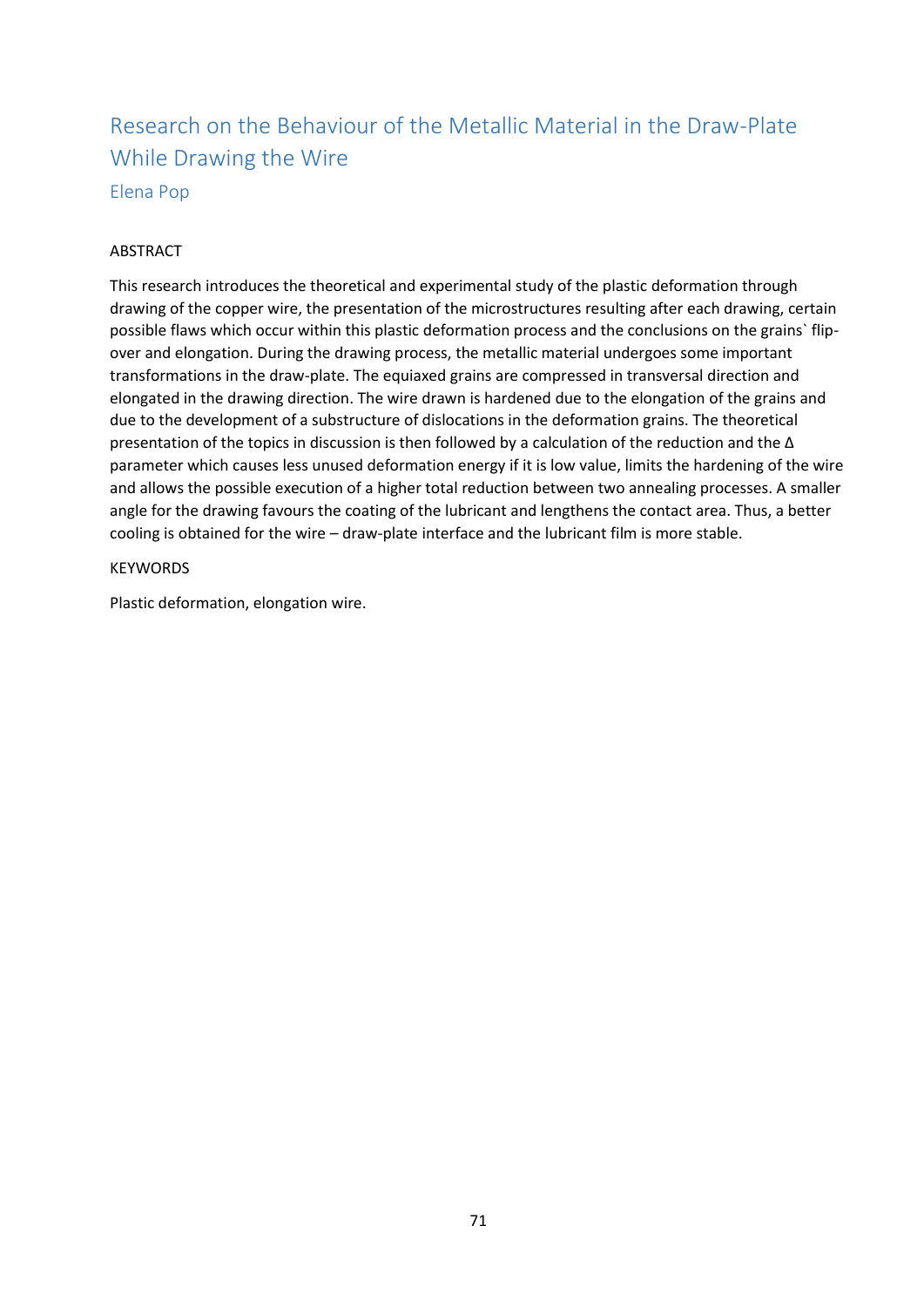### Research on the Integration of Systemic Thinking Applied Technical Field Paul Petrica Pop, Adina Pop-Vadean, Cristian Barz and Tihomir Latinovic

#### ABSTRACT

Technical needs a permanent revision of thinking and orientation of a restructuring of how to integrate its components to keep up with the demands of the information society. Systems thinking provides for technical field models that make it more dynamic and oriented for interconnection, information and interchange. Our approaches will bring together these two areas of research in science and technology through theoretical considerations and practical applications. We hope that our article will open a window to new ideas and it will be a part of new approaches.

#### KEYWORDS

Systemic, thinking, integrate, mechatronic, information, interconnection, interchange.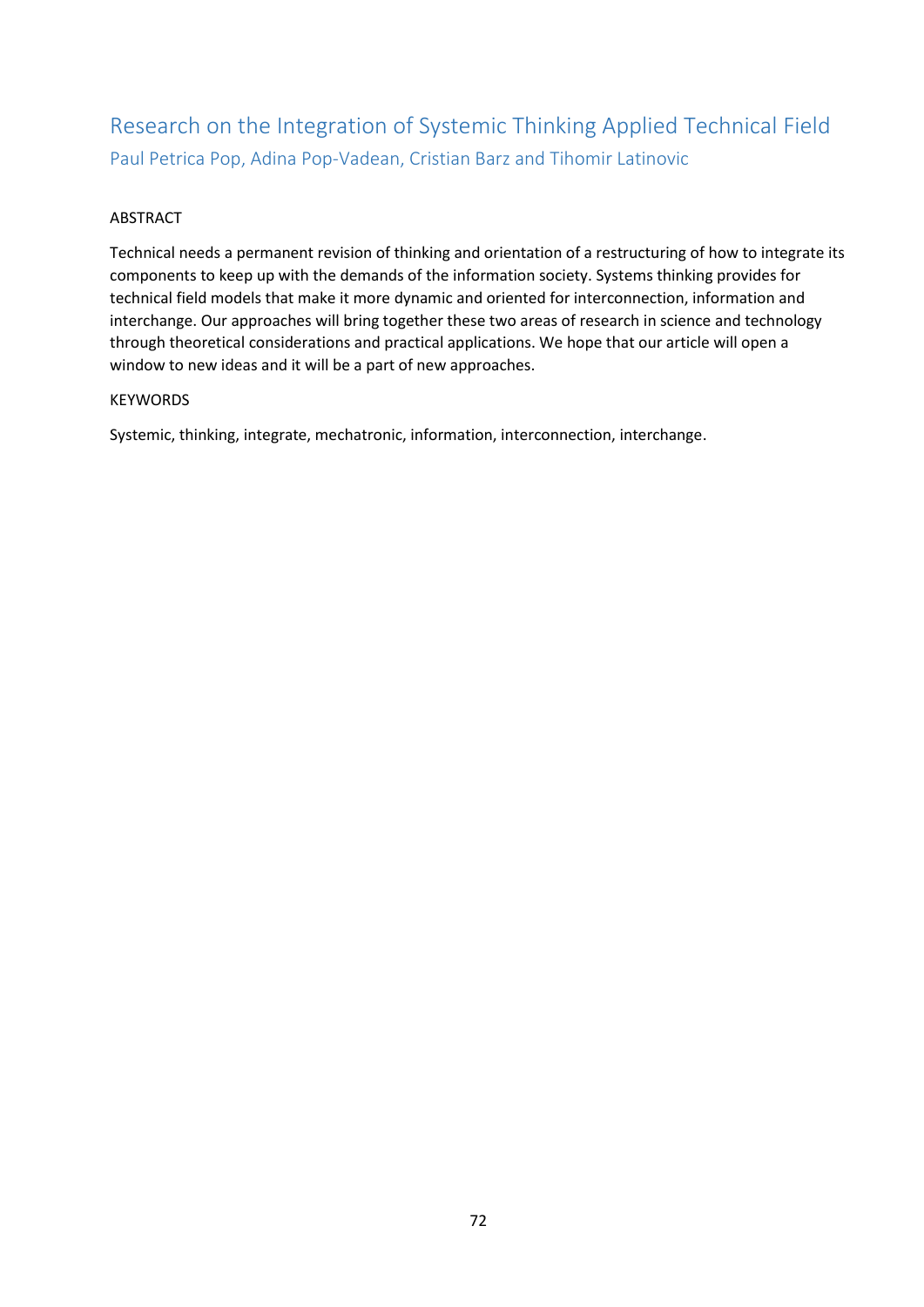Research on Variation of the Main Geometric and Functional Parameters at the Bistable Fluidic Amplifier with Jets of Different Physical Type Adriana Cotetiu and Radu Cotetiu

### ABSTRACT

The paper presents the theoretical research regarding the variation of the geometrical and functional parameters at the fluidic device which operates based on Coanda effect. The experimentally tested bistable fluidic element is a special device with incompressible fluid as supply jet and compressible fluid as command jet recommended for automatic adjustment systems of the injection water pressure and automatic adjustment of the advance force at the pneumatic rotating machines, used in industry. The paper is focused on the presenting of several relations based on the system's analytical model, as well as in the graphical study of variation of the main geometrical and functional parameters allowed by these.

#### KEYWORDS

Bistable fluidic element, supply and command jet, attachment length, wall angle, pressure in the separation bubble.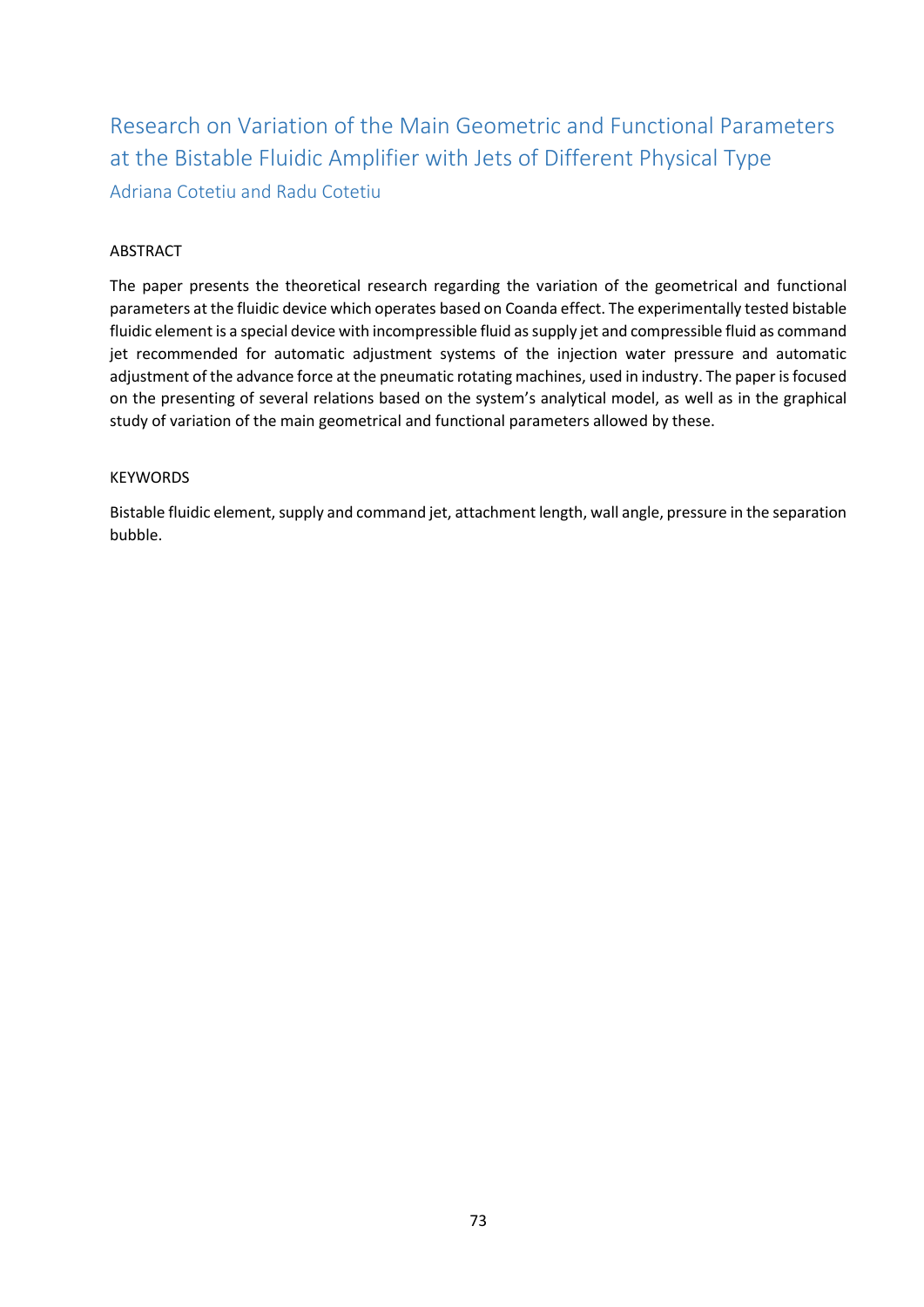# S-Parameters Utilization for Analysis of High Frequency Analogue Two-Port Circuits

Erdei Zoltan, Mihai Iordache, Dragoș Niculae, Cristian Barz and Alexandru Grib

### ABSTRACT

This study, using the theory of electric circuits, shows the right definition of scattering parameters (Sparameters) for any two-port electric circuit and the practical way to use these parameters in streamline the processes of information transmission and propagation, and the transfer of the active power from the electric quadrupole input (output) to their output (input). Starting from the correct definition of Sparameters, their calculation is performed automatically. Passive linear circuits in harmonic regime can be described by a certain number of equivalent circuit parameters, like transfer coefficients matrix (fundamental) T, impedances matrix Z, admittances matrix Y and S-parameters matrix S. In this study are presented the relations that permit the transition from a matrix to another one. To generate the reflection coefficients, input and output impedances, active power transmission efficiency from input to output (from output to input), signal transmission efficiency, S, T, Z and Y matrices, and Smith charts, there are developed specific routines in MATLAB and there have been used the current subroutines from MATLAB microwave toolbox. S-parameters variations by frequency have been presented graphically and on the Smith chart. The results obtained through simulation processes have been compared with the ones presented in the specialty literature and with the experiments results, calculated deviations being less than 5%.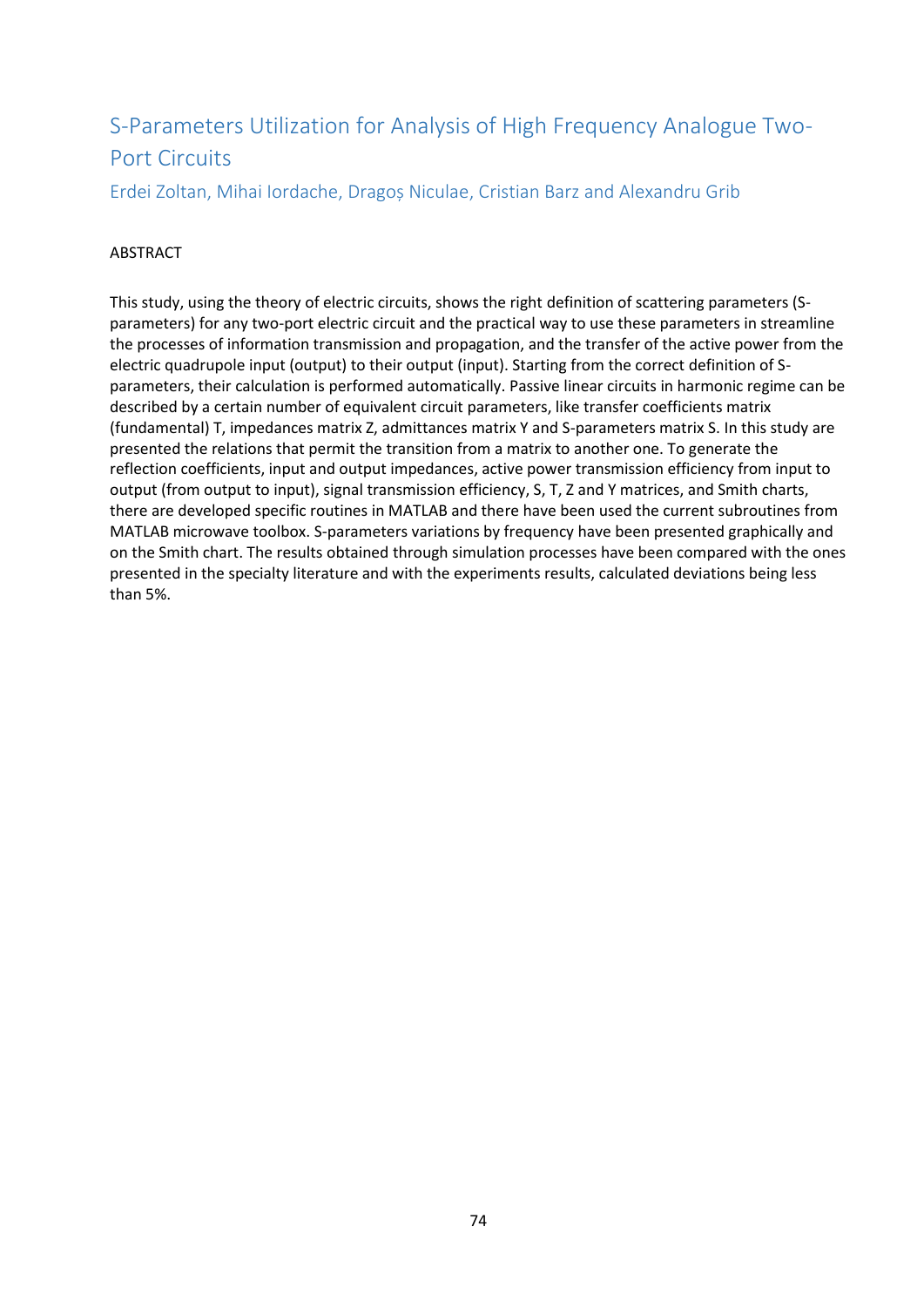# Secondary prevention of mobing Vesna Rodic, Brana Komljenovic

### ABSTRACT

When mobbing has already begun, it may be difficult to keep it under control if immediate action is not taken. Trusted advisers and mediators can play a very important role.

To intervene early, the supervisor must be able to read the first signs of mobbing process in development. Top management can be to appoint one or more persons in the organization, where employees according to which place mobbing activities can turn to for advice. It is important that the management top of the company authorize one person, which would enable it to become active in one case.

Case studies so far have shown very clearly that inactivity at these levels also includes a supervisor who is very unsure of his organizational role in such a conflict. Company policy should also provide clear information about it.

#### KEYWORDS

Mobbing, Prevention, Advisor, Mediator, Supervisor.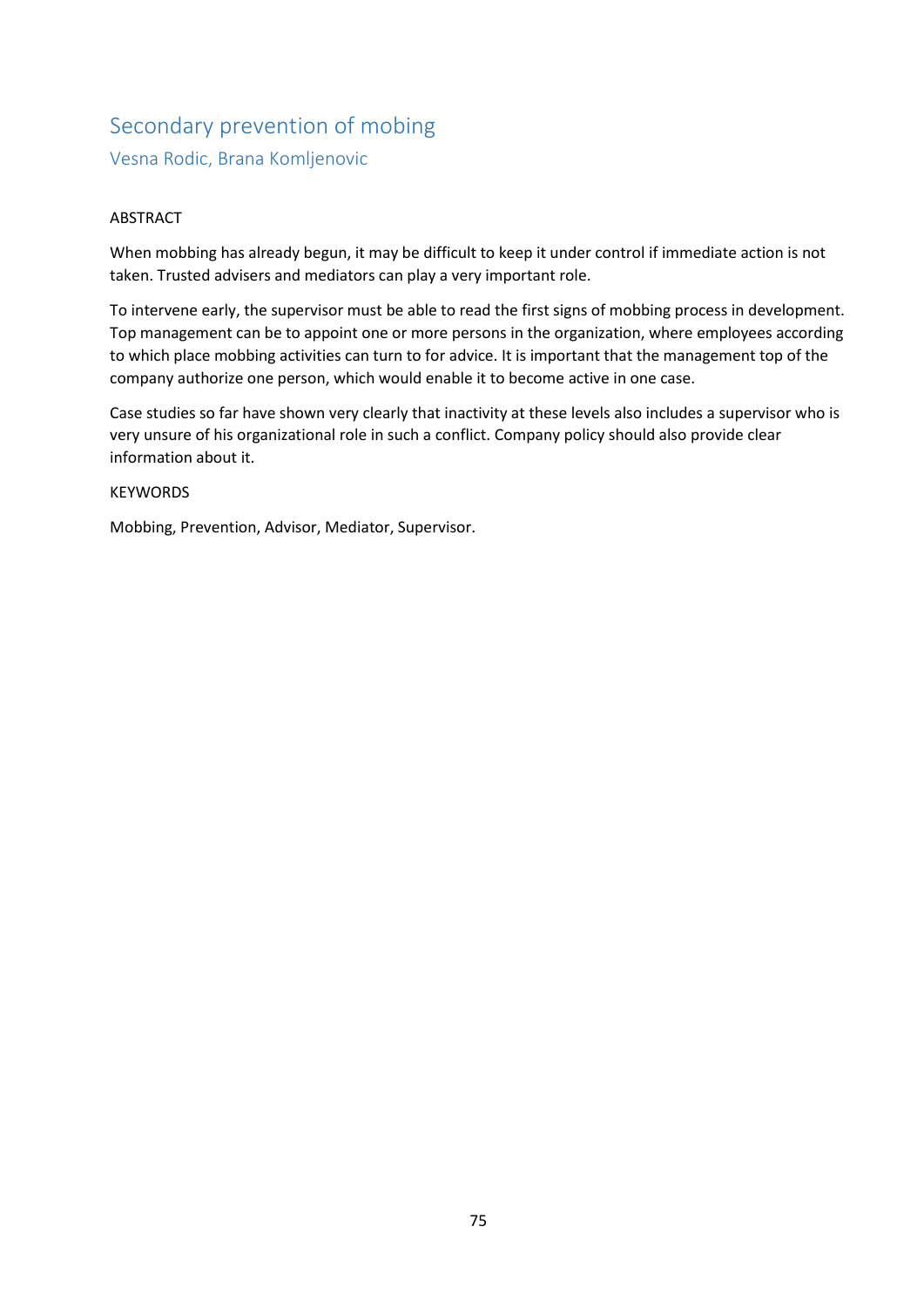### Seeds Germination Under Copper Stress

Stela-Gabriela Jelea, Marian Jelea, Oana-Corina Jelea, Lucia Mihalescu and Zorica Voşgan

### ABSTRACT

Copper sulphate is used as an antifungal agent. Long-term applied fungicides allow the accumulation of copper in soil. This metal pollution is a problem when it enters in the food chains. In this study we investigated the effects of CuSO4 x 5H20 at different concentrations (0.05g/L; 0.1g/L; 0.5 g/L; 1 g/L) on seeds germination. The experiments have been carried out on two species Triticum aestivum L and Lactuca sativa L. For each variant, we used two replications (each with 30 seeds). The process of germination was determined by means of the indicators that are considered representative in the specialty literature. In the study we have demonstrated that treatments with minimal concentration (0.05g/L and 0.1 g/L) stimulate the germination energy and germination capacity. Instead, the treatment of seeds with 0.5g/L and 1 g/L copper sulphate affected the process of germination. The stress produced by the concentration 1 g/L copper sulphate determined a strong inhibition of the plants growing. The inhibitory effect of heavy metals on seeds germination is in correlation with the species and with the concentration of heavy metals. Copper is necessary for the development of plants, but at high concentrations it is extremely toxic.

#### **KEYWORDS**

Copper, toxicity tests, seeds.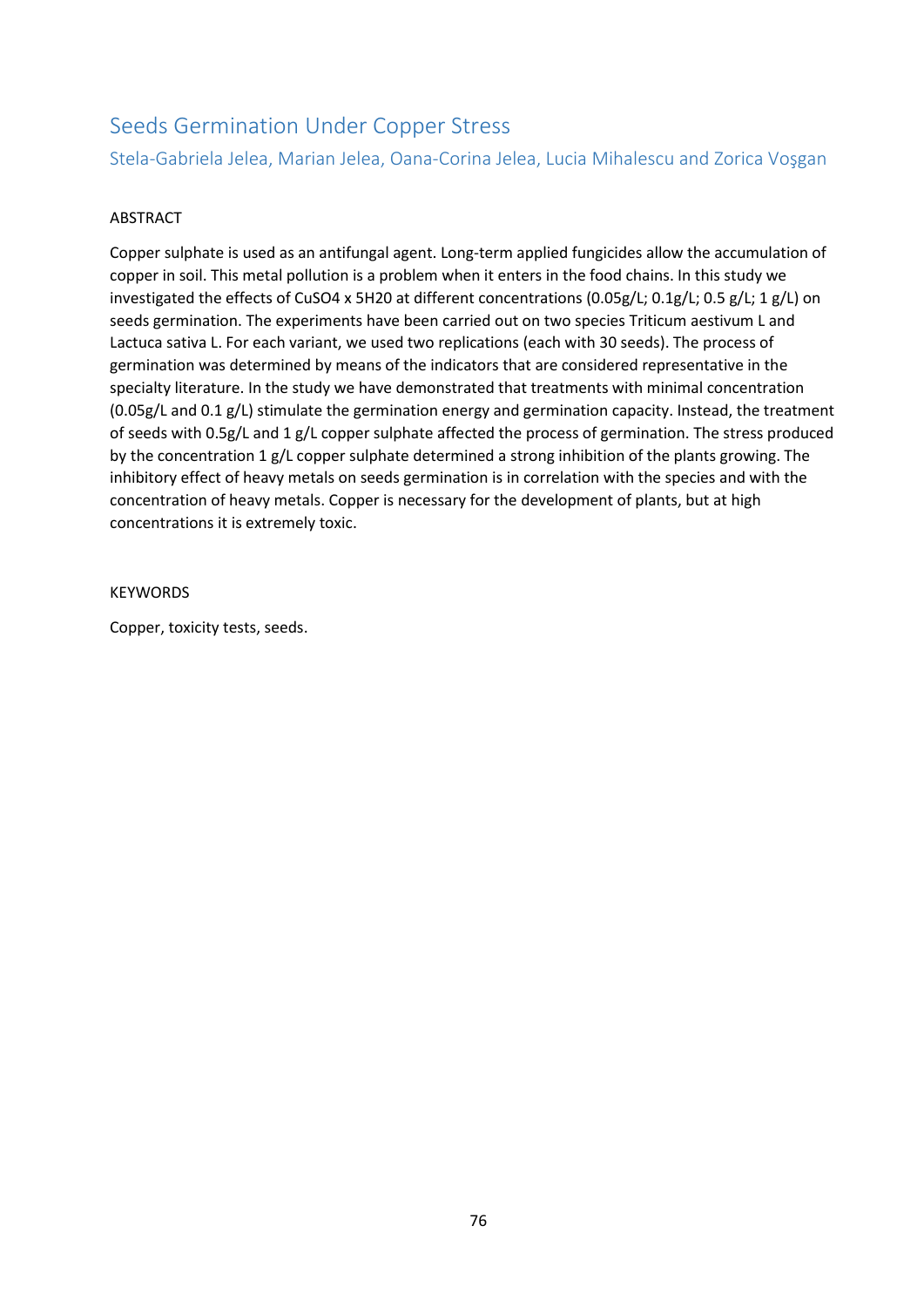# Simplifying and Improving Student Knowledge Through Artificial Intelligence

Marius Calin Benea

### ABSTRACT

The Artificial Intelligence will be to the human brain what the backhoe was by hand. The great intellectual professions will all be impacted, which will free the human brain for more imagination. All the leaders of higher education establishments - engineering or business school, are facing two great challenges of artificial intelligence (AI). It is not only a powerful lever for transforming teaching methods and teaching practices, but it is also a fantastic transformator of the trades that their various schools are preparing for. In short, Artificial Intelligence finds itself propelled at the highest level of strategic concerns. In short, the Artificial Intelligence is propelled to the highest level of strategic concerns the AI is propelled to the highest level of strategic concerns. With quite different levels of awareness. The analysis of this true revolution is varied. So, a two-dimensional disruption? For some it is obvious, for others a chimera. Certainty: it will be cleavable, as it will be greedy for financial resources. It will therefore create even more gap between schools. At the risk of widening the gap with universities.

#### **KEYWORDS**

Student, knowledge, artificial intelligence.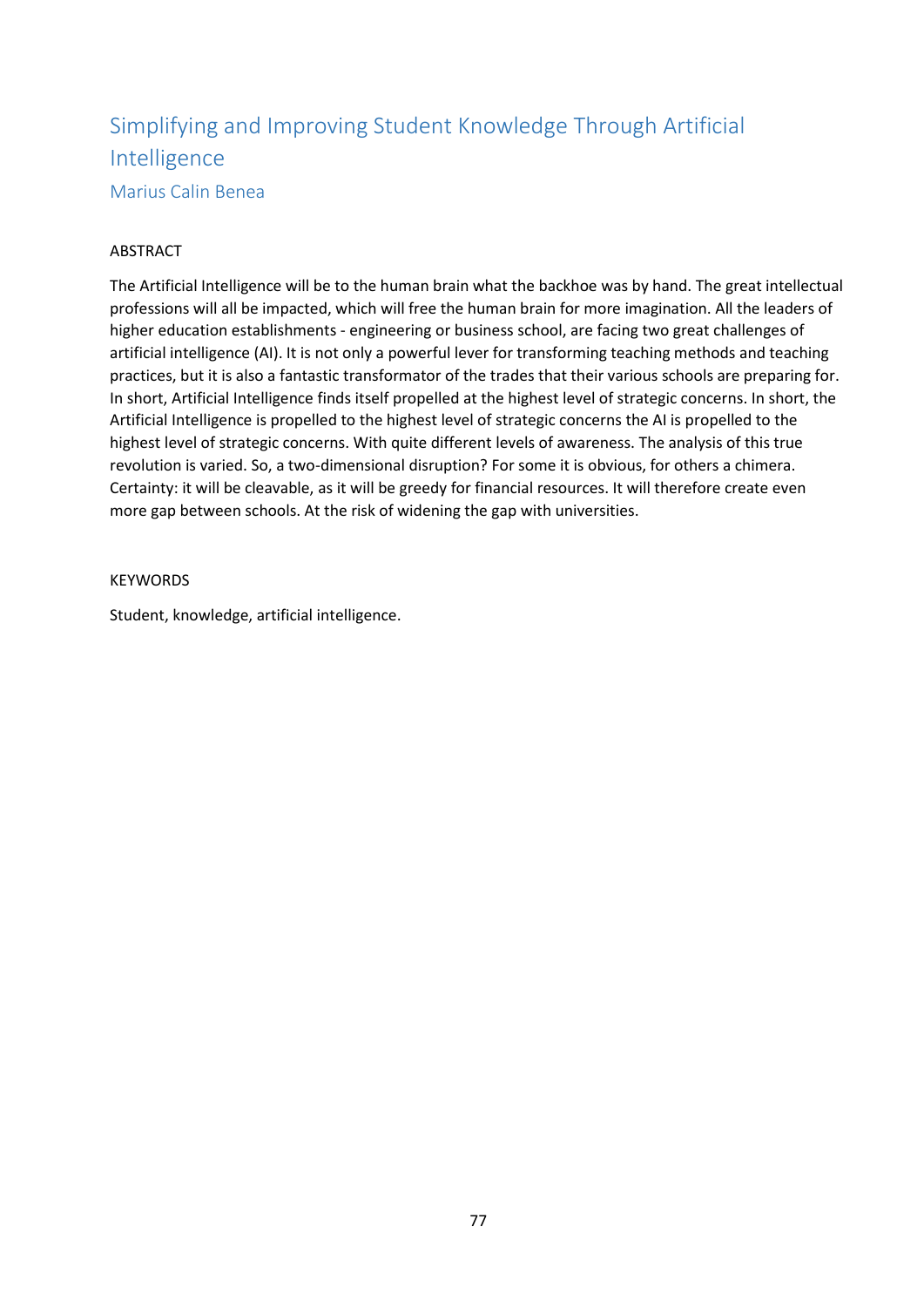# Social Policies of Labour Force Reconversion in Order to Protect the Environment

Octavia Domide and Gherasim Solovestru Domide

### ABSTRACT

The mining industry in Maramureș area was an important factor of economic and social progress in this zone.

The gradual reduction of th mine activity, until its actual shutdown, has caused disturbances in the economic and social field. This type of industry was, and it continue to be, even in inactivity periods, a pollutant factor.

Protecting the environment is an objectiv to be taken into consideration cross-borders, from local to national and, certainly, to the global level. The national policies of labour force reconversion and retraining are needed in former industrial areas, where mines or factories have been closed.

There where pollutant industries had developed, all actions which are protecting the environment are useful and required.

If the steps of retraining the labor force that worked in polluting industries are taken in order to improve the economic activities which includes environmental protection, it will be an advantage for the sustainable development of the local and the national community.

### **KEYWORDS**

Labor force reconversion, environmental protection, polluting industries.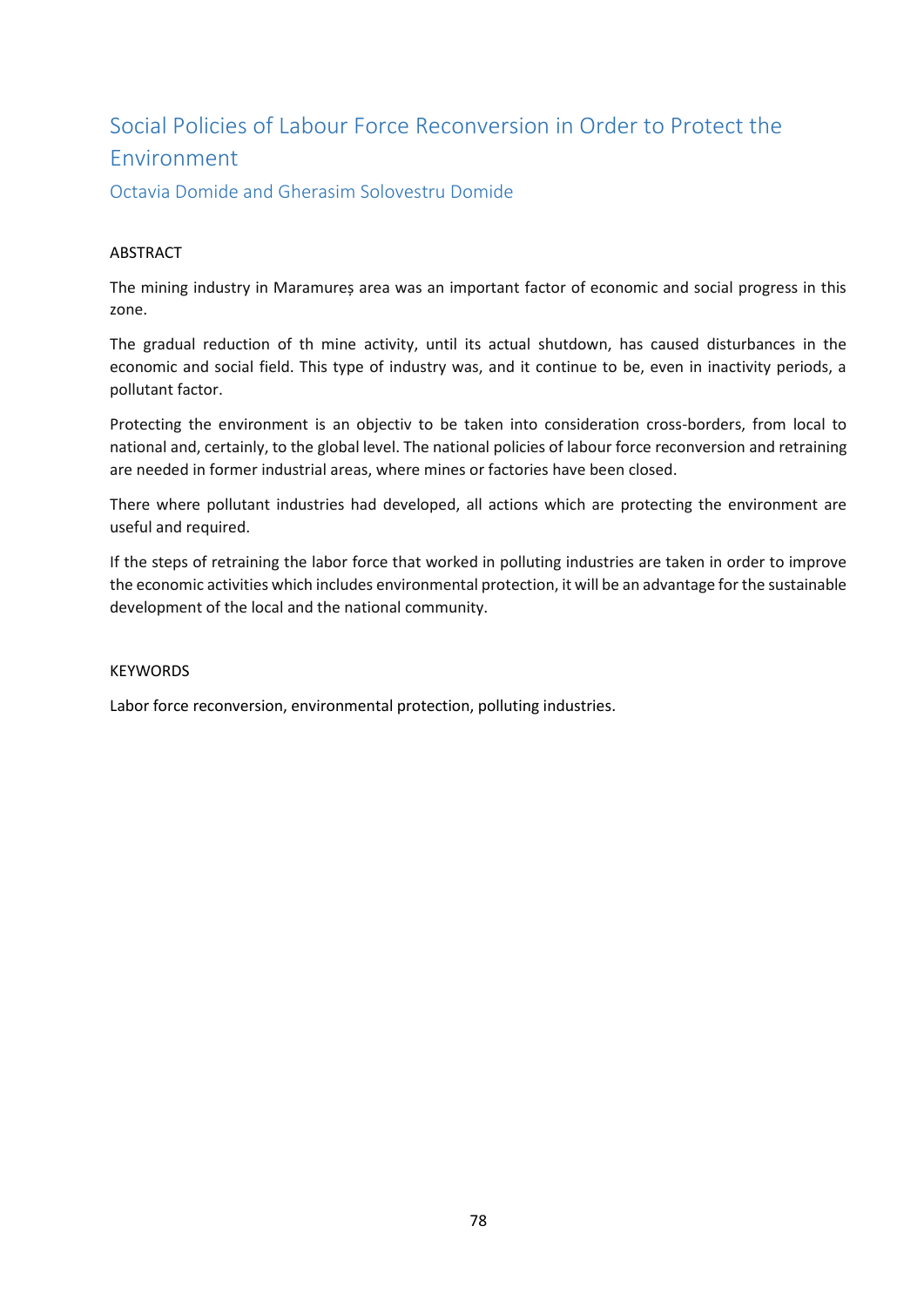## Some aspects of environmental assessment of renewable energy sources in the Carpathian region of Ukraine

Oleg Mandryk, Nataliya Moskalchuk, Liudmyla Arkhypova, Mykola Prykhodko and Olena Pobigun

### ABSTRACT

The paper presents the results of theoretical research on the resource potential of solar energy calculated by different methods for administrative areas of the Carpathian region; The advanced methodology of the estimation of the influence of solar power plants on the natural environment is proposed, which concerns the determination of the significance of the residual effects of renewable energy on the environment and is carried out after screening and mitigation measures and is based on the three identified parameters of influence: spatial, temporal and intensity of influence. The results of statistical analysis of observational data of meteorological stations of the studied region are presented. The results of experiments that study are dependent on power generation by photovoltaic panels from meteorological elements of weather conditions; It is proved that the amount of energy received significantly depends on the cloudiness and air humidity. At the same time, it has no direct dependence on atmospheric pressure and wind speed indices. The paper presents the results of the cartographic processing of quantitative indicators of the potential of solar energy for the arrangement of the objects providing renewable energy in the Carpathian region of Ukraine.

### KEYWORDS

Renewable energy sources; environment; estimation of the influence.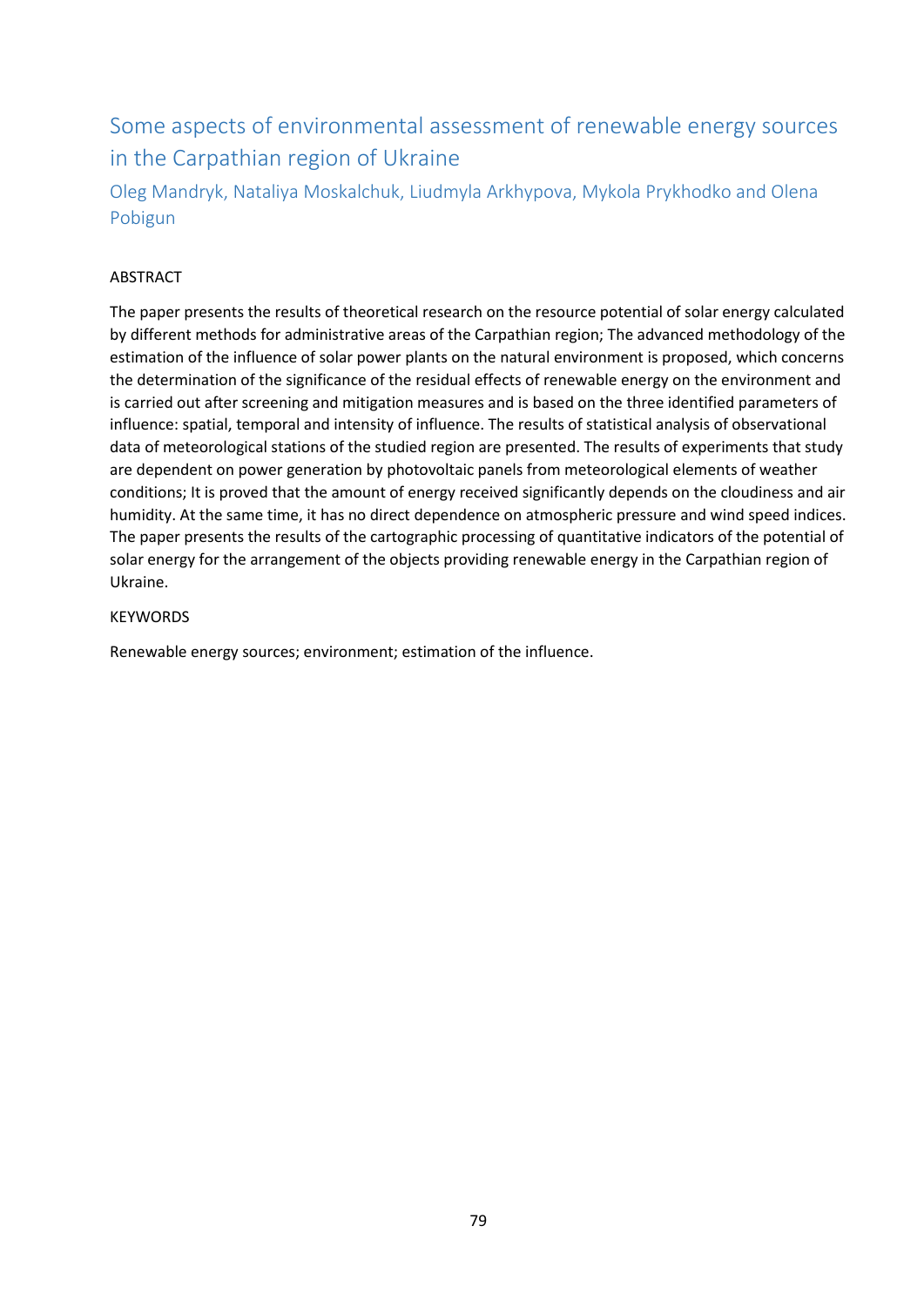# Study of the Combustion Chamber of a Gas Pumping Unit from the Point of View of Monitoring Its Ecological and Technical State

Leonid Zamikhovskiy, Oleksandra Mirzoieva and Sergii Zikratii

### ABSTRACT

The efficiency of operation of gas pumping units (HPA) is characterized both by their technological parameters and the technical state of HPA as a whole. If a number of methods and technical means for their implementation have been developed to control the technical condition of the main units of HPA (power bearing elements, blades, piping, etc.), then this important unit of HPA does not pay much attention to the combustion chamber. At the same time, the technical condition of the combustion chamber determines not only the efficiency of HPA operation, but also leads to environmental pollution by its exhaust gases, which contain harmful substances. In this connection, the task of studying the HPA combustion chamber from the point of view of monitoring its ecological and technical state is relevant. To solve this problem, we analyzed the results of heat engineering, vibration, and environmentaltechnical surveys of various types of HPA and with different periods of operating time at the Prikarpattransgaz Group of Mines over the past five years. The work presents the obtained results, in particular, on the concentration of harmful emissions in exhaust gases containing O2, CO2, CO, NO2, NO2, and also NOx (in eq. NO2), which make it possible to substantiate their quantitative and qualitative composition. It has been established that the most harmful emissions from the operation of compressor stations are carbon oxides (53%) and nitrogen oxides (24.5%). The dependences of changes in the technical state of the combustion chamber on the quantitative and qualitative composition of its harmful emissions and their impact on the technical and economic performance of HPA are established. The results of calculations of indicators of reliability of control, reliability and efficiency of control of the ecological and technical state of the HPA combustion chamber are given.

The obtained results allow us to recommend the use of single-channel analyzers to measure these emissions and integrate them into the monitoring system of the environmental-technical state of HPA.

### KEYWORDS

Gas pumping unit, ecological and technical condition, combustion chamber, harmful emissions, control.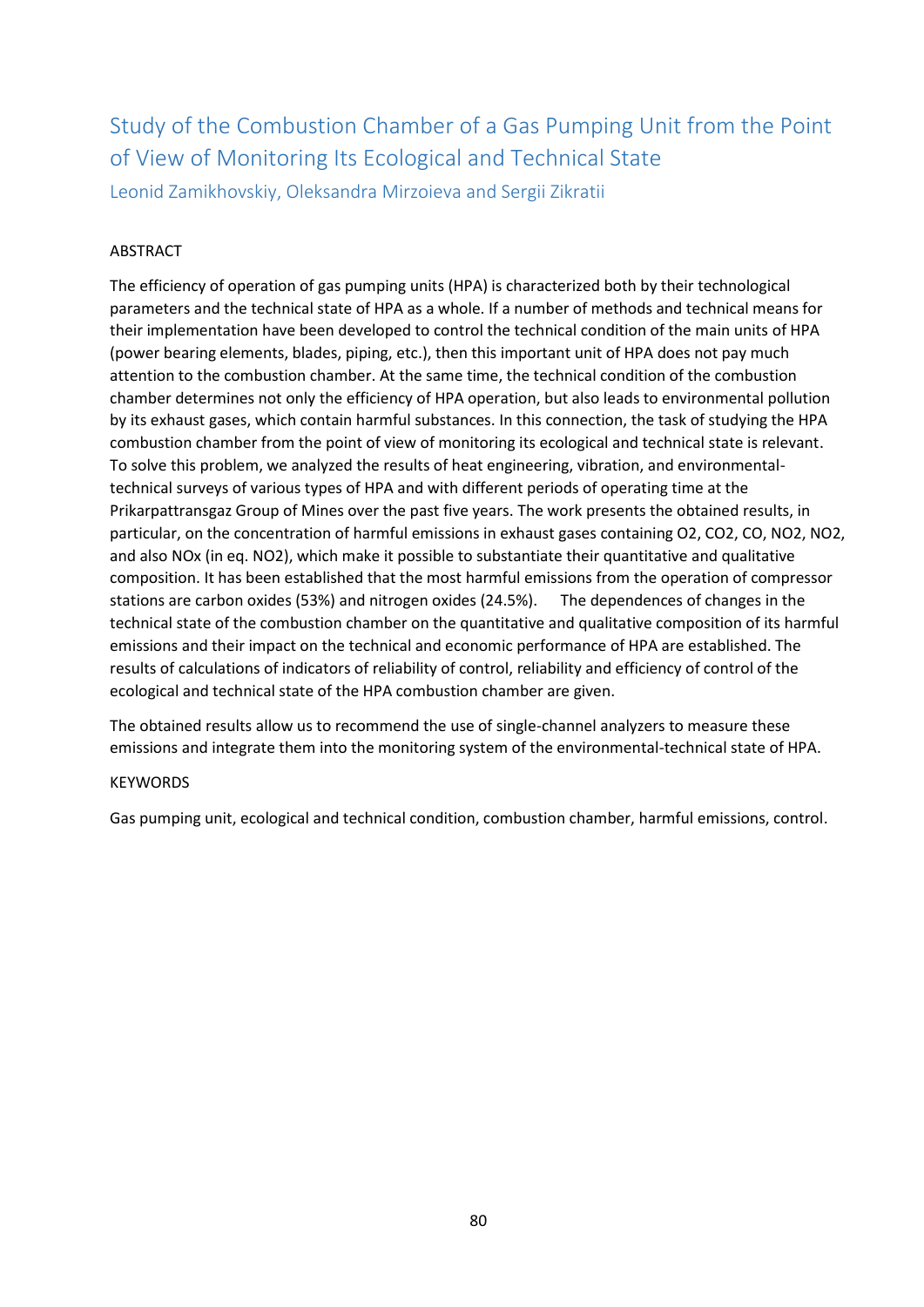# Techno-economic Analysis of Thermal Waste Treatment Facility: A Case study of the City of Niš

Ana Momčilović, Dragana Dimitrijević Jovanović, Predrag Miodrag Živković and Nevena Tomić

#### ABSTRACT

In Serbia it has been shown that the ecological awareness of the population has been growing in recent times. Especially in the last ten years, when various transformations in the area of governance and competencies in the republic began to acquire conditions for the implementation of projects in the field of waste management. First of all, it refers to the preparation of the necessary technical conditions for establishing a systemic solution of waste management problems and the use of municipal waste in order to obtain energy. This paper deals with the thermal treatment of municipal waste in the territory of the city of Niš. A techno-economic analysis of the plant has been made, in which certain waste types generated on the territory of the city are treated, while the heat energy is sold. Economic analysis examined the baseline scenario and three possible scenarios of financing the plant. Taking into account the results of the analysis, the high investment costs of the premises limit the possibility of achieving positive effects if the financing of the factory is assumed solely on the basis of the sale of products and charging of the waste treatment fee. However, by involving a third party in the process of financing the plant, it is possible to achieve multiple effects. This implies the achievement of positive socio-ecological effects, as well as the economic ones. Also, the increase in the time period for which the analysis is carried out, as well as the possible increase in the waste treatment fee or the percentage of investments made by third parties, would lead to an additional increase in financial parameters, in this case NPV

#### **KEYWORDS**

Thermal treatment, economic analysis, case study.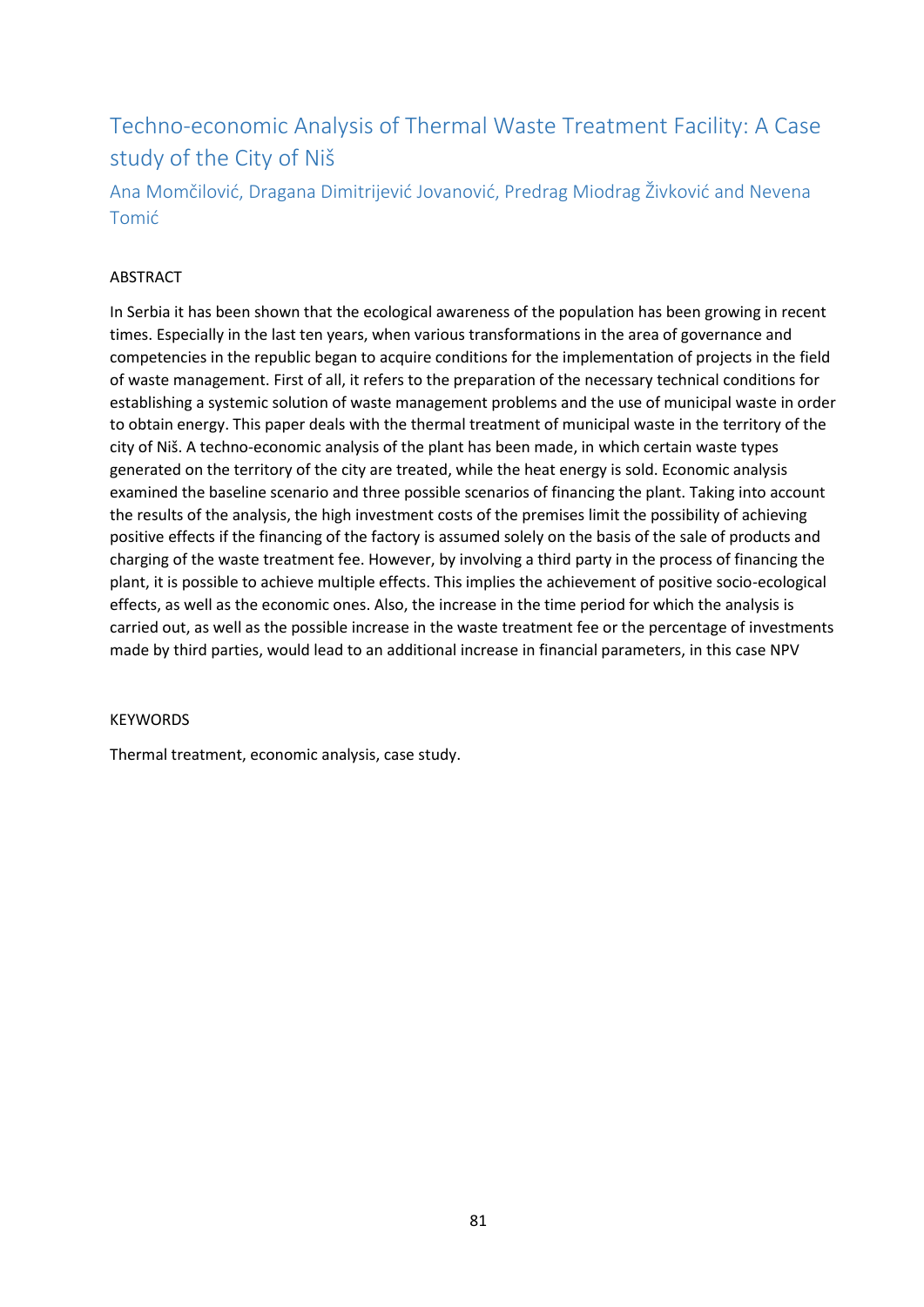# The Danger of Mercury Poisoning through Fish Consumption Katalin Fodor, Tatiana Barz and Felicia Drăgan

### ABSTRACT

Fish is an important source of protein, iron and zinc - essential nutrients for child growth and development, a source of energy for adults, elderly. Omega-3 fatty acids found in different fish species help develop children's brains, maintain flexibility in blood vessels and contribute to brain oxygenation by annihilating the destructive effect of the free radicals that have become more and more present in our everyday lives. Due to the mercury pollution of both the terrestrial and aquatic environment, there is the chance for the population to ingest significant amounts of mercury that could cause the undesirable diseases and metabolic manifestations once they have entered the body. Food security requires the elaboration of procedures and measures of informing the population in order to minimize the risks of mercury contamination in food.

#### KEYWORDS

Fish, acids, omega-3, mercury, toxicity.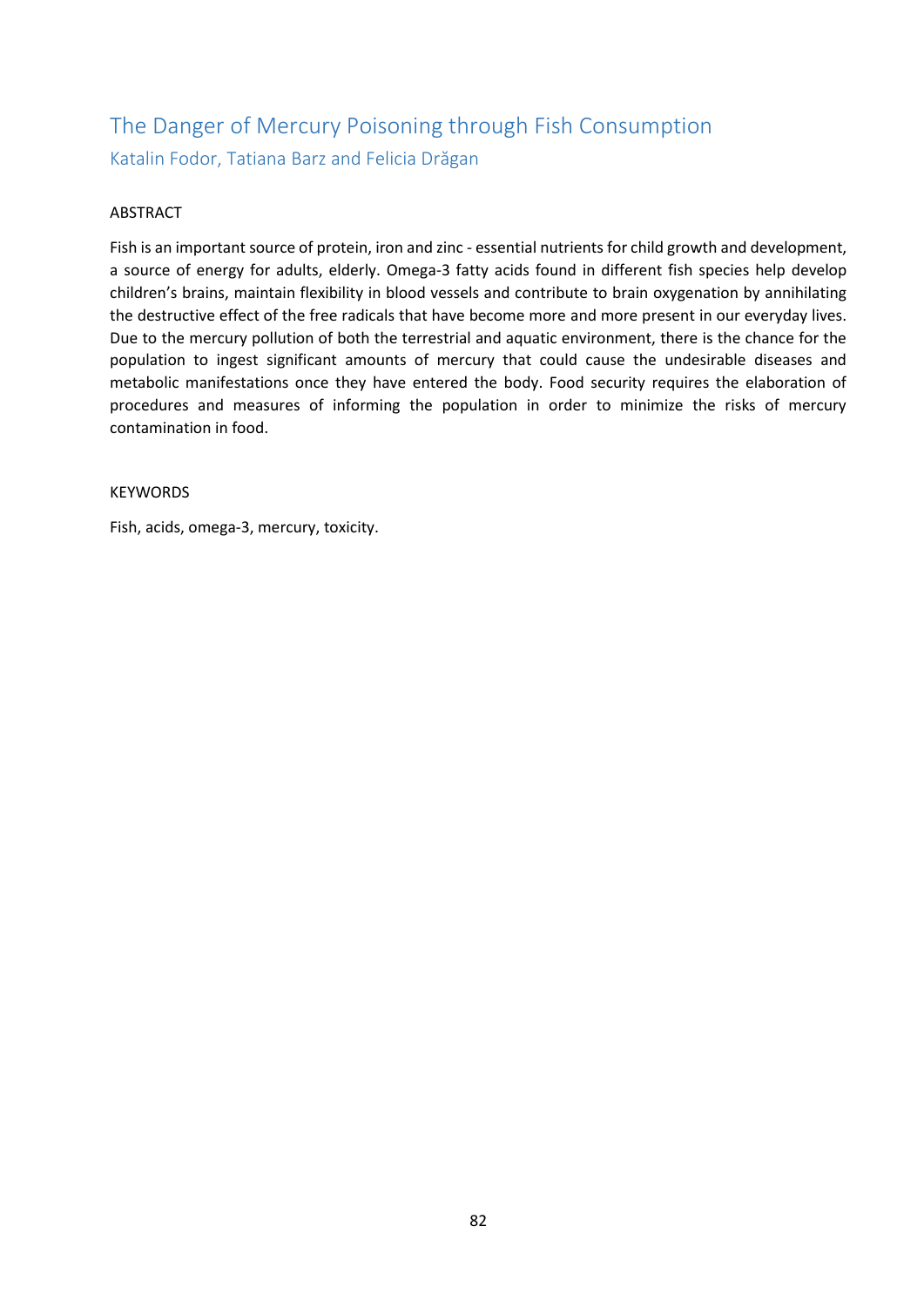### The Headscarf Debate in the French Republic Adeline Berdie

#### ABSTRACT

Within the European context, there are factors that have changed Europe's way of thinking about itself and about the Islam. Such factors include for example the debates about wearing a headscarf in public schools. Such debates have occurred in many European countries. While the existence of the Islam has been long recognized by the constitutions of the major European countries, the extent in which this religion can be practiced remains questionable. The most important problem is the wearing of religious clothing, especially the wearing of an Islamic headscarf in public schools. This produced a major debate which deals with the question of whether wearing an Islamic headscarf in public schools should be allowed or prohibited.

This paper presents a study concerning the situation of the Islamic headscarf in the public schools of the French Republic. This study relies on an analysis of the information from the mass media and from the law issued after the debates related to this subject.

#### **KEYWORDS**

Islamic headscarf, religious symbols, public schools, laicism.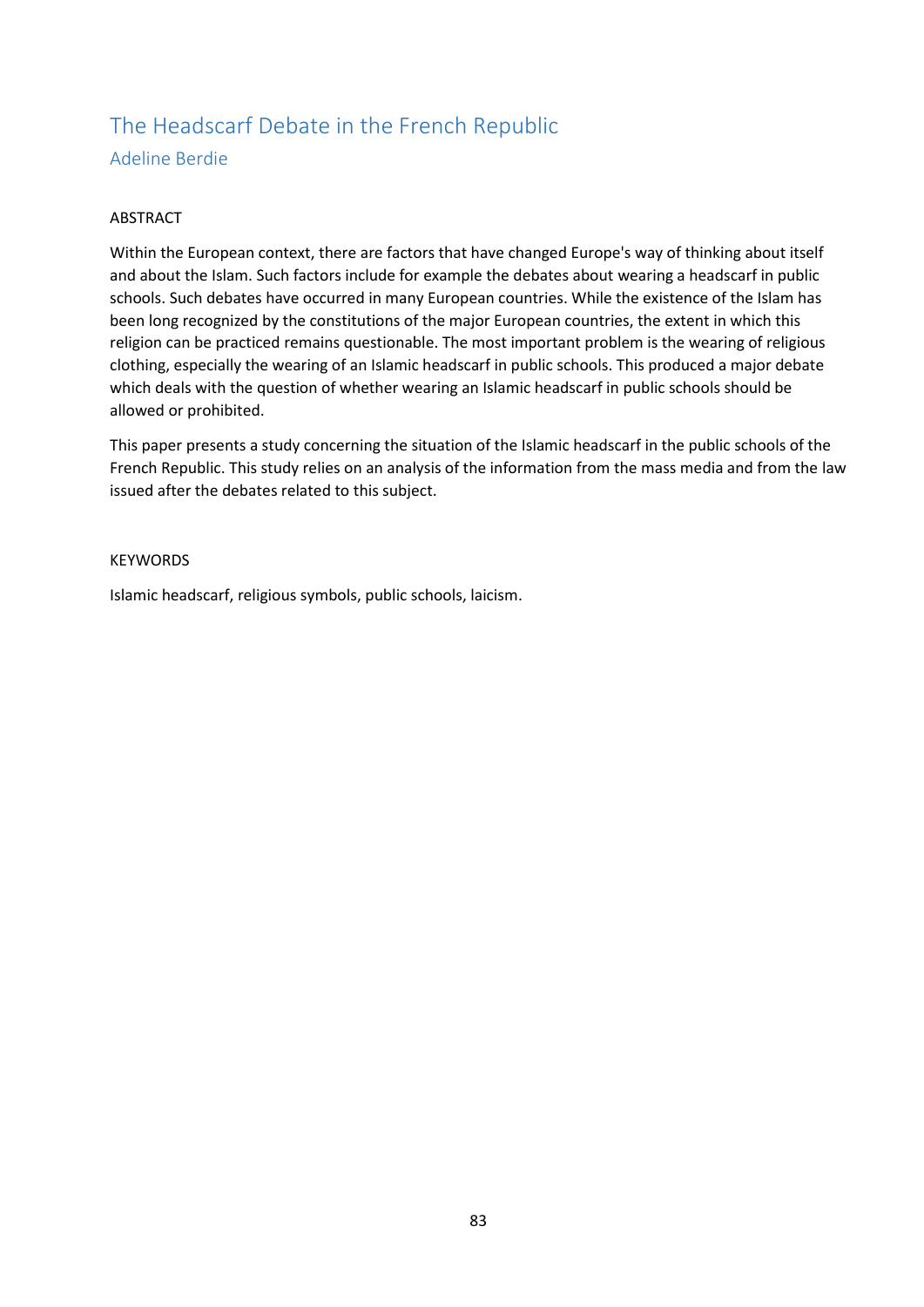# The Manure Influence on  $Cr^{2+}$ ,  $Cu^{2+}$ , Mg<sup>2+</sup> and  $Zn^{2+}$  Regime in the Green Waste Compost

Irina Smical and Adriana Muntean

### **ABSTRACT**

The composting is one of the most effective recycling method of green waste. The presence of some heavy metals as  $Cr^{2+}$ ,  $Cu^{2+}$ , Mg<sup>2+</sup> and Zn<sup>2+</sup> may influence the compost quality. Thus, by adding some components like manure the micronutrients and heavy metals regime suffer changes which might influence their bioavailability for plant uptake.

The bioavailable and unavailable metal forms for plants determined by sequential analysis showed similarities in relation to the percentages of extracted forms. The lowest percentages were recorded for the bioavailable metal forms for plants uptake. Thus, the succession F6 >F5>F4>F3> (F1+F2) is characteristic for chromium, the succession F5>F6>F4>F3> (F1+F2) is characteristic for copper and zinc and the succession F5>F4>F6>F3> (F1+F2) is characteristic to the zinc and manganese. The research results show that the manure additives have a positive influence on the composting process.

**KEYWORDS** 

Green waste, compost, manure, heavy metal.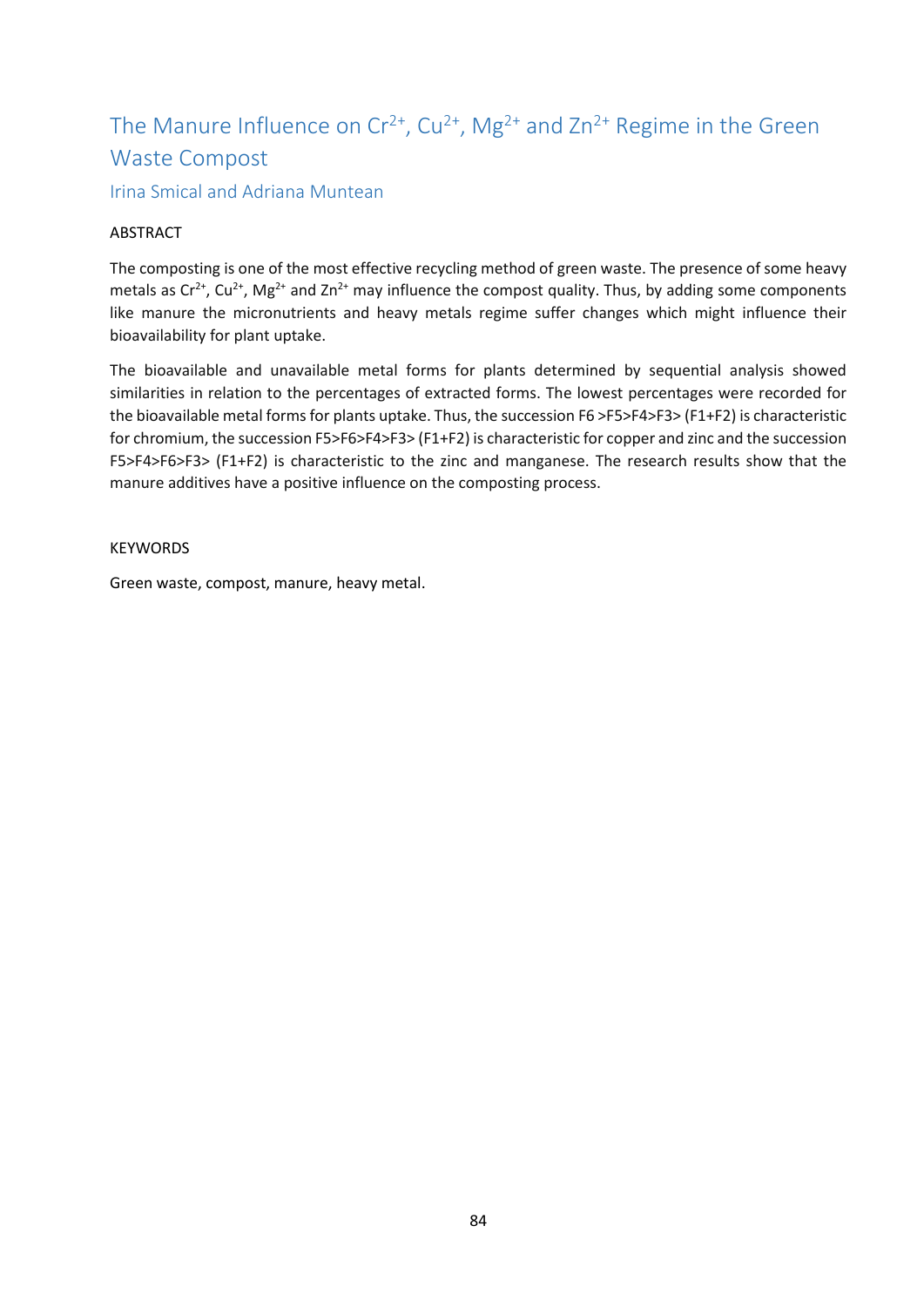Theoretical Investigation of the Tapered Thread Joint Surface Contact Pressure in the Dependence on the Profile and the Geometric Parameters of the Threading Turning

Oleh Onysko, Volodymyr Kopei and Vitalii Panchuk

#### ABSTRACT

The tapered screw joints are widely used in the formation of the drill string. They consist of two parts - a box and a pin. during the process of screwing box and a pin the contact pressure between thread surfaces arises, the magnitude of which affects the intensity of wear on these surfaces. For the first time, the authors offer in this work to change the contact area of the thread face by the change in the shape of the cutting edge of the threading turning tool. Previously, in the works of these authors themselves, it was offered to change the shape of the cutting edge exclusively to increase the tightness of the joint. In other works, the justification for changing the geometric parameters of such cutters was offered in order to obtain the possibility of the thread manufacturing from materials with a strength limit of more than 1300 MPa. In this paper an analysis of the influence of the geometric parameters size of the cutter on the value of the contact pressure between the thread surfaces of the box and the pin is carried out. Among the above geometric parameters, the back rake angle is the most important. As a result of theoretical studies, a certain functional dependence of the contact pressure in the tapered thread joint from the shape of the cutter edge and the magnitude of its back rake angle is obtained.

#### **KEYWORDS**

Tapered thread tool joint, back rake angle, turning tool, box, pin.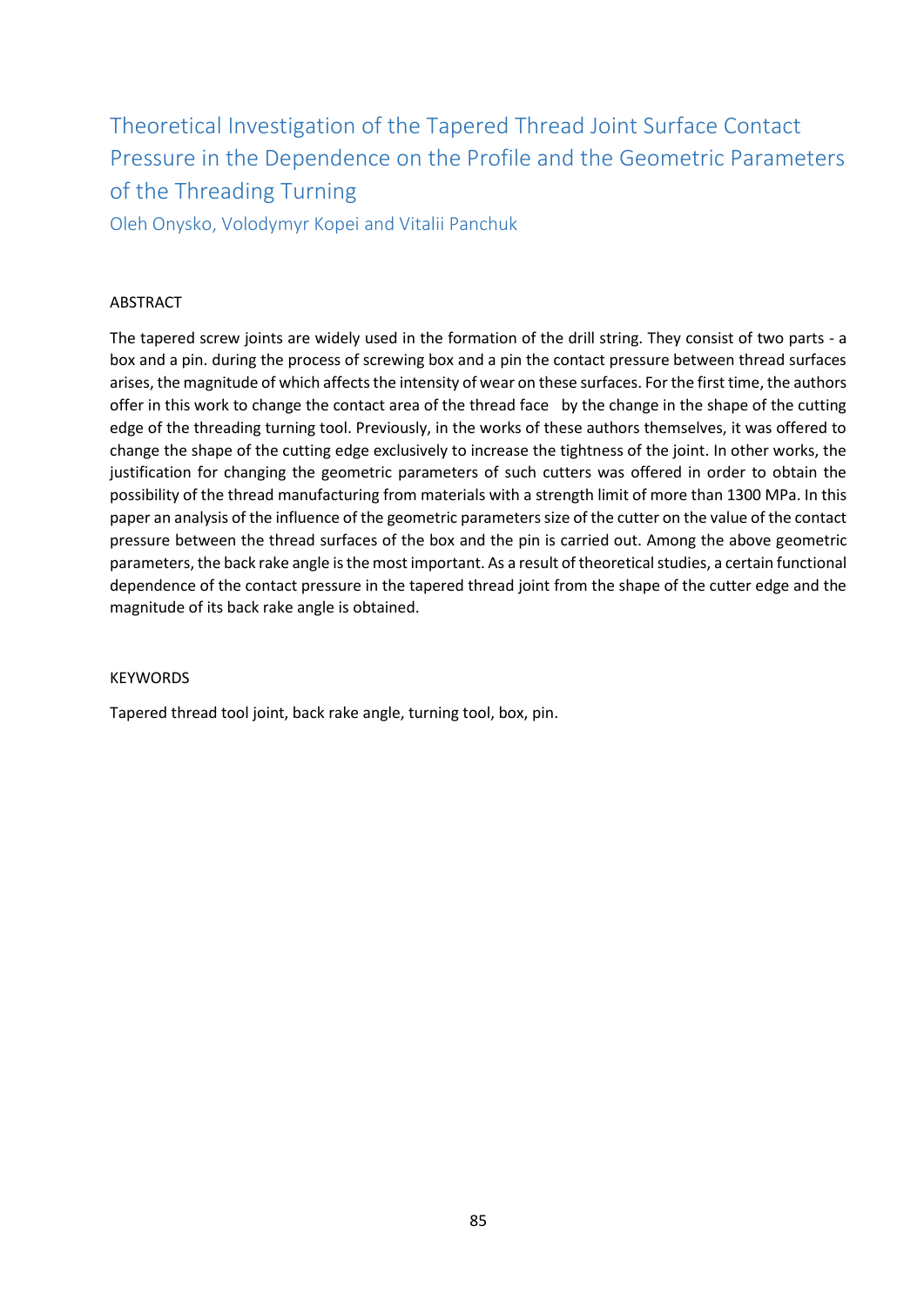# Vibration Monitoring of the Technical Condition of the Blade Unit of the Gas Pumping Unit Gpa-Ts-16S

Leonid Zamikhovskyi and Natalia Ivanuyk

### ABSTRACT

Monitoring of the technical condition of gas pumping units (GPU), including the average power of the GPA-Ts-16S type, is important during operation, since damage to its main unit - the blade apparatus can lead to significant economic losses and, in some cases, to an accident. The analysis of the methods of parametric and vibroacoustic control relative to the technical condition of the HPA blade apparatus showed that the methods of vibroacoustic control were most widely used. The paper discusses the possibility of using discriminant analysis of vibration arising during the operation of the GPA-Ts-16S to highlight the necessary information about the technical condition of its blade apparatus. One of the features of the discriminant vibration analysis method is a high sensitivity to incipient defects, which is especially important for a blade apparatus. At the same time, the sensitivity of the S-discriminant can be adjusted by changing the value of the flare threshold.

A block diagram of the developed algorithm for vibration monitoring of the technical condition of a blade apparatus with adaptation to its original (normal) one based on the results of one-dimensional discriminant analysis of the experimental data of vibration of GPA-Ts-16C is given. Vibration records obtained using the developed methodology and technical means of measuring vibration based on the latest Siemens design, the vibration module SM1281. The results of the implementation of the algorithm of vibration monitoring of the technical condition of the blade apparatus using the records of vibration GPA-Ts-16S at the compressor station KS-3 "Dolina" of the management of main gas pipelines (UMG) "Prikarpattransgaz", which were obtained within two years and describes the technical condition of HPA Ts-16C before repair, after repair and during long-term operation.

### KEYWORDS

Gas pumping unit, technical condition, vibration monitoring, discriminant analysis, experimental data, algorithm.